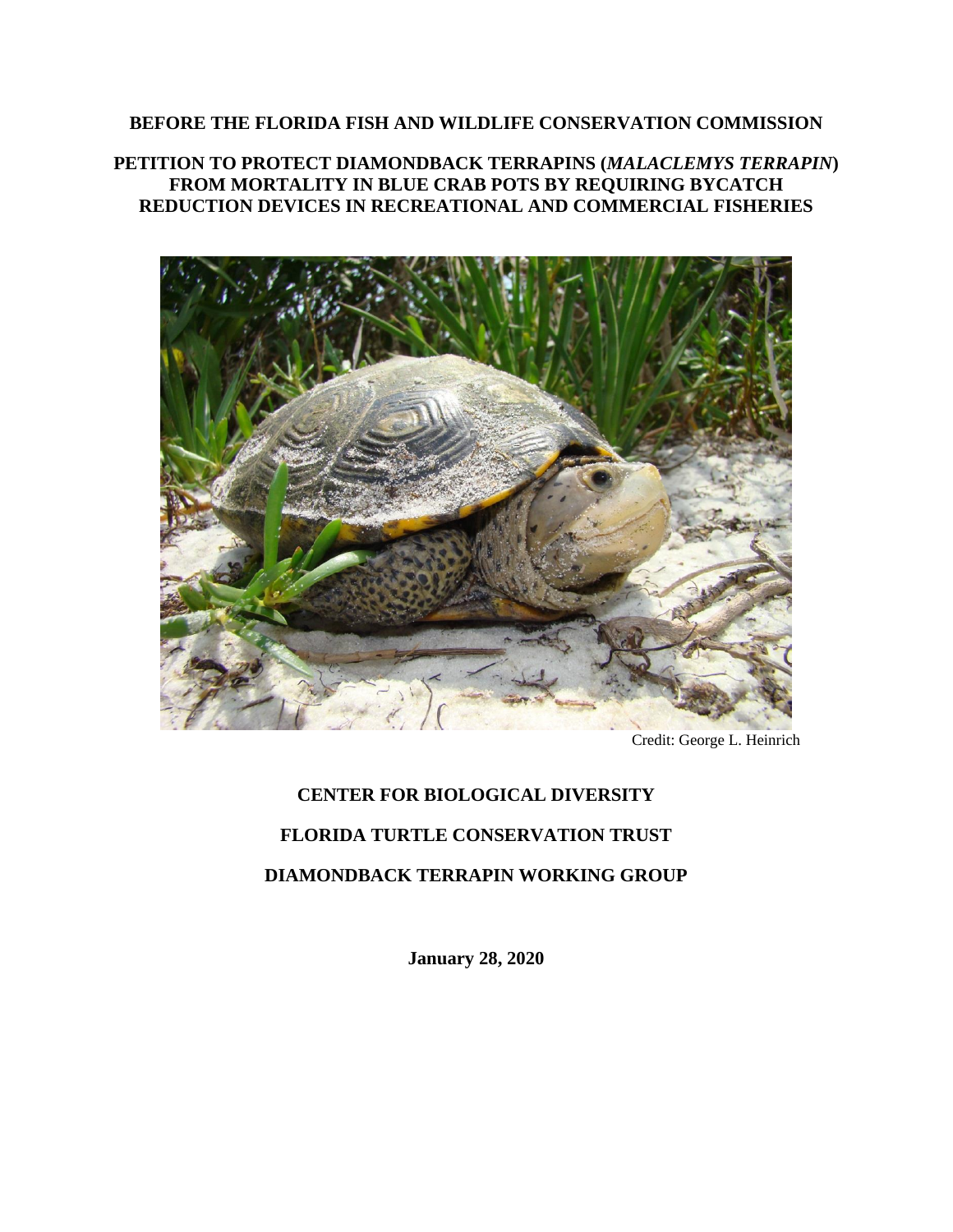#### **Notice of Petition**

Eric Sutton Executive Director Florida Fish and Wildlife Conservation Commission 620 South Meridian Street Tallahassee, FL 32399-1600 (850) 487-3796 Eric.Sutton@MyFWC.com

Thomas Eason, Ph.D. Assistant Executive Director Florida Fish and Wildlife Conservation Commission 620 South Meridian Street Tallahassee, FL 32399-1600 (850) 487-3796 Thomas.Eason@MyFWC.com

#### **Petitioners**

Elise Pautler Bennett Reptile and Amphibian Staff Attorney Center for Biological Diversity P.O. Box 2155 St. Petersburg, FL 33731 (727) 755-6950 ebennett@biologicaldiversity.org

George L. Heinrich Executive Director Florida Turtle Conservation Trust 1213 Alhambra Way S., St. Petersburg, FL 33705-4620 (727) 599-1843 george@heinrichecologicalservices.com

Joseph Butler Treasurer Diamondback Terrapin Working Group 2883 Dickie Court Jacksonville, Florida 32216 (904) 728-5661 jbutler@unf.edu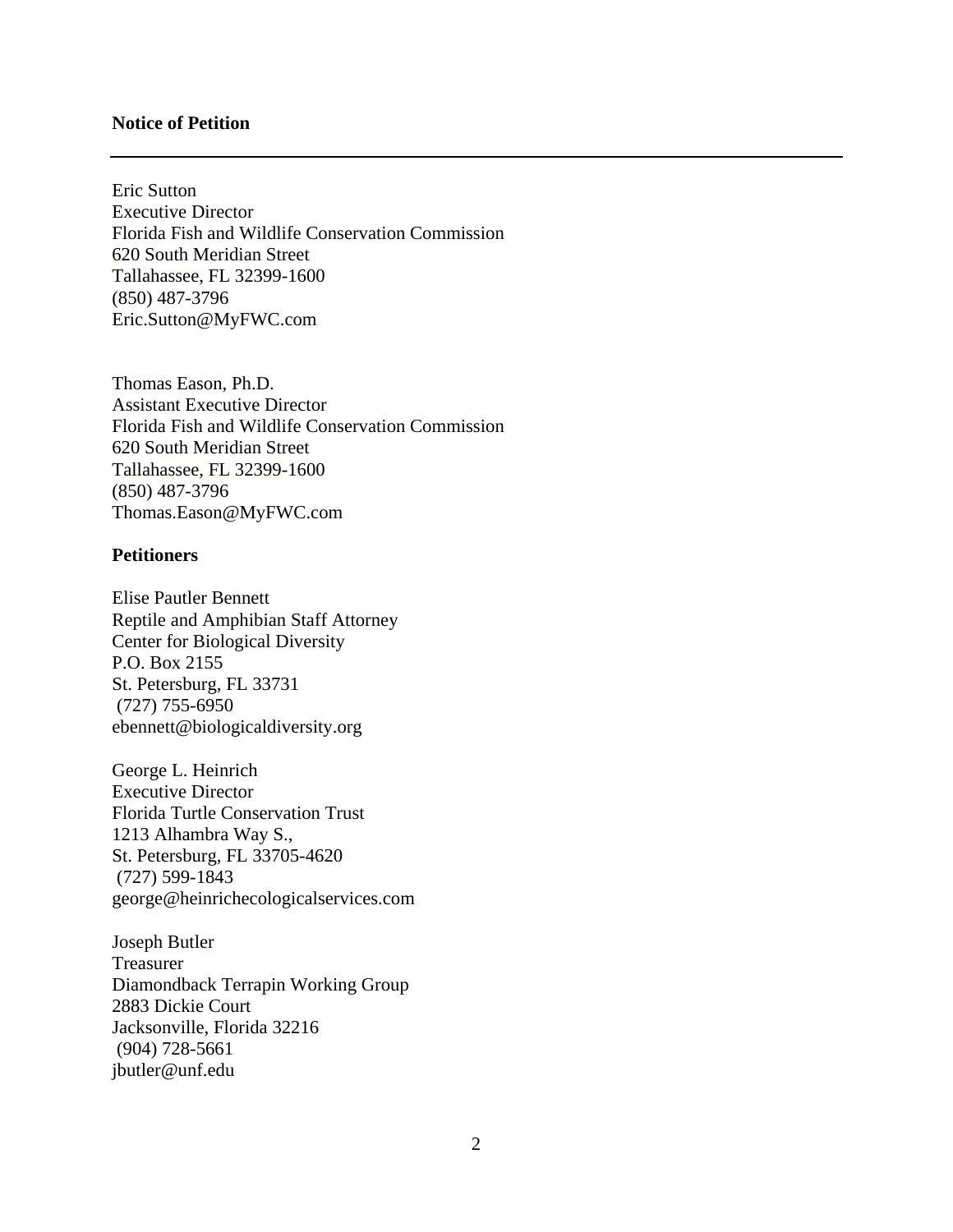#### Submitted this **January 28, 2020**

Pursuant to Section 120.54(7), Florida Statutes, the Center for Biological Diversity, Florida Turtle Conservation Trust, and Diamondback Terrapin Working Group hereby petition the Florida Fish and Wildlife Conservation Commission to formally adopt a rule requiring bycatch reduction devices in all blue crab pots to protect the diamondback terrapin. Crab pots indiscriminately drown diamondback terrapins, contributing to terrapin declines and intensifying negative effects from additional pressures like habitat loss, poaching, road mortality, and sealevel rise, which already threaten populations range-wide.

The Center for Biological Diversity (Center) authored this petition. The Center is a non-profit, public interest environmental organization dedicated to the protection of native species and their habitats through science, policy, and environmental law. The Center is supported by more than one million members and online activists throughout the United States, including more than 96,500 members and supporters in Florida. The Center and its members are deeply concerned about the conservation of imperiled wildlife—including diamondback terrapins—and their essential habitats.

The Florida Turtle Conservation Trust (FTCT) was formed in 1999 by a group of Florida biologists and conservationists concerned with the conservation outlook for Florida turtles. The FTCT's purpose is to promote the conservation of all Florida turtle species and the preservation of intact, free-ranging populations and their associated ecosystems throughout the state of Florida. The FTCT is committed to and supports education, conservation, research, and management efforts with the above goals in mind.

The Diamondback Terrapin Working Group was formed in 2004 by individuals from academic, scientific, regulatory and private institutions/organizations working to promote the conservation of the diamondback terrapin, the preservation of intact, wild terrapin populations and their associated ecosystems throughout their range. The Diamondback Terrapin Working Group is committed to and supports research, management, conservation, and education efforts with the above goals in mind.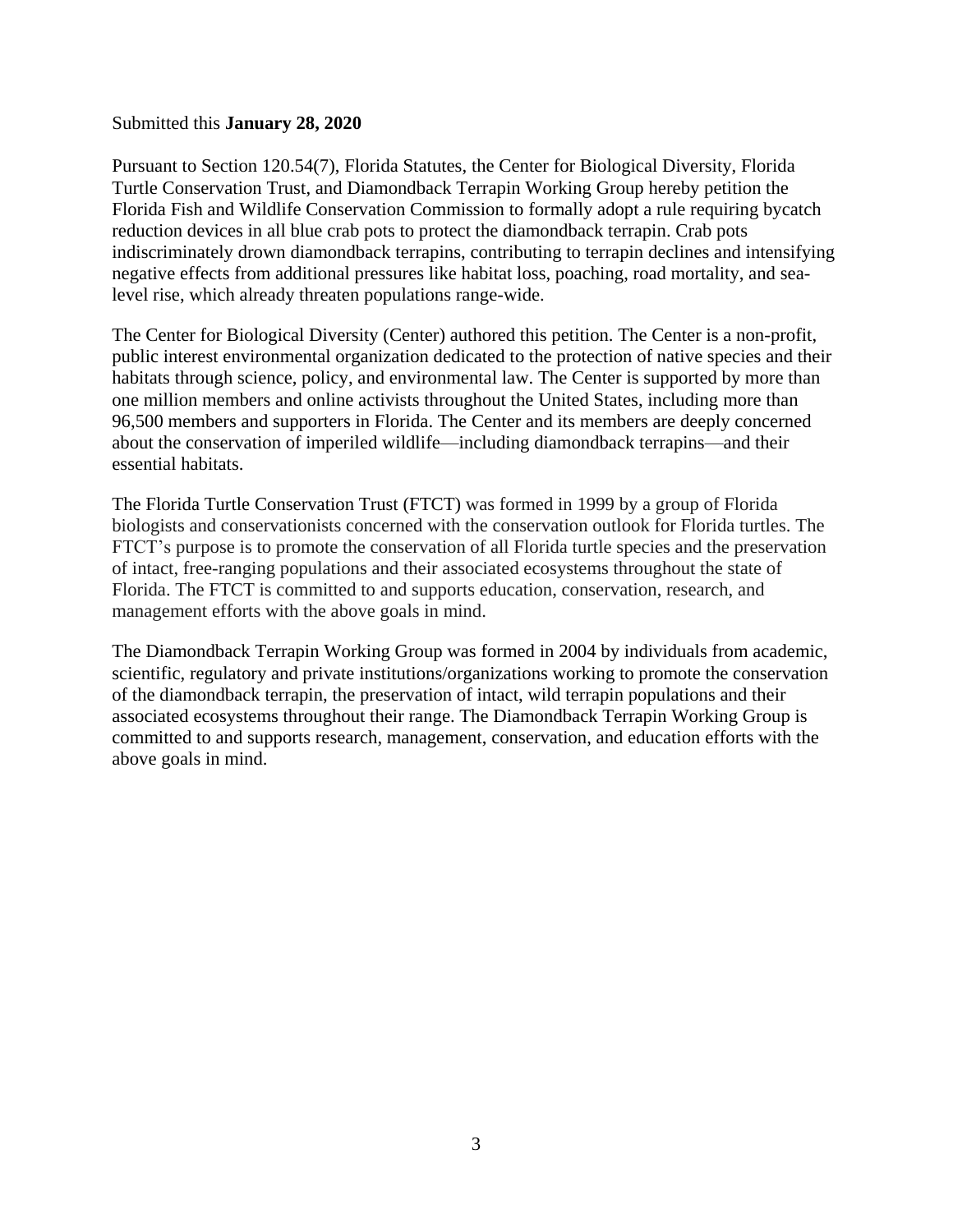# **Table of Contents**

| I.             |                                                                                        |  |  |  |
|----------------|----------------------------------------------------------------------------------------|--|--|--|
| Π.             |                                                                                        |  |  |  |
| a.             |                                                                                        |  |  |  |
| i.             |                                                                                        |  |  |  |
| ii.            |                                                                                        |  |  |  |
| b.             |                                                                                        |  |  |  |
| i.             |                                                                                        |  |  |  |
| ii.            |                                                                                        |  |  |  |
| iii.           |                                                                                        |  |  |  |
| c.             |                                                                                        |  |  |  |
| i.             |                                                                                        |  |  |  |
| ii.            |                                                                                        |  |  |  |
| III.           |                                                                                        |  |  |  |
| a.             | The Diamondback Terrapin Is Imperiled and Cannot Sustain Impacts                       |  |  |  |
| $b$ .          | BRDs Protect Diamondback Terrapins While Boosting Marketability of                     |  |  |  |
| i.             |                                                                                        |  |  |  |
| ii.            |                                                                                        |  |  |  |
| iii.           |                                                                                        |  |  |  |
| iv.            | BRDs Make Florida's Crabs More Marketable in an Increasingly                           |  |  |  |
| $\mathbf{c}$ . | Other States in the Diamondback Terrapin's Range Require Bycatch Reduction Devices23   |  |  |  |
| IV.            |                                                                                        |  |  |  |
| V.             |                                                                                        |  |  |  |
| VI.            |                                                                                        |  |  |  |
| Appendix A     |                                                                                        |  |  |  |
|                | Survey of Scientific Literature Evaluating the Effect of BRDs on Terrapin Mortality 38 |  |  |  |
| Appendix B     |                                                                                        |  |  |  |
|                |                                                                                        |  |  |  |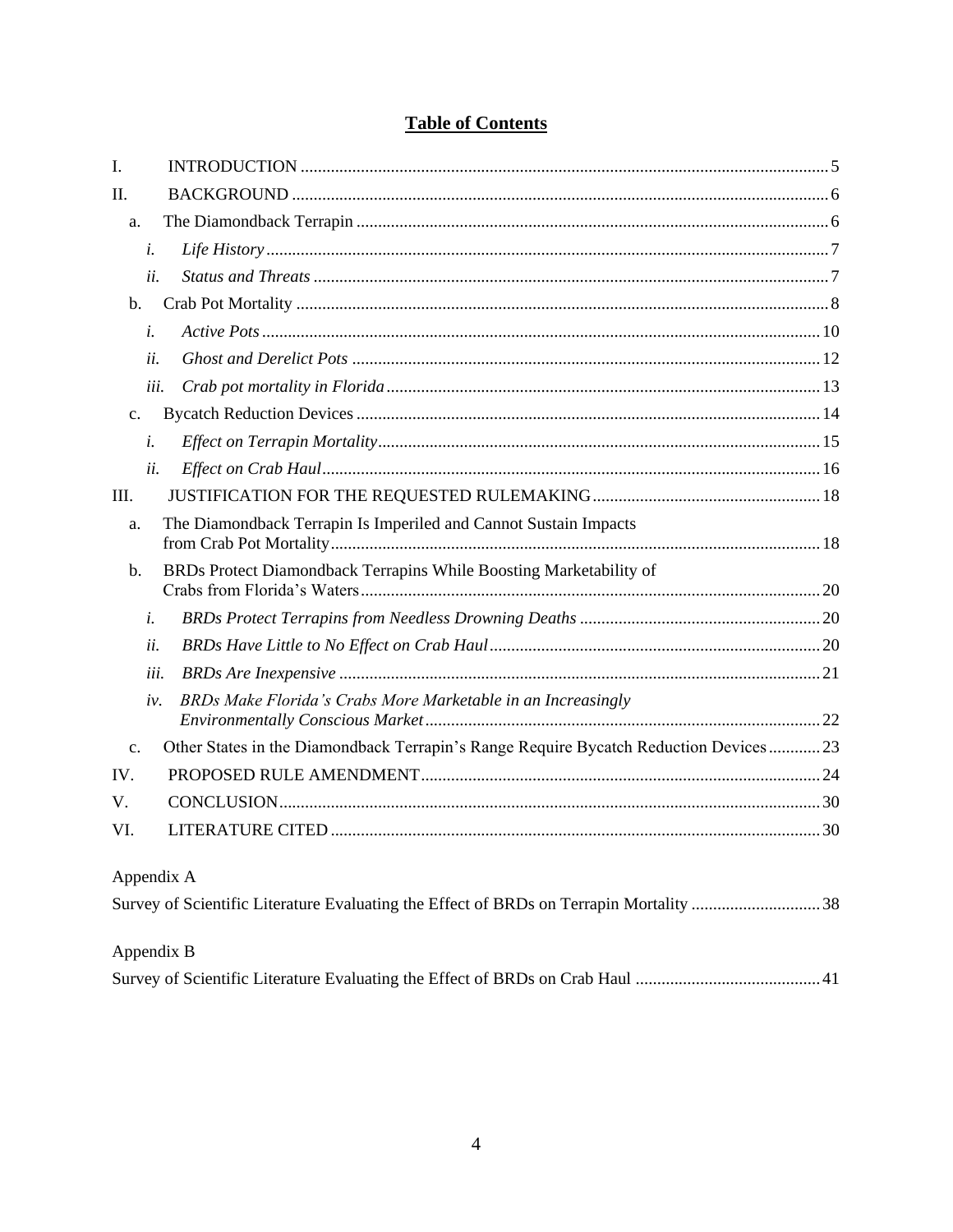#### <span id="page-4-0"></span>**I. INTRODUCTION**

The diamondback terrapin (*Malaclemys terrapin*) is the only turtle species in the world that lives exclusively in brackish coastal habitats (Wood 1995). It occurs in the United States along the coasts of the Atlantic Ocean and Gulf of Mexico, and in Bermuda. Although the terrapin's ancestors date back as far as the late Pleistocene (Ehret and Atkinson 2018 at 32), the species is now in decline (Roosenburg et al. 2019).

Crab pot mortality—death by drowning in pots set to capture blue crabs (*Callinectes sapidus*) is one of the greatest threats to the diamondback terrapin's existence (Butler et al. 2006; Grosse et al. 2011; Chambers and Maerz 2018). A fleet of active blue crab pots is capable of steadily removing individual terrapins from a population until it can no longer sustain itself (Roosenburg et al. 1997; Butler and Heinrich 2007), while just one or two inactive or "ghost" pots are capable of killing large numbers of individuals in a population over a single crabbing season (<1 year) (Grosse et al. 2009). Because the terrapin's life history traits prevent it from absorbing chronic increases in adult mortality, crab pots can rapidly cause reduction in population size (Roosenburg 1991 at 231–232; Hoyle and Gibbons 2000 at 736). Roosenburg et al. (1997) estimated that mortality rates caused by the recreational use of crab pots in Maryland alone could increase annual terrapin mortality rates between 15-78%, which can cause decline and rapid extirpation of local populations. Similarly, Hart (1999) modeled the impacts of terrapin bycatch and mortality in crab pots in Massachusetts, finding that even a low harvest rate (15%) could reduce a population by 49% after 15 years. Moderate (30%) and intense (75%) harvest rates produced 77% and 92% population reductions, respectively, over the same time period (Hart 1999 at 46).

Bycatch reduction devices (also known as BRDs or terrapin excluder devices) can prevent the majority of terrapins from drowning in crab pots while having little to no effect on the number or size of crabs captured (reviewed in Chambers and Maerz 2018; Roosenburg 2004; Butler and Heinrich 2007). Recognizing the significant threat crab pot mortality poses to terrapins, several states require blue crab pots to have BRDs, and even more states are considering similar measures. However, the Florida Fish and Wildlife Conservation Commission has failed to adopt or even consider similar conservation action despite clear evidence that crab pot mortality is a threat (Butler and Heinrich 2007; Chambers and Maerz 2018).

Florida's Constitution tasks the Florida Fish and Wildlife Conservation Commission with "exercis[ing] the regulatory and executive powers of the state with respect to wild animal life[,] fresh water aquatic life[,] and . . . marine life" for the purpose of managing, protecting, and conserving them. Fla. Const. art. IV, § 9. To that end, the Commission has implemented many regulations in the interest of conserving and protecting imperiled wildlife. *See, e.g.*, Fla. Admin. Code Ann. r. 68A-1.002 (2012) (stating that "[a]ll wild animal life within the jurisdiction of the State of Florida . . . is subject to the regulation of the Commission"); *e.g. id.* at r. 68A-18.004 (creating wildlife refuges in which it is illegal to take wildlife); *id.* at r. 68A-27.0001–27.007 (establishing rules under the Florida Endangered and Threatened Species Act).

Florida's Administrative Procedure Act provides that "[a]ny person . . . having substantial interest in an agency rule may petition an agency to adopt, amend, or repeal a rule." Fla. Stat. § 120.54(7); *see also* Fla. Stat. § 379.1025 (authorizing the Florida Fish and Wildlife Conservation Commission to adopt rules and regulations pursuant to Chapter 120). Within 30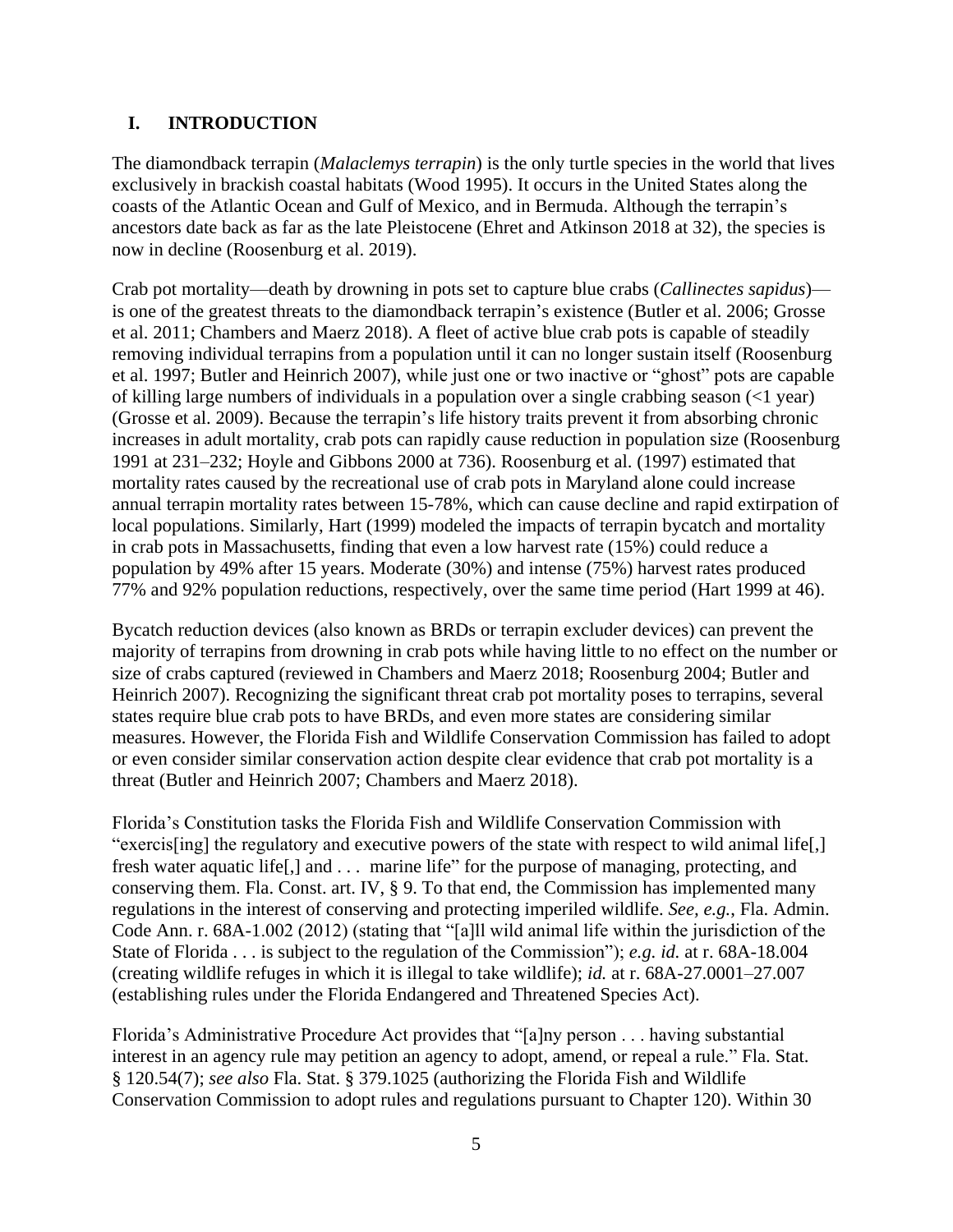days of receiving the petition, the agency must either "initiate rulemaking proceedings . . . , otherwise comply with the requested action, or deny the petition with a written statement of its reasons for the denial." Fla. Stat. § 120.54(7). Under this authority and for the reasons explained below, Petitioners respectfully request that the Florida Fish and Wildlife Conservation Commission grant this petition and initiate rulemaking proceedings to amend its current regulations to require BRDs on commercial and recreational blue crab pots to protect diamondback terrapins. While Petitioners assert that requiring BRDs is the most effective measure to protect terrapins, if the Commission declines to adopt a rule requiring BRDs, Petitioners alternatively request that the Commission consider different measures that will effectively address the effect of crab pot mortality on diamondback terrapins.

#### <span id="page-5-0"></span>**II. BACKGROUND**

#### <span id="page-5-1"></span>**a. The Diamondback Terrapin**

Named for the concentric, diamond-shaped rings on their shells, diamondback terrapins are among the most beautiful and charismatic turtles in the United States. Though their colors may vary between light gray, dark gray, brown, and nearly black, diamondback terrapins are easily identifiable by their diamond-patterned shells and flecked or spotted heads and legs.

Diamondback terrapins are the only turtles that live exclusively in coastal brackish water ecosystems, where freshwater meets the sea. There are seven traditionally recognized subspecies of diamondback terrapin and Florida is home to five of them: the Carolina diamondback terrapin (*M. t. centrata*), eastern Florida diamondback terrapin (*M. t. tequesta*), mangrove diamondback terrapin (*M. t. rhizophorarum*), ornate diamondback terrapin (*M. t. macrospilota*), and Mississippi diamondback terrapin (*M. t. pileata*). Three subspecies—eastern Florida, mangrove, and ornate—occur only in Florida. Experts now recommend recognizing four discrete populations or management units: Northeast Atlantic, Coastal mid-Atlantic, Florida, and Texas/Louisiana (Hart et al. 2014; Lovich and Hart 2018). Of the 16 states within the terrapin's range, Florida has the greatest expanse of coastal habitat (approximately 20% of the species' entire range).

Diamondback terrapins are potentially keystone species in the salt marshes and mangroves they inhabit, which means they help maintain the ecological health of their associated ecosystems. Among the prey of diamondback terrapins are the salt marsh snails (*Littorina spp.*) (Tucker et al. 1985), which in high numbers contribute to loss and erosion of salt marshes by grazing on the epiphytes that live on stems of grasses and thereby killing the grasses (Silliman and Bertness 2002). Because terrapins feed on the snails, it has been suggested that their potential effect on snail populations could reduce salt marsh erosion and loss. The potential top down predation effect suggest that the terrapin may play an important role in salt marsh ecosystem function, particularly when terrapins occur at high densities. (See Brennessel 2007). Terrapins also move substantial quantities of nutrients and calories from the water to land in the form of eggs and adult terrapins, which are then eaten by a variety of terrestrial and avian predators (Seigel 1980a; Clark 1982; Cecala et al. 2008).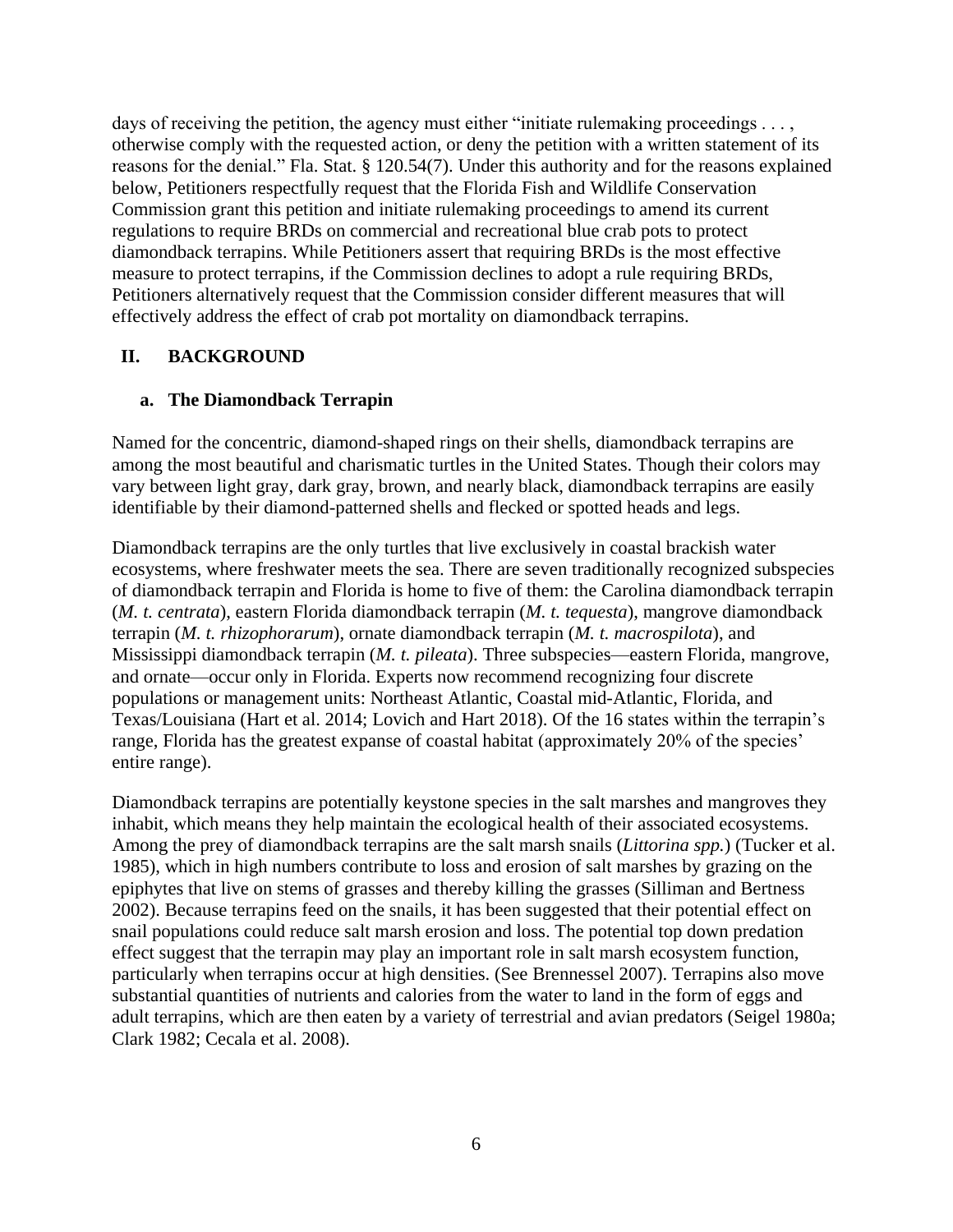## *i. Life History*

<span id="page-6-0"></span>Diamondback terrapins spend most of their lives in nearshore habitat (Roosenburg et al. 1999). Their diets include snails, claims, mussels, small crabs, fish, and annelid worms (Tucker et al. 1985; Butler et al. 2012). Male terrapins mature around 2 to 7 years of age, while female terrapins become reproductively mature between 4 and 8 years of age (Seigel 1984; Lovich et al. 2018 at 65–66). In Florida, one study found female terrapins mature at 4 to 5 years, while male terrapins mature at 2 to 3 years (Seigel 1984; Lovich et al. 2018 at 66).

In the spring, terrapins form courtship and mating aggregations for several days to weeks; and beginning in late spring and continuing into the summer, female terrapins come to land to dig nests and lay their eggs (Butler et al. 2018). Wild female terrapins produce one or two clutches of eggs per year, though triple clutches have been reported in Florida (Lovich et al. 2018 at 66– 67; Heinrich, pers. comm. 2019). Clutch sizes range from 1 to 23 eggs, though clutch sizes tend to be smaller in Florida based on studies of the Florida east coast diamondback terrapin (6.7 eggs) and the Carolina diamondback terrapin (6.7 eggs) (Seigel 1980b; Butler 2000; Lovich et al. 2018 at 66–67).

As with most turtle species, terrapins appear to have relatively low nesting success and hatchling survival (Lovich et al. 2018 at 69; Butler et al. 2018 at 85). The rate of success varies among sites, from season to season, and depending on threat factors like the presence of predators (Butler et al. 2018 at 85–86). In northeastern Florida, in one year only 22.8% of nests that were discovered intact hatched, and in another year 33.8% hatched (Butler et al. 2018 at 85). Nest predation has ranged from 1-98.9% for northern diamondback terrapins (Burger 1977; Roosenburg 1992; Feinberg and Burke 2003), and 82–87% for Carolina diamondback terrapins in Florida (Butler et al. 2004). Because terrapins exemplify turtle life history traits of delayed reproduction, low nest/juvenile survival, and longevity, increased mortality of adult terrapins results in rapid population decline (Roosenburg and Butler 2018).

#### *ii. Status and Threats*

<span id="page-6-1"></span>The International Union for the Conservation of Nature (IUCN) Red List ranks the diamondback terrapin's global status as Vulnerable and describes its population trend as decreasing (Roosenburg et al. 2019). Of 54 researchers surveyed across the terrapin's range in 2006, 29.6% said the diamondback terrapin was declining in their state, 14.8% said populations were stable, and 55.6% said the status was unknown (Butler et al. 2006). No one considered populations to be increasing (Butler et al. 2006). Surveys of the 14 researchers from Florida reached mixed results, with some opining terrapin population statuses were unknown, some declining, and some stable (Butler et al. 2006). These mixed responses may have been due to the fact that some researchers had specific areas in mind when they declared populations to be declining or stable, while others assessed statewide populations and ranked their status unknown due to insufficient data (Butler et al. 2006).

Anthropogenic threats to terrapins remain, making the species' future survival tenuous in some locales (Butler and Roosenburg 2018). Threats to the diamondback terrapin include habitat destruction and degradation (Butler et al. 2006; Hart and Lee 2007 at 211); road mortality (Wood and Herlands 1997; Butler et al. 2006; Szerlag and McRobert 2006; Maerz et al. 2018); sea-level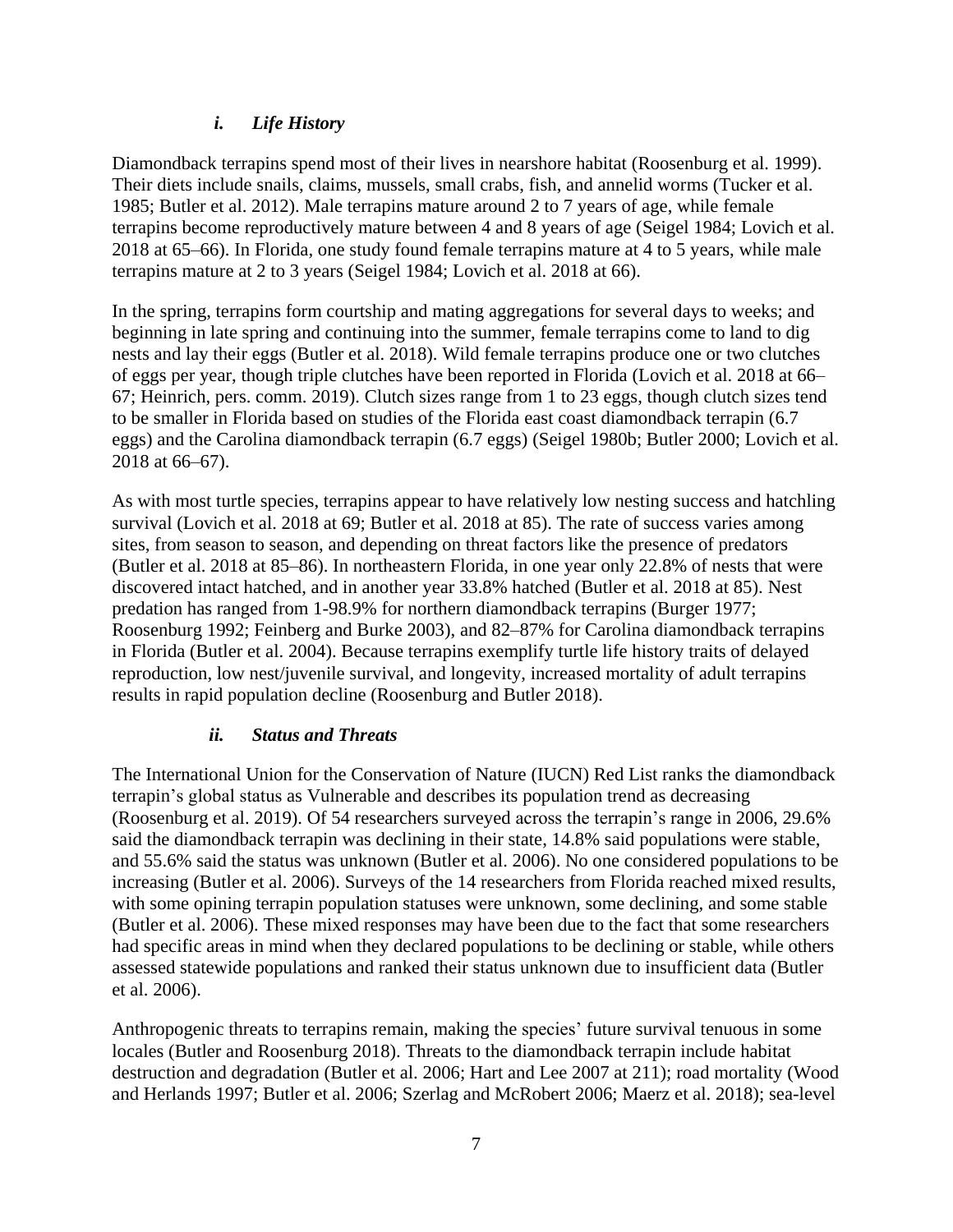rise caused by global climate change (Hunter et al. 2015; Woodland et al. 2017); pollution (Butler et al. 2006; Blanvillain et al. 2007; Drabeck et al. 2014 at 132–133; Roosenburg et al. 2019); boat strikes (Lester et al. 2013); predation (Butler et al. 2004; Draud et al. 2004; Butler et al. 2006); collection for personal and commercial purposes, including the effects of large-scale historic commercial harvesting and current poaching (Hart and Lee 2007 at 207), and inadequate regulatory measures to address these threats (Roosenburg et al. 2019). Terrapin mortality in crab pots has been and continues to be one of the major threats to terrapins, and it has been studied in nearly every state in the species' range (Butler and Roosenburg 2018), as reviewed in the following section. When surveyed in 2006, experts ranked (not in any particular order) predation, habitat loss, and crab pot mortality as the three greatest threats to terrapins in Florida (Butler et al. 2006).

#### <span id="page-7-0"></span>**b. Crab Pot Mortality**

Commercial and recreational crab pots pose a serious threat to diamondback terrapins at the individual, population, and species level (Roosenburg et al. 1997; Crowder et al. 2000 at 1; Roosenburg 2004; Chamber and Maerz 2018). Terrapins enter submerged crab pots and die when they cannot escape to breathe at the water's surface. This can occur in a short period of time—less than five hours (Crowder et al. 2000 at 1). The problem is often compounded when these gregarious turtles follow one another into pots (Bishop 1983 at 428; Butler and Heinrich 2007). Experts posit that terrapins have an innate curiosity to investigate things and that the presence of a terrapin in a crab pot may attract additional turtles, thus increasing the likelihood of large kills in crab pots (Roosenburg 1991 at 231). They also find that crab pots attract terrapins whether or not they are baited (Chambers and Maerz 2018).

Blue crab pots are present throughout the terrapin's range, as commercial and recreational crab fisheries are active to varying degrees in nearly every coastal state along the Atlantic and Gulf coasts (Chambers and Maerz 2018). Even when crabbing potential may be small in a state, it can have a severe effect on a local scale (Roosenburg et al. 1997; Tucker et al. 2001; Grosse et al. 2009; Chambers and Maerz 2018). While commercial crabbing is generally distributed broadly across open water, in many states including Florida it also is allowed in tidal creeks associated with large river systems that intersect with coastal salt marsh habitat (Chambers and Maerz 2018). Commercial harvest of peeler crabs occurs seasonally in small tidal creeks when crabs are molting, which places crab pots in critical terrapin habitat (Chambers and Maerz 2018). Furthermore, a large percentage of recreational crabbing occurs in shallow creeks and other areas that intersect with terrapin habitat (Chambers and Maerz 2018). Both commercial and recreational crab pots can end up as derelict or "ghost" pots in terrapin habitat (Chambers and Maerz 2018). Crab pots fished in deeper waters may be lost and carried into terrapin habitat by tides or storms, thereby affecting terrapins in shallow water (Chambers and Maerz 2018).

Crab pot mortality affects terrapin populations by removing mature adults and hindering the population's reproductive capabilities. While in some places female terrapins may grow too large to enter pots, male terrapins never grow larger than the opening of a crab pot entrance and are susceptible to crab pot mortality throughout their lives (Roosenburg et al. 1997; Chambers and Maerz 2018). In the southeast, female terrapins do not grow as large as more northern populations and therefore do not grow large enough to avoid crab pot mortality (Chambers and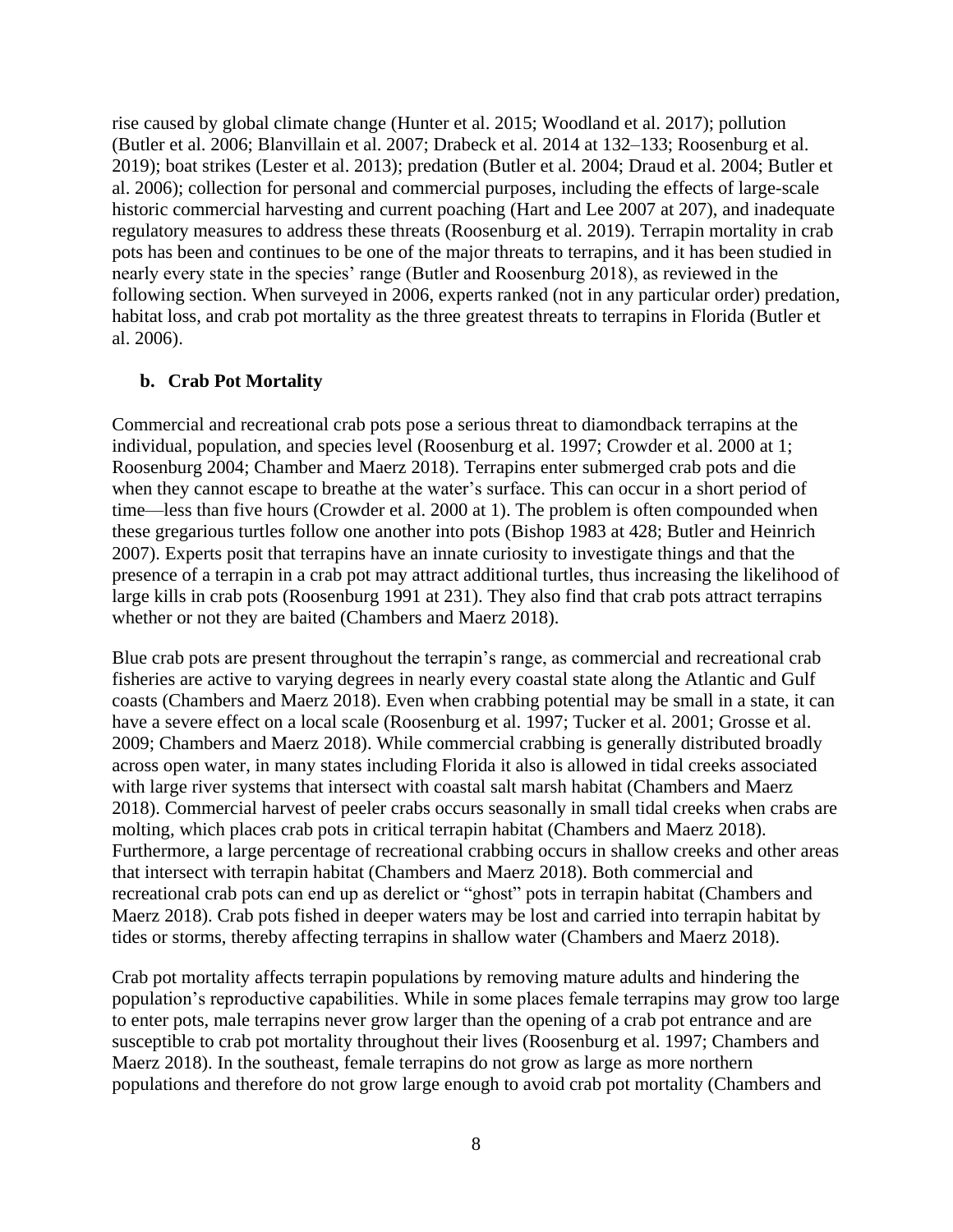Maerz 2018). For example, in one Alabama population, 85% of female terrapins sampled were susceptible to crab pot mortality (Coleman et al. 2014; Chambers and Maerz 2018).



Diamondback terrapins captured in a crab pot in Indian Bayou, Santa Rosa County, Florida (Source: [University of Florida IFAS/](http://nwdistrict.ifas.ufl.edu/nat/2012/12/05/terrapins/)Molly O'Connor)

Crab pot mortality is a long-documented threat to diamondback terrapins across their range, with dozens of studies published over the last 75<sup>+</sup> years (Davis 1942; Bishop 1983; Marion 1986; Burger 1989; Mazzarella 1994; Mann 1995; Wood and Herlands 1996; Roosenburg et al. 1997; Wood 1997; Guillory and Prejean 1998; Hoyle and Gibbons 2000; Roosenburg and Green 2000; Cole and Helser 2001; Butler 2002, 2000; Roosenburg 2004; Butler and Heinrich 2007; Grosse et al. 2009). These studies span several states, including Florida (Butler and Heinrich 2007), Georgia, New York, New Jersey, Delaware, Maryland, North Carolina, South Carolina, Louisiana, and Mississippi.

Experts agree that the capture and drowning of terrapins in crab pots is a major threat to terrapin populations throughout their range (Burger 1989; Siegel and Gibbons 1995; Wood 1997; Roosenburg 2004; Butler et al. 2006; Butler and Heinrich 2007). This is because crab pots can eliminate local terrapin populations (Roosenburg et al. 1997 at 1171). Population-level impacts also include rapid, large-scale declines (Roosenburg et al. 1997 at 1170; Cole and Helser 2001; Roosenburg 2004 at 24; Grosse et al. 2009 at 99); skewed sex ratios (Bishop 1983 at 427; Roosenburg 1991 at 231; Roosenburg et al. 1997 at 1170; Hoyle and Gibbons 2000 at 735; Dorcas et al. 2007 at 336–337; Butler and Heinrich 2007 at 183; Grosse et al. 2009 at 99; Grosse et al. 2011 at 765); skewed age distribution (Dorcas et al. 2007 at 338–339); and skewed size distribution (Dorcas et al. 2007 at 3336–337; Grosse et al. 2011 at 763, 766; Lovich et al. 2018 at 71). Because terrapins' life history traits prevent them from absorbing chronic adult mortality, crab pots can cause "significant localized consequences" for local populations (Roosenburg 1991 at 231–232; Hoyle and Gibbons 2000 at 736).

Crab pots essentially cause two "levels" of terrapin mortality: (1) a "constant background mortality" from many crab pots that are regularly fished over a long period of time; and (2) acute mortality events from individual crab pots that have been lost or abandoned ("ghost" or "derelict" pots) (Roosenburg et al. 1997 at 1167; Roosenburg 2004). In other words, regularly fished crab pots have the potential to consistently capture smaller numbers of terrapins over time,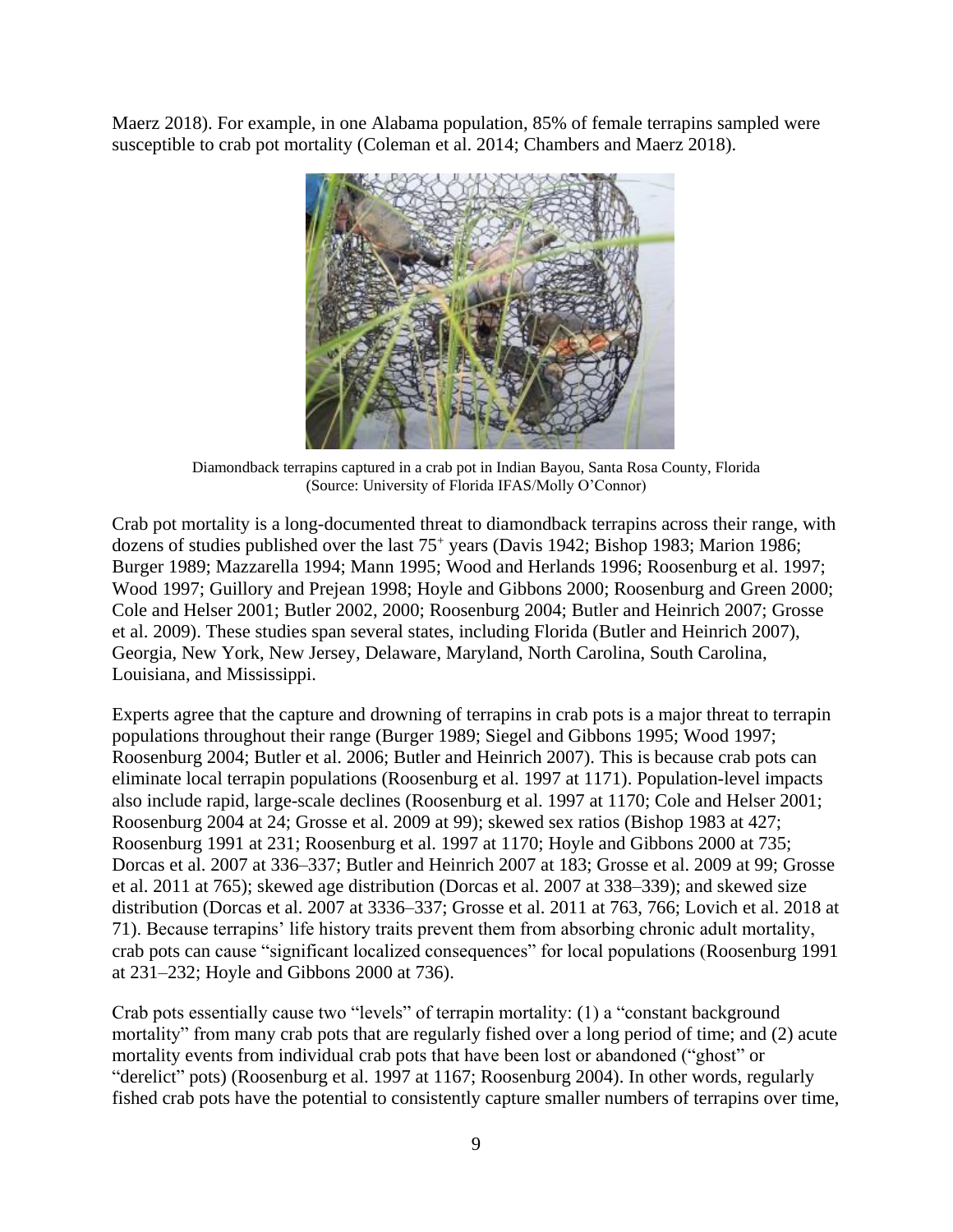while ghost pots can capture more terrapins in one pot over a relatively shorter time (Roosenburg et al. 1997 at 1167).

## *i. Active Pots*

 $\overline{\phantom{a}}$ 

<span id="page-9-0"></span>As early as the 1940s, scientists observed the harmful effects of crab fishing gear on terrapins. Through studies in Florida, scientists have found that the same risk exists in Florida's waters (Butler and Heinrich 2007). The following is a survey of published studies documenting terrapin mortality in active crab pots.

Davis (1942) studied crab pot bycatch in Maryland waters and "definitely established that pots will capture terrapin" (Davis 1942 at 16). Although the results were limited, Davis found that three large diamondback terrapins were taken, and two drowned (Davis 1942 at 16–17). The third would have drowned had the pot not been partially protruding from the water so the turtle could obtain air (Davis 1942 at 17).

Bishop (1983) studied crab pot mortality from two South Carolina estuaries over three years and recorded 281 diamondback terrapins (195 male and 86 female) captured in baited and unbaited crab pots.<sup>1</sup> Based on 1982 records that there were 458 licensed crabbers fishing from 50–100 crab pots, and assuming an average number of 60 pots per crabber with 40% of those pots being fished in near-shore shallow waters where terrapins live, Bishop estimated that 2,853 terrapins were captured daily during April and May, with mortality estimated at 285 terrapins (Bishop 1983 at 428). This estimate fails to account for mortalities resulting from ghost pots.

Wood (1997) investigated the effect of crabbing on terrapins in New Jersey, including the extent of terrapin bycatch in commercial crab pots and the mortality levels of terrapins caught in those pots. He found that 19 terrapins (8 male, 11 female) were caught at a capture rate of 15 terrapins per 100 trap-days (Wood 1997 at 23). Although Wood checked pots twice daily to minimize drowning of terrapins, four were drowned, causing a slightly greater than 20% mortality rate (Wood 1997 at 23). Wood observed that commercial crabbers check pots no more than once per day, and that the terrapin mortality may have approached 100% (Wood 1997 at 23).

Roosenburg et al. (1997) studied the rate of capture, size, sex, and age of terrapins captured in crab pots and determined the potential effect of crab pot mortality on local populations in the shallow water areas of Chesapeake Bay, Maryland. They estimated terrapin capture rates of 0.17 terrapins per pot per day (Roosenburg et al. 1997 at 1168). Based on these numbers, the scientists estimated that 15–78% of a local population may be captured in a single year (Roosenburg et al. 1997 at 1169). Thus, they estimated that local terrapin populations could be extirpated in 3 to 4 years (Roosenburg et al. 1997 at 1170).

Hoyle and Gibbons (2000) studied twenty recreational crab pots in South Carolina (Hoyle and Gibbons 2000 at 735). During the 760 days the crab pots were deployed, 21 captures were made of 19 individual terrapins (Hoyle and Gibbons 2000 at 735). Based on an estimated population size of 168 to 299 terrapins, and an estimated annual recruitment of 12 to 17 terrapins, the scientists estimated that 6–11% of the population would potentially be removed from the local

<sup>&</sup>lt;sup>1</sup> Because the traps were checked daily during the study, less than 10% of captured terrapins died (Bishop 1983 at 427-428).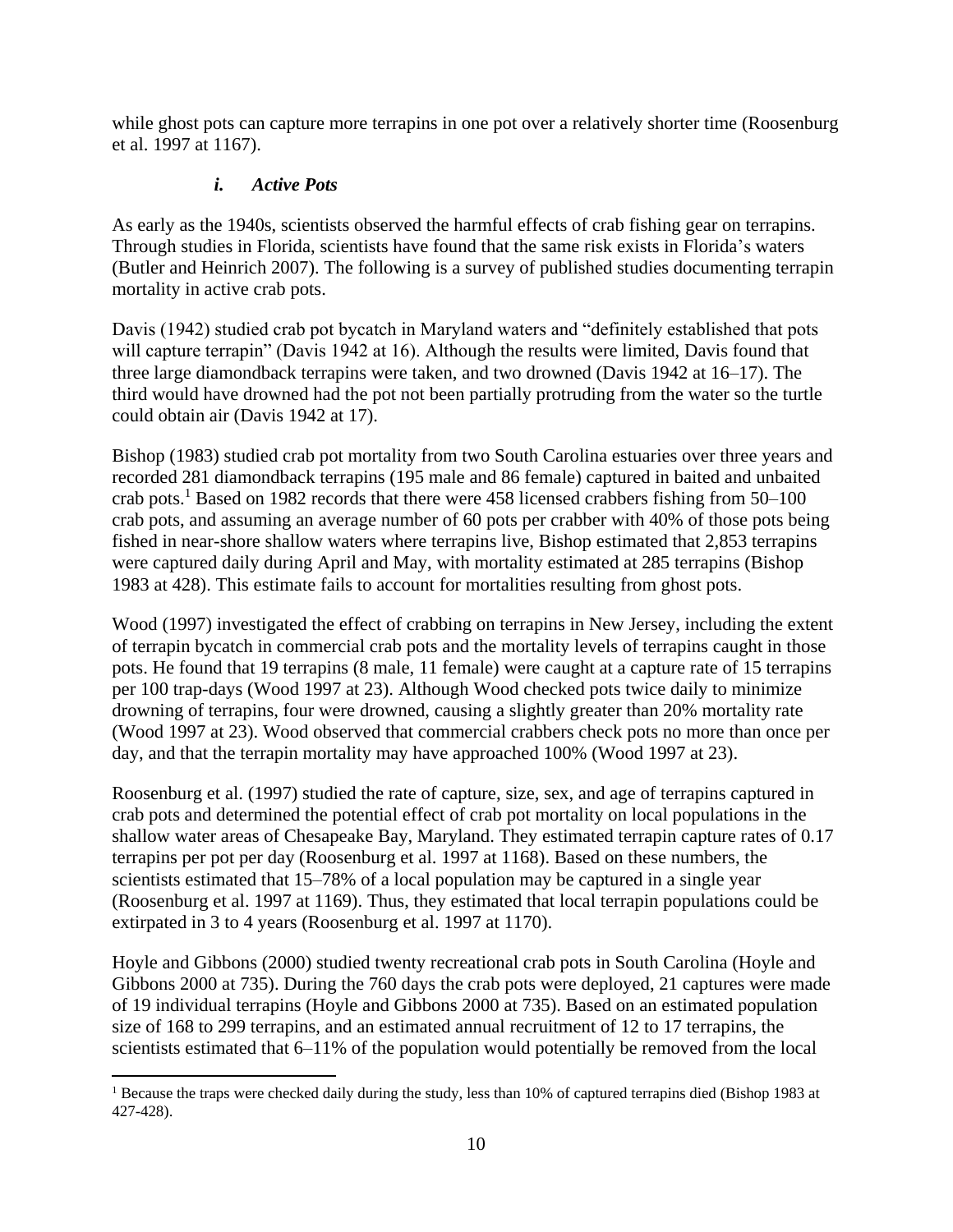population<sup>2</sup> (Hoyle and Gibbons 2000 at 735–736). Because terrapins' life history traits prevent them from absorbing chronic adult mortality, the scientists concluded that crab pots could cause "significant localized consequences" for local populations (Hoyle and Gibbons 2000 at 736). Hoyle and Gibbons also found that recreational pots could be a greater threat to terrapins than commercial pots because local crabbers are able to access smaller creeks than commercial crabbers, where terrapins are more populated (Hoyle and Gibbons 2000 at 736). Recreational crabbers are also more likely to leave their pots in the water for a longer period of time without checking them, and even unintentionally abandon them (Hoyle and Gibbons 2000 at 736).

Dorcas et al. (2007) studied 21 years of mark-recapture data (more than 2,800 captures of 1,399 individuals) from a declining diamondback terrapin population in Kiawah Island, South Carolina, to determine whether a population decline there was the result of mortality in crab pots. They found that since the 1980s, the modal size of both male and female terrapins had increased substantially and that the proportion of females was higher than earlier samples (Dorcas et al. 2007 at 336–337). They also noted that the studied population contained more old and fewer young terrapins than before (Dorcas et al. 2007 at 336). This change in the age of the population is also reflected in the size of individual terrapins (Dorcas et al. 2007 at 336). Based on their observations of changes in demography and sex ratio, the scientists suggested that the terrapin population declined as a result of selective mortality of smaller terrapins in crab pots (Dorcas et al. 2007 at 338–339). Another later study in South Carolina showed that in a creek where bycatch mortality was high, terrapins rarely survived to reproduce (Tucker et al. 2001).

Grosse et al. (2011) contemporaneously studied two of the primary conservation concerns for diamondback terrapins: road mortality from coastal traffic and bycatch mortality in crab pots. They captured 1,547 individual terrapins among 29 tidal creeks in Georgia and used markrecapture estimates of terrapin density and sex ratio to identify crab pot effects (Grosse et al. 2011 at 764–765). They observed that 153 terrapins—approximately 10% of all live terrapins they observed in the study creeks—drowned in 5 crab pots within study creeks, 83% of which were males (Grosse et al. 2011 at 765). Among all sites, terrapin density declined with increasing crabbing activity within the creek, whereas population density was not related to proximity of roads (Grosse et al. 2001 at 765–766). The scientists also found that there was a significantly larger proportion of smaller-sized terrapins in creeks with no crabbing activity (Grosse et al. 2011 at 763, 766). Thus, they concluded that crabbing activities are linked to terrapin population declines in Georgia and recommended that states focus on reducing bycatch risk by regulating fishing times, requiring the use of BRDs, and removing lost or abandoned crab pots from coastal habitats (Grosse et al. 2011 at 766–769).

Hart and Crowder (2011) estimated that if each of the approximately 7,500 crab fishers in North Carolina catches a number of terrapins similar to those observed in their study, and roughly 50% of that catch is removed from terrapin populations due to mortality (consistent with their study), then tens of thousands of terrapins could be removed from populations each year (Hart and Crowder 2011 at 269). Thus, terrapin capture and mortality in actively fished commercial crab pots may represent an extremely large collective effect on local terrapin populations (Hart and Crowder 2011 at 269).

 $\overline{\phantom{a}}$ 

<sup>&</sup>lt;sup>2</sup> The two recaptures were excluded from the study (Hoyle and Gibbons 2000 at 735).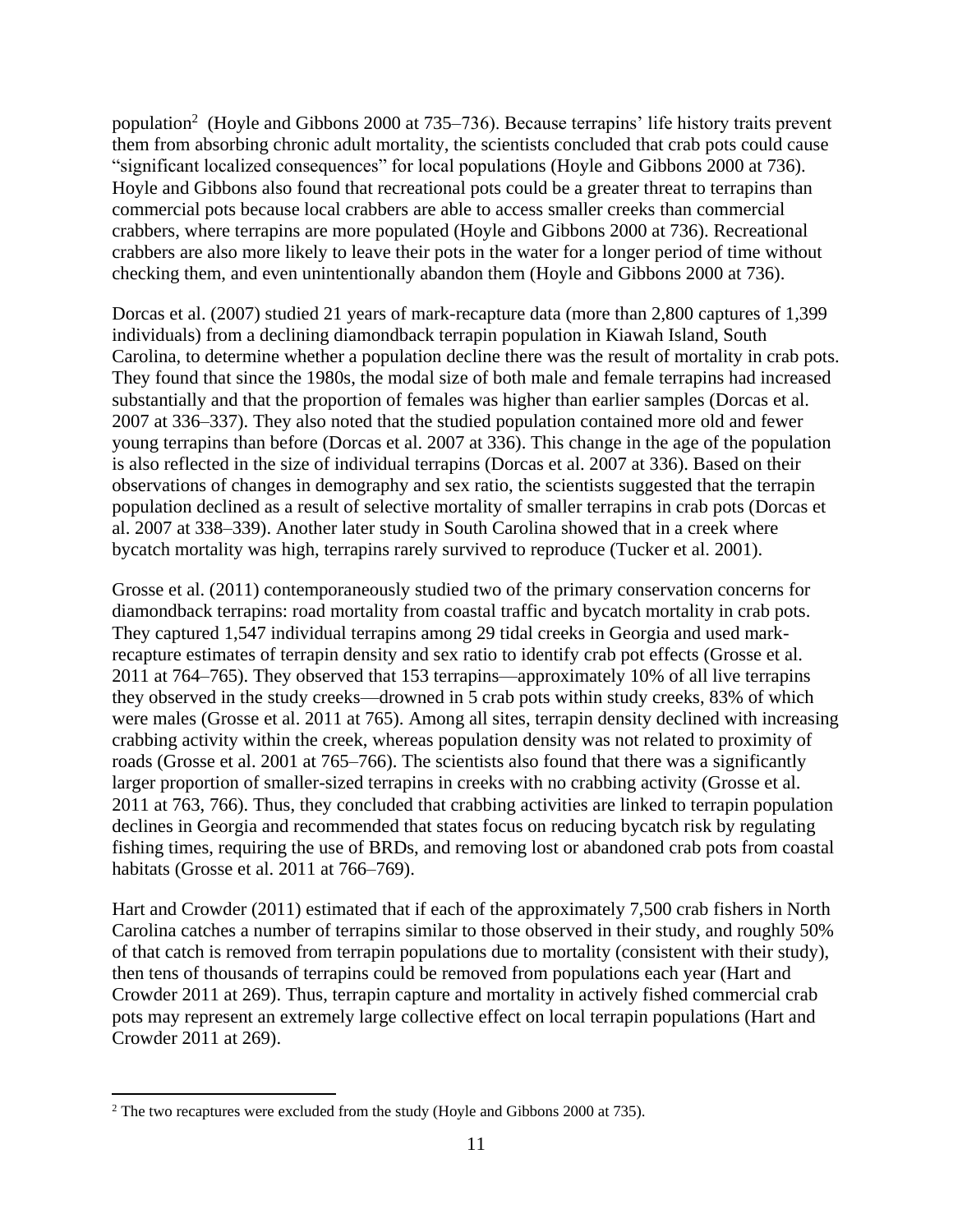Coleman et al. (2014) found that although it is generally accepted that male and juvenile female terrapins are more vulnerable to crab pot mortality than adult females, fully mature females in some parts of the terrapin's range may be smaller and equally capable of entering crab pots (Coleman et al. 2014 at 142). Because loss of female terrapins means the loss of greater longterm reproductive potential, crab pot mortality could be more devastating to terrapin populations in some areas than previously considered (Coleman et al. 2014 at 143–144).

## *ii. Ghost and Derelict Pots*

<span id="page-11-0"></span>For the purposes of this petition, the term "ghost pot" includes crab pots that are accidentally lost or intentionally abandoned, as well as derelict crab pots that are irresponsibly left in the water for long periods of time without regular supervision. Ghost pots may result from permanent abandonment of fishable pots by crabbers who leave the fishery seasonally or permanently when it is logistically difficult to transport the pots for either temporary storage or permanent disposal, temporary storage sites are not available, or it is difficult or expensive to dispose of them (Guillory et al. 2001 at 2). Crab pots may also be inadvertently lost due to uncontrollable weather or hydrological factors such as tides, currents, and storm surges; deterioration of buoys, lines, or knots; negligent assembly or maintenance of buoys and lines; unintentional clipping of lines by boat propellers; or intentional cutting of buoy lines by vandals (Guillory et al. 2001 at 2). Because commercial crabbers use large numbers of durable pots, ghost pots can persist for long periods of time (Guillory et al. 2001 at 1).

Ghost pots are considered to be even more detrimental to terrapin populations than actively fished pots<sup>3</sup> (Bishop 1983 at 428; Guillory et al. 2001 at 4; Rook et al. 2010 at 172). This is because ghost pots are ongoing threats and have the capacity to capture great numbers of terrapins if they remain abandoned or lost (Rook et al. 2010 at 172). For example, Bishop (1983) found one ghost pot with 28 dead, decomposing terrapins in South Carolina (Bishop 1983 at 429), and Roosenburg (1991) found a ghost pot with 49 terrapin shells, and remains of even more terrapins in Maryland (Roosenburg 1991 at 231). The number of dead terrapins in that single crab pot represented an estimated 1.6–2.8% of the local population (Roosenburg 1991 at 231).

Grosse et al. (2009) reported finding 133 diamondback terrapin carcasses among two abandoned crab pots in one tidal marsh in Georgia, consisting of more than double the remaining estimated population. One abandoned pot contained 94 dead terrapins, and another pot located approximately 100 meters from the first contained 23 dead and one live terrapin (Grosse et al. 2009 at 98). Because the scientists were prohibited by law from removing the pots, they continued to observe it during their 2-month sampling period and observed additional dead terrapins in the derelict crab pots (Grosse et al. 2009 at 98). They estimated that 91% of the total terrapin biomass in the tidal creek was lost as a result of neglected crab pots (Grosse et al. 2009 at 99).

 $\overline{\phantom{a}}$ 

<sup>3</sup> Ghost pots are also known to capture other vertebrates such as river otters (*Lontra canadensis*) and raccoons (*Procyon lotor*) (Guillory et al. 2001 at 4).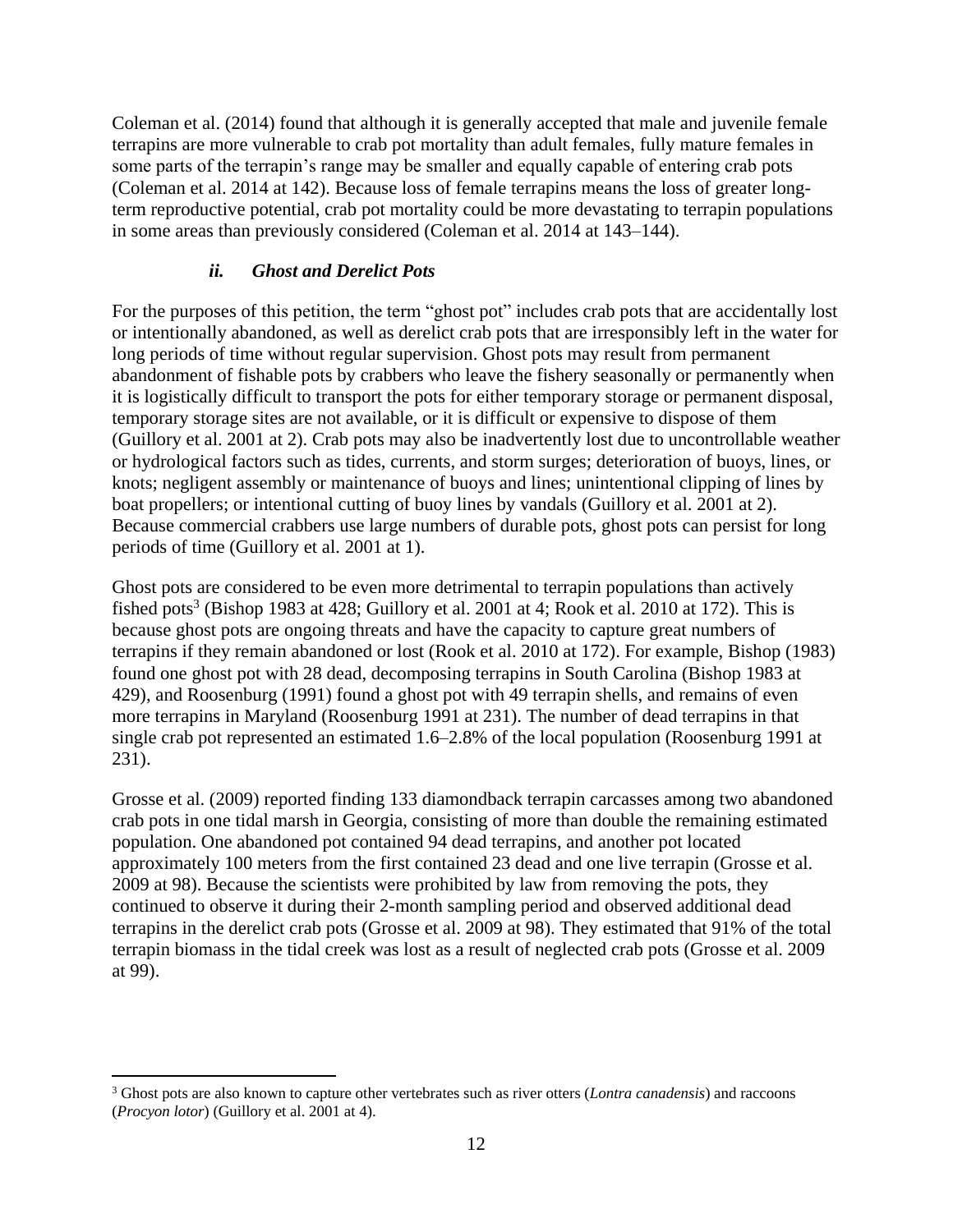

Terrapin carcasses found in abandoned crab pot in Georgia (Source: Grosse et al. 2009)

During Hoyle and Gibbons' (2000) study in South Carolina, the scientists inadvertently created a ghost pot scenario when two of their test pots became entangled during a high spring tide when they were not being monitored (Hoyle and Gibbons 2000 at 735). Four terrapins entered those pots and died (Hoyle and Gibbons 2000 at 735). The scientists estimated that those two lost pots could account for more terrapin captures than all 20 pots set during the study year (Hoyle and Gibbons 2000 at 736).

The number of terrapins lost to ghost pots is exponentially amplified by the number of ghost pots present in terrapin habitat. The commercial fishery generates many ghost pots each year (Chambers and Maerz 2018). These abandoned pots are abundant, and every year more become marine debris in shallow estuaries, sometimes directly in terrapin habitat (Chambers and Maerz 2018; Bishop 1983 at 429). Though the numbers and location of ghost pots are unknown, scientists believe they are frequently abandoned or lost (Roosenburg 1991 at 231). Guillory et al. (2001) estimated that approximately 250,000 derelict crab pots are added to the Gulf of Mexico annually (Guillory et al. 2001 at 2–3).

## *iii. Crab pot mortality in Florida*

<span id="page-12-0"></span>Crab pot mortality is a longstanding and ongoing threat to terrapins in Florida, with observed mortality events spanning decades. For instance, between 1979 and 1993, population declines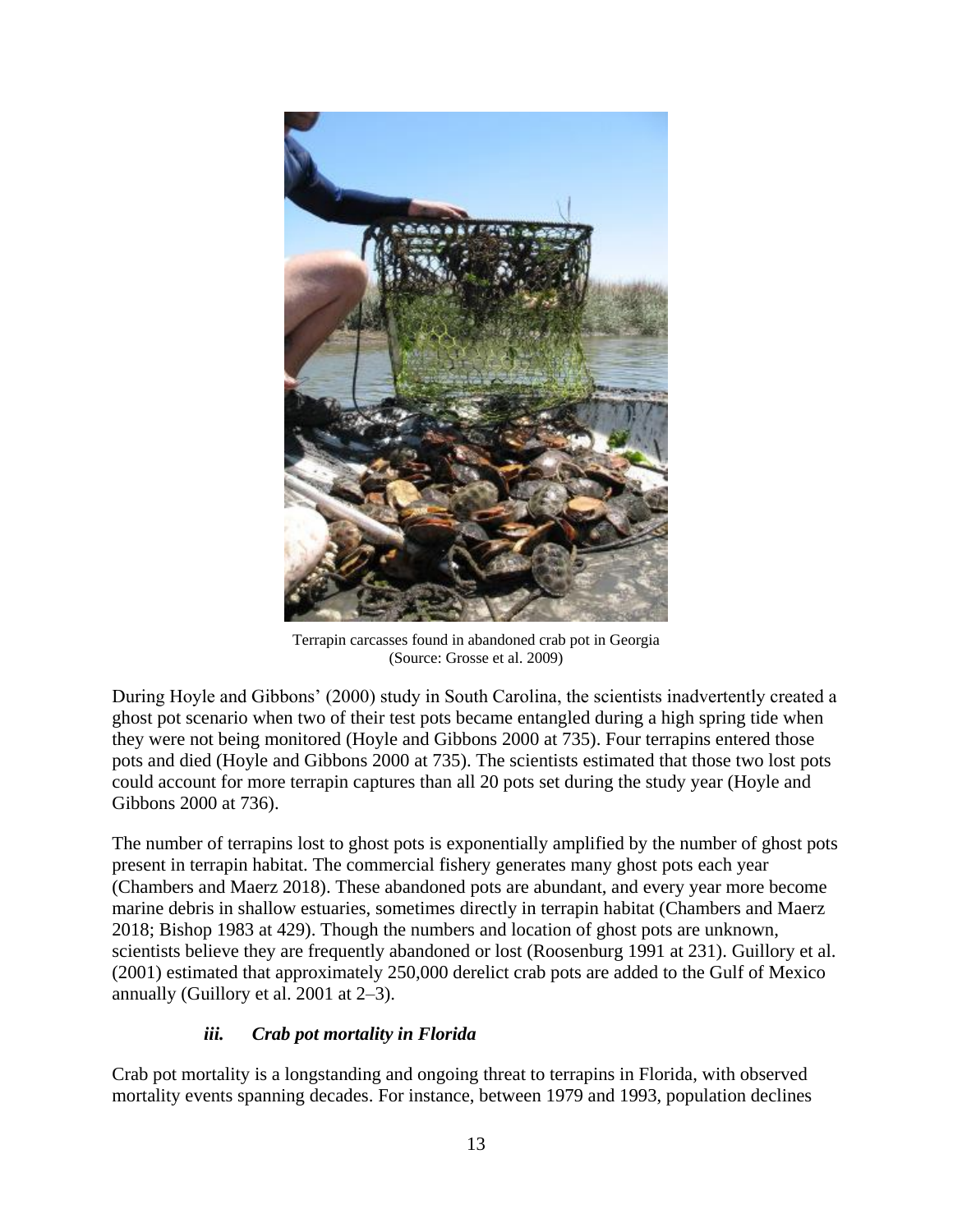attributed to crab pots were reported in Florida at the Kennedy Space Center (Lovich et al. 2018 at 69). In 1972, 23-27 deceased terrapins were observed in a single crab pot on the Alafia River (Godley, pers. comm. 2019). The terrapins were discovered in a partially submerged crab pot on the south side of the Alafia River, about 1.1 kilometers east of Bird Island (Godley, pers. comm. 2019). The terrapins were taken to a lab at University of South Florida, where they were sorted and examined (Godley, pers. comm. 2019). Most of the deceased terrapins were subadults, with several adult males (Godley, pers. comm. 2019). No adult female terrapins were discovered in the pot (Godley, pers. comm. 2019). The USF catalogues and specimens no longer exist (Godley, pers. comm. 2019).

On May 5, 2008, five deceased terrapins were observed in an abandoned crab pot in Indian Bayou in Santa Rosa County, Florida (O'Connor pers. comm. 2019). Another single dead female terrapin was observed in a crab pot on May 10, 2010 (O'Connor pers. comm. 2019).

Butler and Heinrich (2007) also suggests that terrapins in Florida can drown in significant numbers in crab pots. The results indicated that a mere fifteen pots in Florida waters could lead to the deaths of up to 68 terrapins throughout May (Butler and Heinrich 2007 at 183).

There are also anecdotal reports of crab pots remaining in Florida waters for years at a time, including through seasonal closures of blue crab pots for derelict trap removal (Godley, pers. comm. 2019). These neglected pots represent a significant risk to terrapins because they are not checked frequently and are susceptible to being lost or abandoned during storm events.

#### <span id="page-13-0"></span>**c. Bycatch Reduction Devices**

Bycatch Reduction Devices (also called "BRDs" or "terrapin excluder devices") prevent terrapins of a certain size from entering the pot (Roosenburg 2004 at 23). They are designed specifically to prevent terrapin bycatch. Designed in the early 1990s (Wood 1997 at 23), experts now recognize the BRD as the "best and most feasible solution to reducing terrapin mortality in crab pots" (Roosenburg 2004 at 27).



An example of a plastic terrapin excluder device (Source: [South Carolina Department of Natural Resources\)](http://www.dnr.sc.gov/wildlife/diamondbackterrapin/research/fisheries.html)

BRDs have been well-studied in several states, and their effectiveness and effect on the crab fishery vary among geographic regions (Roosenburg 2004 at 26). However, there is a general consensus that 4.5 x 12-centimeter (cm) BRD is effective at reducing terrapin entrapment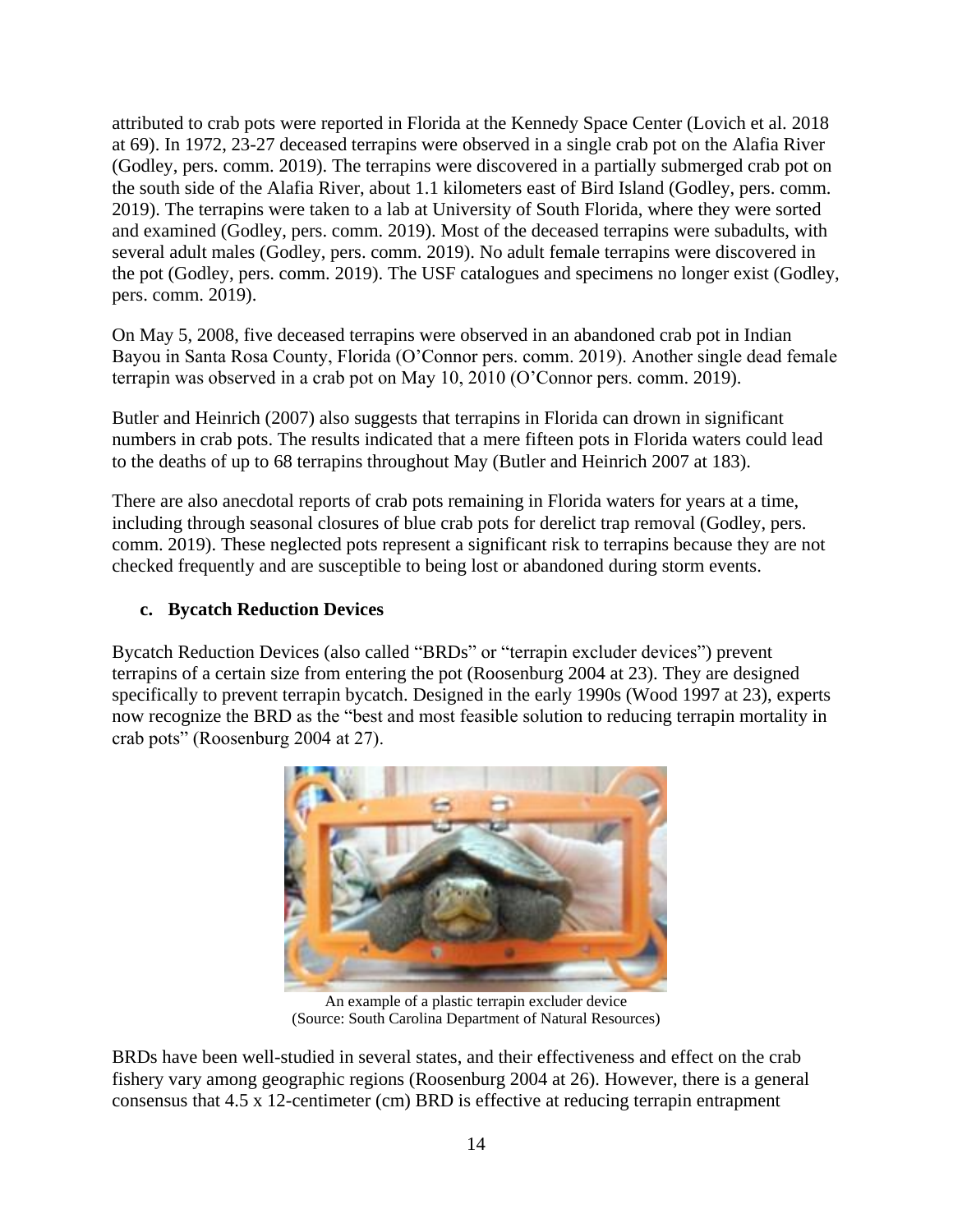(Roosenburg 2004 at 26). Likewise, studies have found that both the 4.5 x 12 cm and the 5 x 10 cm BRD have a minimal effect on crab catch (Roosenburg 2004 at 26). These findings have been tested in Florida, with similar results (Butler and Heinrich 2007).

# *i. Effect on Terrapin Mortality*

<span id="page-14-0"></span>Experts have studied BRDs of various sizes in several geographic regions within the terrapin's range. All studies found that crab pots with BRDs successfully limited terrapin bycatch to some degree, ranging from 12-100% effectiveness, with smaller BRDs generally being more effective than larger BRDs. The studies widely found that BRDs measuring 4.5 x 12 cm are sufficiently effective at reducing crab pot mortality without significantly affecting the size or number of crabs caught.<sup>4</sup> Table 1 summarizes the findings from studies that evaluated the ability of BRDs to reduce terrapin bycatch in blue crab pots. More detailed summaries of the studies are provided in Appendix A.

| Table 1: Survey of Publications Evaluating the Ability of BRDs<br>to Reduce Diamondback Terrapin Mortality in Blue Crab Pots |              |                                    |                      |  |  |
|------------------------------------------------------------------------------------------------------------------------------|--------------|------------------------------------|----------------------|--|--|
| <b>Article</b>                                                                                                               | <b>State</b> | <b>BRD</b> size (cm)               | % terrapins excluded |  |  |
| Butler and Heinrich (2007)                                                                                                   | FL.          | $4.5 \times 12$                    | 73.2%                |  |  |
|                                                                                                                              | <b>DE</b>    | $3.8 \times 12$                    | 100%                 |  |  |
| Cole and Helser (2001)                                                                                                       |              | $4.5 \times 12$                    | *67%                 |  |  |
|                                                                                                                              |              | $5 \times 10$                      | 59%                  |  |  |
|                                                                                                                              |              | 5x12                               | 12%                  |  |  |
|                                                                                                                              | <b>NC</b>    | $4 \times 16$                      | 100%                 |  |  |
| Crowder et al. (2000)                                                                                                        |              | $4.5 \times 16$                    | 100%                 |  |  |
|                                                                                                                              |              | 5x16                               | 100%                 |  |  |
| Hart and Crowder (2011)                                                                                                      | NC           | $4.5 \times 16$                    | 77%                  |  |  |
|                                                                                                                              |              | 5x16                               | 28%                  |  |  |
| Mazzarella (1994)                                                                                                            | NJ           | $5 \times 10$                      | **90.5%              |  |  |
| Morris et al. (2011)                                                                                                         | <b>VA</b>    | $4.5 \times 12$                    | 100%                 |  |  |
| Rook et al. (2010)                                                                                                           | <b>VA</b>    | $4.5 \times 12$                    | 95.7%                |  |  |
|                                                                                                                              | <b>MD</b>    | $4 \times 10$                      | 100%                 |  |  |
| Roosenburg and Green (2000)                                                                                                  |              | $4.5 \times 12$                    | 82%                  |  |  |
|                                                                                                                              |              | $5 \times 10$                      | 47%                  |  |  |
|                                                                                                                              | NJ           | 4.5 x 12                           | 100%                 |  |  |
| Wnek (2019)                                                                                                                  |              | 5x15                               | 100%                 |  |  |
|                                                                                                                              |              | $5.1 - 6.4 \times 7.3$<br>(curved) | 100%                 |  |  |
| *averaged percentages for male terrapins and female terrapins                                                                |              |                                    |                      |  |  |
| **averaged numbers from two separate seasons                                                                                 |              |                                    |                      |  |  |
|                                                                                                                              |              |                                    |                      |  |  |

 $\overline{\phantom{a}}$ <sup>4</sup> *See* Section II(c)(ii), *Effect on Crab Haul*.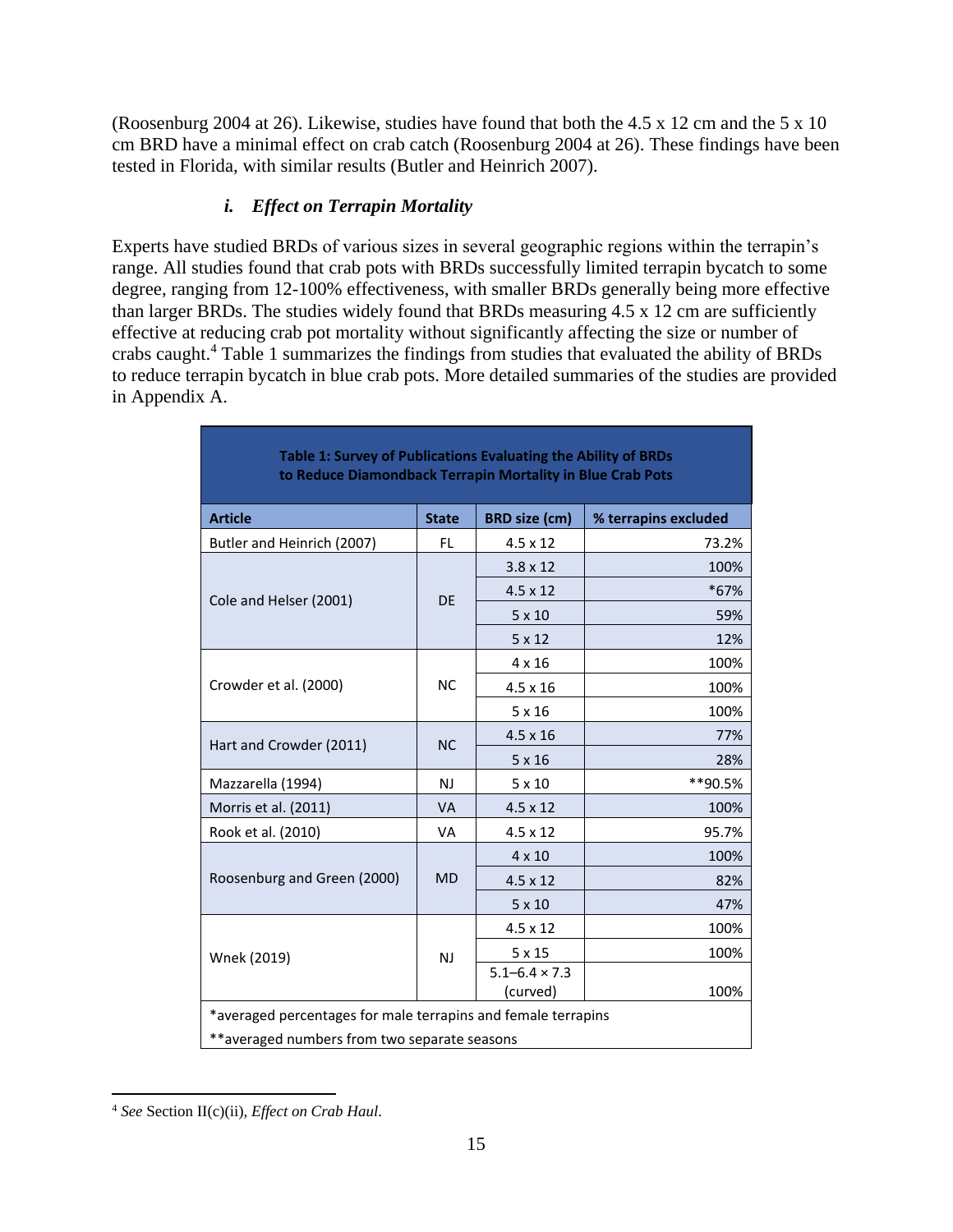Notably, BRDs have successfully reduced terrapin mortality in crab pots in Florida waters. Butler and Heinrich (2007) evaluated whether 4.5 x 12 cm galvanized steel BRDs reduced bycatch mortality of diamondback terrapins in commercial crab pots in Florida. They fished 15 pots without BRDs and 15 outfitted with BRDs at eight sites along the Atlantic and Gulf coasts (including the Florida panhandle) during the summers of 2002-2005. Thirty-seven terrapins were caught in standard pots and four in those with BRDs. They found that 73.2% of trapped terrapins would have been excluded from pots with BRDs (Butler and Heinrich 2007 at 183–184). Accordingly, Butler and Heinrich (2007) recommended that the Florida Fish and Wildlife Conservation Commission devise and adopt regulations that require the use of 4.5 x 12 cm BRDs on all commercial and recreational crab pots used in Florida waters.

## *ii. Effect on Crab Haul*

<span id="page-15-0"></span>Many studies also assess the effect of BRDs on the size and number of crabs captured, with the goal of identifying a BRD design that successfully minimizes terrapin captures while having minimal effect on crab haul. Nearly every study found at least one BRD size that had little to no effect on crab haul, and they generally agree that a 4.5 x 12 cm BRD can successfully prevent terrapin deaths while having insignificant impacts on crab haul (See Table 2, Appendix B).

| Table 2: Survey of Publications Evaluating the Effect of BRDs on Crab Haul |                |                      |                                                                                                                                               |  |  |  |  |
|----------------------------------------------------------------------------|----------------|----------------------|-----------------------------------------------------------------------------------------------------------------------------------------------|--|--|--|--|
| <b>Article</b>                                                             | <b>State</b>   | <b>BRD</b> size (cm) | <b>Finding</b>                                                                                                                                |  |  |  |  |
| Butler and Heinrich (2007)                                                 | FL             | $4.5 \times 12$      | no significant effect on sex, size, or number<br>of crabs captured                                                                            |  |  |  |  |
|                                                                            | <b>DE</b>      | $3.8 \times 12$      | substantial loss of legal-size blue crabs (26%<br>decrease with BRDs)                                                                         |  |  |  |  |
| Cole and Helser (2001)                                                     |                | $4.5 \times 12$      | nominal loss of legal-size blue crabs (12%<br>total decrease, with 6% of most desirable<br>crabs with BRDs)                                   |  |  |  |  |
|                                                                            |                | $5 \times 10$        | no statistical difference in blue crab catches<br>(2.4% increase with BRDs)                                                                   |  |  |  |  |
|                                                                            |                | 5x12                 | no substantial change in total blue crab<br>catch rates (0.2% increase with BRDs)                                                             |  |  |  |  |
| Cuevas et al. (2000)                                                       | <b>MS</b>      | $5 \times 10$        | similar daily catch rates (mean 19.5 for traps<br>with BRDs and without) and crab size<br>frequency                                           |  |  |  |  |
| Guillory and Prejean (1998)                                                | $\overline{A}$ | $5 \times 10$        | overall catch per trap day of sublegal, legal,<br>and total crabs was 14.5%, 37.9%, and 25.7%<br>greater, respectively, than in standard pots |  |  |  |  |
|                                                                            | <b>NC</b>      | $4.5 \times 16$      | BRD did not have a significant effect on                                                                                                      |  |  |  |  |
| Hart and Crowder (2011)                                                    |                | $5 \times 16$        | catch of either large male blue crabs or<br>peelers                                                                                           |  |  |  |  |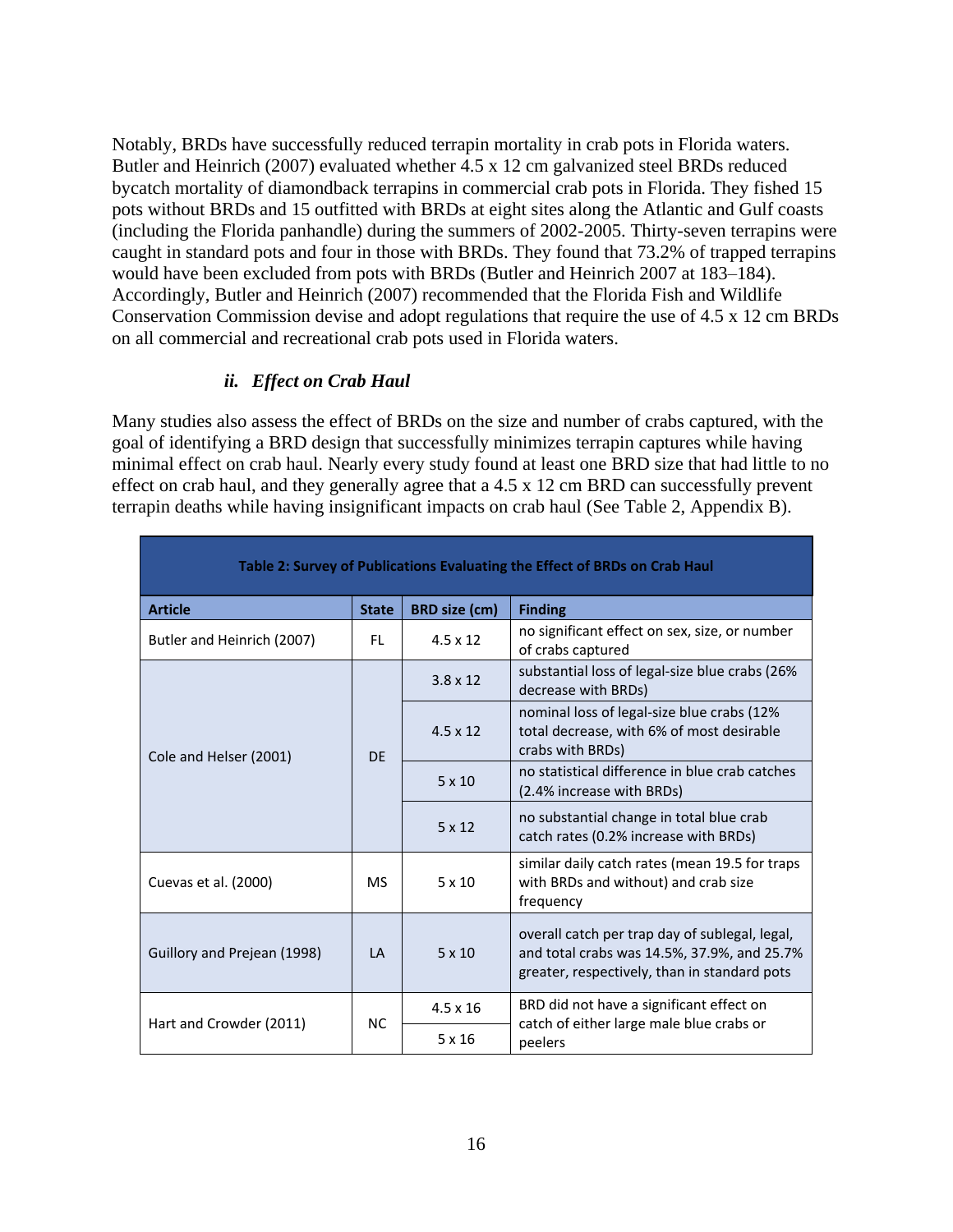| Lukacovic et al. (2005)     | <b>MD</b>      | $4.5 \times 12$                    | all categories of crab catch were significantly<br>lower in crab pots fitted with BRDs; in traps<br>without BRDs, overall crab catch was 35%<br>greater and catch of legal crabs was 28.5%<br>greater                                                                                                                                                                          |
|-----------------------------|----------------|------------------------------------|--------------------------------------------------------------------------------------------------------------------------------------------------------------------------------------------------------------------------------------------------------------------------------------------------------------------------------------------------------------------------------|
| Mazzarella (1994)           | N <sub>J</sub> | $5 \times 10$                      | no significant difference in number of crabs<br>or size of crabs captured                                                                                                                                                                                                                                                                                                      |
| Morris et al. (2011)        | <b>VA</b>      | $4.5 \times 12$                    | no statistical difference between either the<br>number or size of legal-size crabs in crab<br>pots with and without BRDs on the first day<br>after baiting; significant difference in total<br>catch per unit effort and size across all other<br>days after; more legal-size crabs were caught<br>in pots without terrapin bycatch, but the<br>difference was not significant |
| Rook et al. (2010)          | <b>VA</b>      | $4.5 \times 12$                    | crab catch equivalent between crab pots<br>with and without BRDs; slight increase<br>(marginal) in number, size, and biomass of<br>both legal-size and sublegal-size crabs in<br>pots with BRDs                                                                                                                                                                                |
|                             | <b>MD</b>      | $4 \times 10$                      | reduced the size and number of large and<br>mature female crabs                                                                                                                                                                                                                                                                                                                |
| Roosenburg and Green (2000) |                | $4.5 \times 12$                    | no effect on size or number of crabs caught                                                                                                                                                                                                                                                                                                                                    |
|                             |                | $5 \times 10$                      | no effect on size or number of crabs caught                                                                                                                                                                                                                                                                                                                                    |
|                             | N <sub>J</sub> | $4.5 \times 12$                    | no significant difference in number of crabs<br>caught; similar mean length, width, height                                                                                                                                                                                                                                                                                     |
| Wnek (2019)                 |                | 5x15                               | no significant difference in number of crabs<br>caught; similar mean length; smaller mean<br>width and height                                                                                                                                                                                                                                                                  |
|                             |                | $5.1 - 6.4 \times 7.3$<br>(curved) | no significant difference in number of crabs<br>caught; similar mean length, width, height                                                                                                                                                                                                                                                                                     |

Butler and Heinrich (2007) tested whether bycatch mortality of diamondback terrapins in commercial crab pots is reduced by using 4.5 x 12 cm galvanized steel BRDs and whether those devices limit blue crab catch. They captured 2,753 legal-sized crabs and found no significant difference between the sex, measurements, or number of crabs captured in standard crab pots versus crab pots with BRDs (Butler and Heinrich 2007 at 182).

Although BRDs have not been studied in large-scale commercial operations that fish more than 100 pots, anecdotal reports from crabbers who use BRDs in large-scale operations claim that they see no effect—or maybe an improvement—in their crab catch (Roosenburg 2004 at 27).

BRDs may offer additional benefits to crabbers as well. For instance, BRDs reduce the rate of entry of many large vertebrate bycatch including fish, turtles, and otters (Guillory and Prejean 1998 at 39). This frees up additional space in pots, which would otherwise be occupied by nontarget species, to capture more crabs. The presence of terrapins in crab pots may cause crabs to avoid crab pots. Morris et al. (2011) found that crab pots with terrapin bycatch in them had, on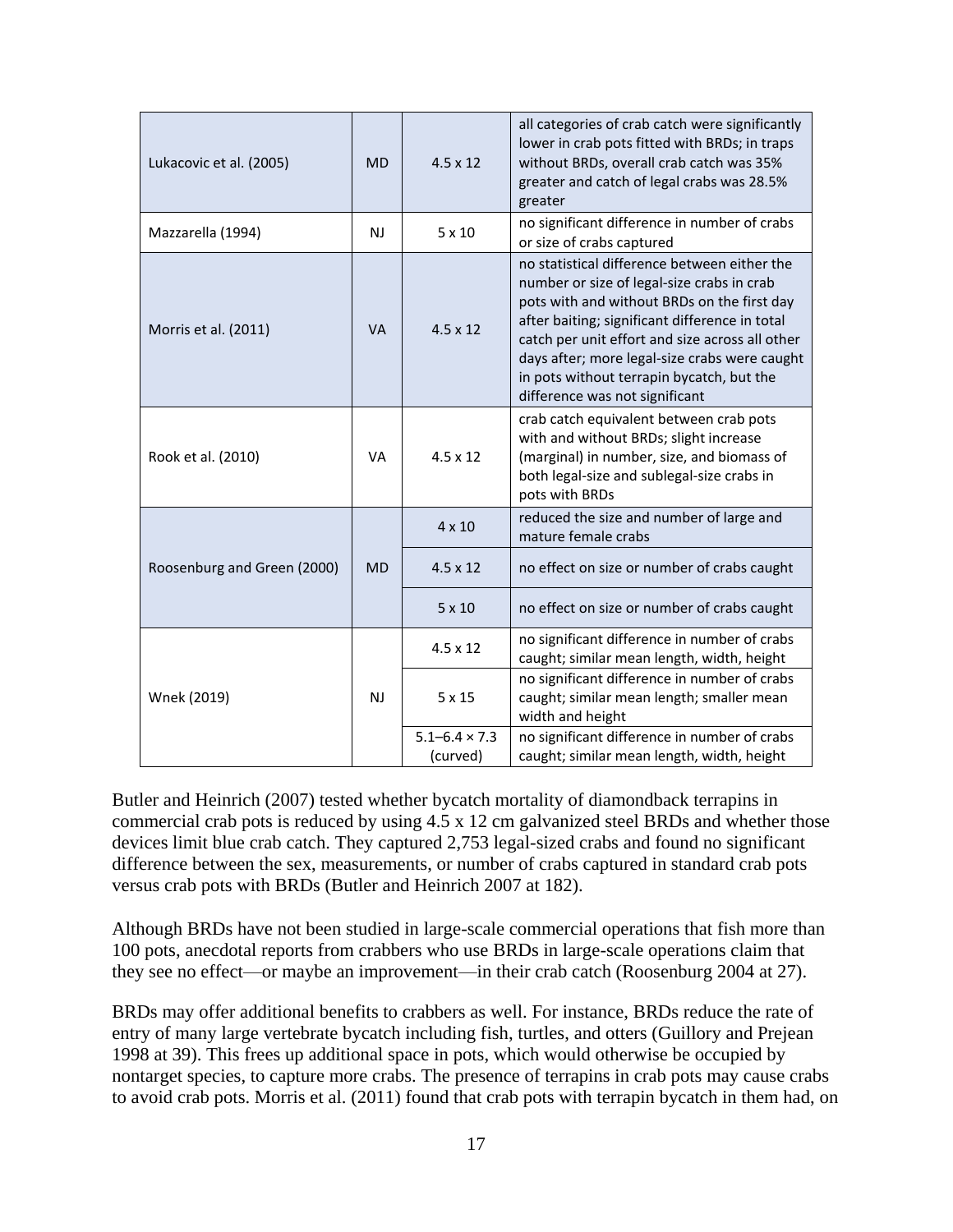average, fewer crabs per unit effort (Morris et al. 2011 at 388). Likewise, more legal-size crabs were caught in pots without terrapin bycatch (Morris et al. 2011 at 388). Thus, keeping terrapins out of crab pots may lead to the capture of more and larger crabs. Guillory and Prejean (1998) have also suggested that increased crab catch in traps with BRDs could be due to increased ingress and/or decreased egress through the entrance funnels (Guillory and Prejean 1998 at 39).

Finally, keeping terrapins out of crab pots may help keep crabs in marketable condition. Davenport et al. (1992) studied terrapin feeding behavior on crabs by providing hungry male terrapins crabs of different size classes and observing the terrapins' behavior (Davenport et al. 1992 at 837–846). The size classes for crabs were small (10–25 mm carapace width), medium (30-50 mm), and large (52–75 mm) (Davenport et al. 1992 at 837). They observed that although terrapins are not specialized anatomically for a diet of hard-shelled animals, they will still exploit such food sources if they are hungry and do not have other options (Davenport et al. 1992 at 846). Specifically, they will eat crabs (Davenport et al. 1992 at 846). Small crabs were eaten whole, while medium and large crabs were "cropped"—that is, their walking legs were eaten without killing the crab (Davenport et al. 1992 at 847). Applying their findings to diamondback terrapins in the field, the scientists predicted that terrapins might eat blue crabs through a "cropping" technique (Davenport et al. 1992 at 847). Generally, terrapins will attack smaller crabs before medium crabs, and medium crabs before larger crabs (Davenport et al. 1992 at 847). Because terrapins captured in crab pots are in closed conditions without access to their preferred prey, it is possible that they will shear crabs, thus making them less marketable.

## <span id="page-17-0"></span>**III. JUSTIFICATION FOR THE REQUESTED RULEMAKING**

#### <span id="page-17-1"></span>**a. The Diamondback Terrapin Is Imperiled and Cannot Sustain Effects from Crab Pot Mortality**

Wild turtle populations are characterized by a suite of life history characteristics that predispose them to rapid declines when subjected to unnatural levels of adult mortality (Colteaux and Johnson 2017 at 17; Heppell 1998; Galbraith et al. 1997; Congdon et al. 1993, 1994). Among these characters are delayed maturity, low fecundity, high annual survivorship of adults, and high natural levels of nest mortality (Reed and Gibbons 2003). Similarly, terrapins' life history traits prevent them from absorbing chronic adult mortality (Hoyle and Gibbons 2000 at 736). Removing even a few diamondback terrapins from a population can have detrimental effects on the population as a whole (Hoyle and Gibbons 2000). For this reason, experts rank crab pot mortality as the greatest threat to the diamondback terrapin (Butler et. al. 2006 at 332) and have emphasized that modifying pots to reduce terrapin mortality is of utmost importance (Baker et al. 2013 at 676).

Studies and anecdotal evidence demonstrate that blue crab pots can have devastating populationlevel impacts on diamondback terrapins (Davis 1942; Bishop 1983; Marion 1986; Burger 1989; Mazzarella 1994; Mann 1995; Wood and Herlands 1996; Roosenburg et al. 1997; Wood 1997; Guillory and Prejean 1998; Crowder et al. 2000; Hoyle and Gibbons 2000; Roosenburg and Green 2000; Cole and Helser 2001; Butler 2002, 2000; Roosenburg 2004; Butler and Heinrich 2007; Dorcas et al. 2007; Coleman et al. 2014; Chambers and Maerz 2018). A fleet of active crab pots can significantly reduce a terrapin population over time by periodically removing a few terrapins at a time (Hart and Crowder 2011 at 269). A single ghost pot—which can capture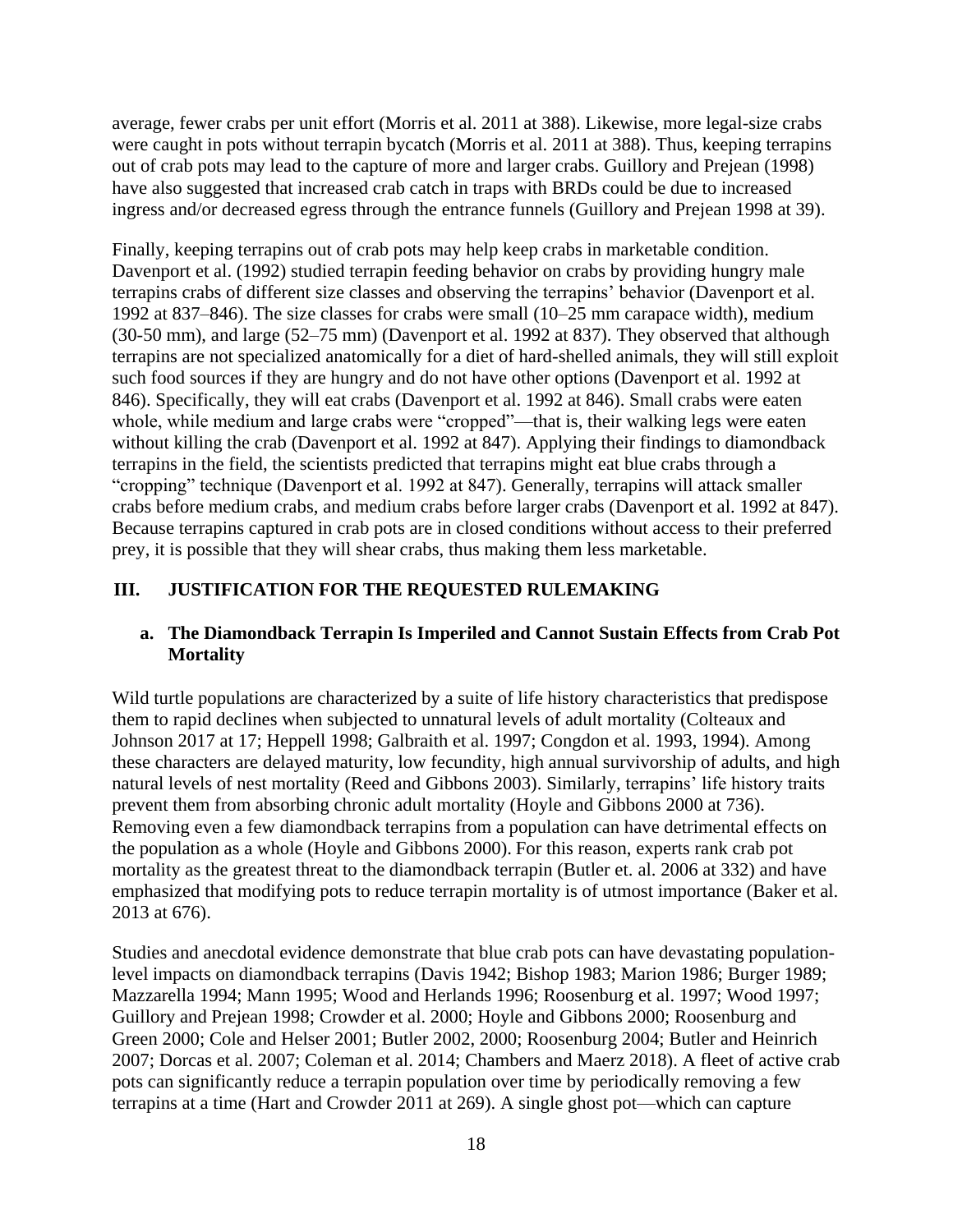dozens of terrapins at once—can wipe out an entire population in a relatively shorter period of time (Grosse et al. 2009 at 99).

Reports of terrapin deaths in crab pots are so common that they have been documented in numerous recent news stories and social media posts from across the species' range, including hundreds of terrapins in Virginia,<sup>5</sup> 20 terrapins in Maryland,<sup>6</sup> 91 terrapins in New Jersey,<sup>7</sup> 95 terrapins in Louisiana (Butcher et al. 2018 at 30), and 42 terrapins in New York.<sup>8</sup> Most recently in 2019, a Facebook post from Georgia reported more than 20 dead terrapins in a single pot,<sup>9</sup> and a Virginia report documented 30 dead terrapins in a pot.<sup>10</sup>

Florida terrapins are not immune to the effects of crab pot mortality. While the Florida Fish and Wildlife Conservation Commission does not require crabbers to report terrapin mortality in their pots, anecdotal evidence demonstrates that it is occurring (Lovich et al. 2018 at 69, Butler and Heinrich 2007, Godley pers. comm. 2019, O'Connor pers. comm. 2019). Because most commercial crabbers set hundreds of pots, they could cause "significant detrimental effects on local populations" (Butler and Heinrich 2007 at 183). The scientists who conducted the study estimate that "[t]he coastline of Florida represents over 20% of the entire terrapin range, so the effect of crab pot mortality in this state has great significance, not only to Florida terrapins but to the conservation of the entire species" (Butler and Heinrich 2007 at 180).

The potential for crab pot mortality in Florida is high because Florida has a long coastline that allows for a high trapping effort in the crab fishery. Florida is considered one of the top four states for recreational crabbing potential (Chambers and Maerz 2018). Derelict crab pots from commercial and recreational pot fisheries are also a problem in Florida waters. Most recently in July 2019, a team of volunteers collected 176 pots out of Tampa Bay during a derelict trap removal event. $11$ 

<sup>7</sup> Dan Radel, *Ghost pots: Abandoned crab traps are sea killers*, ASHBURY PARK PRESS (May 6, 2017, 8:39

AM), https://www.app.com/story/news/local/land-environment/enviroguy/2017/05/05/1379-ghost-crab-pots-marinekiller-water/101246090/; Maxwell Reil, *About 80 turtles found dead on Sea Isle City beach*, PRESS OF ATLANTIC CITY (Jun. 4, 2018), https://www.pressofatlanticcity.com/news/about-turtles-found-dead-on-sea-islecity-beach/article\_fbe05c8e-0c9e-508d-94ec-765c21d6cc5e.html.

<sup>9</sup> Edwin Longwater, FACEBOOK (Apr. 18, 2019),

 $\overline{\phantom{a}}$ 

<sup>5</sup> Karl Blankenship, *Derelict pots killing 3.3 million crabs annually in the Bay*, BAY JOURNAL (Dec. 27, 2016), https://www.bayjournal.com/article/derelict\_pots\_killing\_3.3\_million\_crabs\_annually\_in\_the\_bay; Carol Vaughn, *Virginia bill aimed at protecting turtles passes Senate*, DELMARVA NOW (Feb 10, 2016, 10:48 AM), https://www.delmarvanow.com/story/news/local/virginia/2016/02/09/turtle-bill-passes-senate-house-subcommitteeagenda/80070128/.

<sup>6</sup> *Save the terrapins,* BALTIMORE SUN *(Aug. 17, 2016, 12:15 PM),* 

*https://www.baltimoresun.com/opinion/editorial/bs-ed-terrapin-20160817-story.html.*

<sup>8</sup> Matthew Miller, *Saving Terrapins from Drowning in Crab Traps*, COOL GREEN SCIENCE (Mar. 27, 2018), https://blog.nature.org/science/2018/03/27/saving-terrapins-from-drowning-in-crab-traps/.

https://www.facebook.com/photo.php?fbid=601987793616969&set=pb.100014172614332.- 2207520000.1561385354.&type=3&theater.

<sup>10</sup> SaraRose Martin, *Along marshy edge of York River, you'll find dead turtles, drowned in the lost traps of crabbers*, THE VIRGINIA GAZETTE (Jun. 7, 2019, 7:45 AM), https://www.vagazette.com/news/va-vg-commercialcrabbing-traps-0513-story.html.

<sup>11</sup> Jorja Roman, Volunteers Collect Derelict Crab Traps from Pinellas Co. Waters, (July 13, 2019), https://www.baynews9.com/fl/tampa/news/2019/07/13/volunteers-collect-derelict-crab-traps-from-pinellaswaters?fbclid=IwAR3F3d9joBryHbm31ywvLsnn5roYCrKbDVrobf3qdaVzhoKKAxdc2RPh0YM.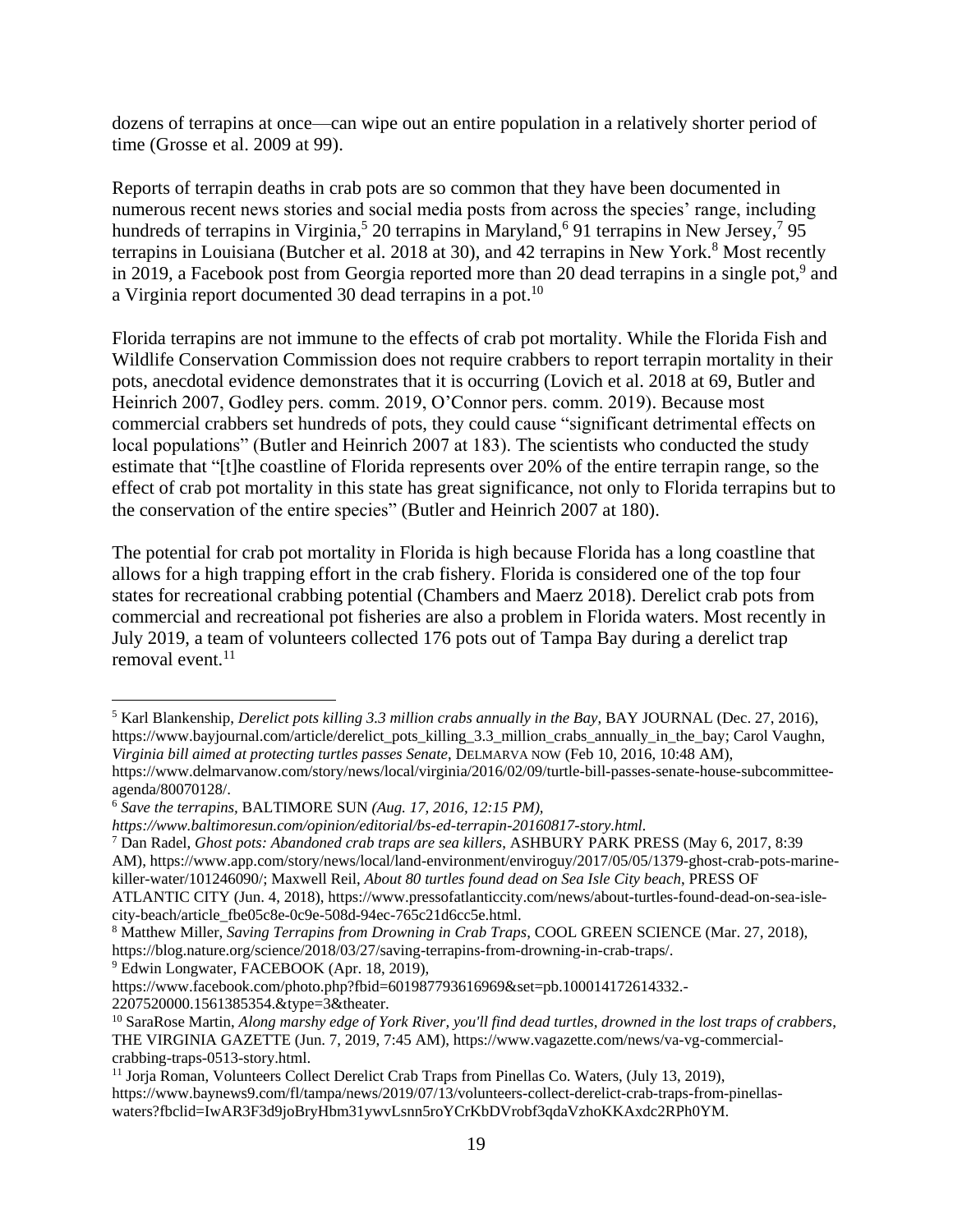When added to the suite of additional stressors across the species' range, including habitat destruction and degradation, road mortality, nest predation, boat strikes, poaching, climate change, sea-level rise, and subsidized predation (Maerz et al. 2018), diamondback terrapins cannot sustain the harmful impacts of crab pot mortality.

## <span id="page-19-0"></span>**b. BRDs Protect Diamondback Terrapins While Boosting Marketability of Crabs from Florida's Waters**

BRDs provide a simple and inexpensive method to reduce terrapin deaths in crab pots and increase marketability of crabs caught in Florida's waters. A rule requiring BRDs is justified because BRDs protect most mature diamondback terrapins from drowning in pots, BRDs have little to no effect on crab haul, BRDs are inexpensive, and using BRDs increases the marketability of crabs fished from Florida's waters.

Neither the commercial nor recreational blue crab fisheries have adopted these important measures, and research shows that rules simply requiring crabbers to check pots once per day even if stringently followed—are not enough to combat terrapin mortality (Wood 1997).

# *i. BRDs Protect Terrapins from Needless Drowning Deaths*

<span id="page-19-1"></span>Extensive studies show that BRDs effectively prevent most large, mature terrapins from entering crab pots by restricting the pot entrances to a size that precludes a terrapin's carapace from fitting through (Reviewed in Roosenburg 2004; Chambers and Maerz 2018). Studies demonstrate that on average, 70% of terrapins are unable to enter pots equipped with BRDs while blue crabs can still enter easily (Mazzarella 1994; Crowder 2000; Roosenburg and Green 2000; Cole and Helser 2001; Rook et al. 2010; Hart and Crowder 2011; Morris et al. 2011).

A study in Florida found that BRDs can prevent 73.2% of terrapins from entering crab pots by outfitting them with BRDs (Butler and Heinrich 2007 at 183). This significant reduction in terrapin mortality achieved by BRDs will slow terrapin declines attributed to crab pot mortality and provide Florida's terrapins with a level of resiliency against myriad other threats it currently faces and will face as climate change and sea-level rise continue and accelerate.

## *ii. BRDs Have Little to No Effect on Crab Haul*

<span id="page-19-2"></span>Extensive scientific study also demonstrates that BRDs have little to no effect on the number and size of marketable crabs harvested (Mazzarella 1994; Guillory and Prejean 1998; Cuevas et al. 2000; Roosenburg and Green 2000; Cole and Helser 2001; Butler and Heinrich 2007; Rook et al. 2010; Hart and Crowder 2011; Morris et al. 2011). When Butler and Heinrich (2007) studied BRDs in Florida, they found no significant difference between the sex, measurements, or number of legal-sized crabs captured in standard crab pots versus crab pots with BRDs. Other studies even suggest BRD use can result in an increase in catch of marketable crabs (Rook et al. 2010; Roosenburg and Green 2000; Guillory and Prejean 1998).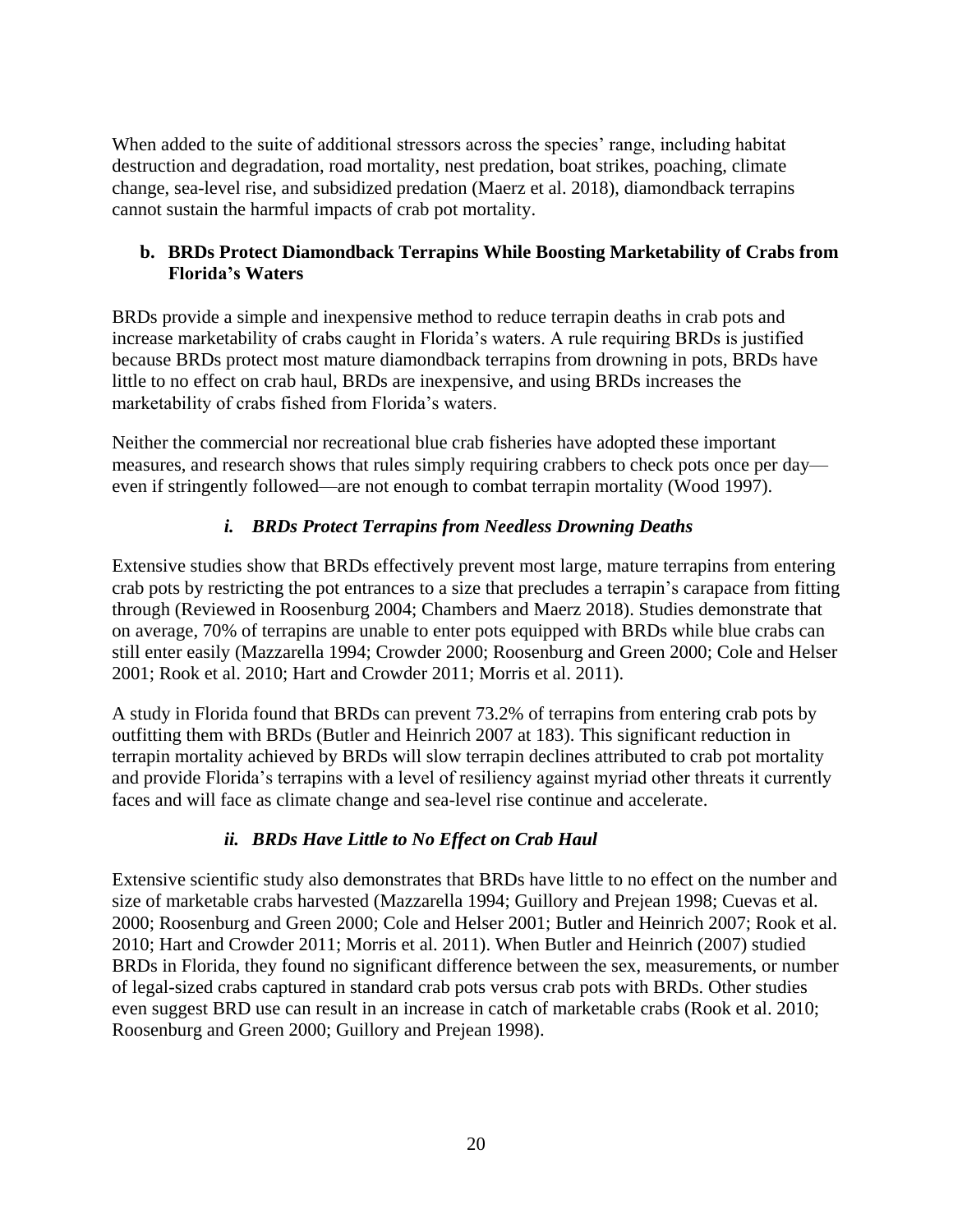The following chart reflecting a survey of all BRD studies demonstrates that crab haul is relatively the same in crab pots with no BRDs and crab pots with 4.5 x 12 cm BRDs (Roosenburg 2017).



#### **Number of Crabs Caught in Pots with and without BRDs** no effect of BRD on number of crabs caught

## *iii. BRDs Are Inexpensive*

<span id="page-20-0"></span>BRDs are small and inexpensive. Some companies in states like Maine sell BRDs for as little as \$0.45 each,<sup>12</sup> while other states such as Florida have programs that distribute BRDs for free.<sup>13</sup> There are also free resources that teach fishermen how to build and install their own BRDs.<sup>14</sup>

BRDs will likely become even less expensive over time as they are integrated into the crab pot fishery. As more states adopt rules and regulations requiring the use of BRDs, manufacturers will embrace the opportunity to design pots that already include BRDs. For instance, in Maryland, crab pots with built-in BRDs are already available.<sup>15</sup> As these pot designs become more common, the cost of making them will decrease.

<sup>14</sup> *Recreational Crab Pot Requirements*, MARYLAND DEPARTMENT OF NATURAL RESOURCES,

https://dnr.state.md.us/fisheries/Pages/regulations/crabpot.aspx (last visited Jul. 11, 2019).

<sup>(</sup>Source: modified from Roosenburg and Green 2000)

 $\overline{\phantom{a}}$ <sup>12</sup> Purchase Pre-Made BRDs, VIRGINIA INSTITUTE OF MARINE SCIENCE,

https://www.vims.edu/research/units/projects/terrapin\_brds/pre-made.php (last visited Jul. 11, 2019). <sup>13</sup> *BRD Pick-Up Locations*, FLORIDA FISH AND WILDLIFE CONSERVATION COMMISSION, https://myfwc.com/conservation/special-initiatives/cwci/education/brds/ (last visited Jun. 24, 2019).

<sup>15</sup> *Use BRDs. It's the Law*, MARYLAND DEPARTMENT OF NATURAL RESOURCES, https://dnr.maryland.gov/fisheries/documents/flyer\_stores.pdf (last visited Jun. 24, 2019).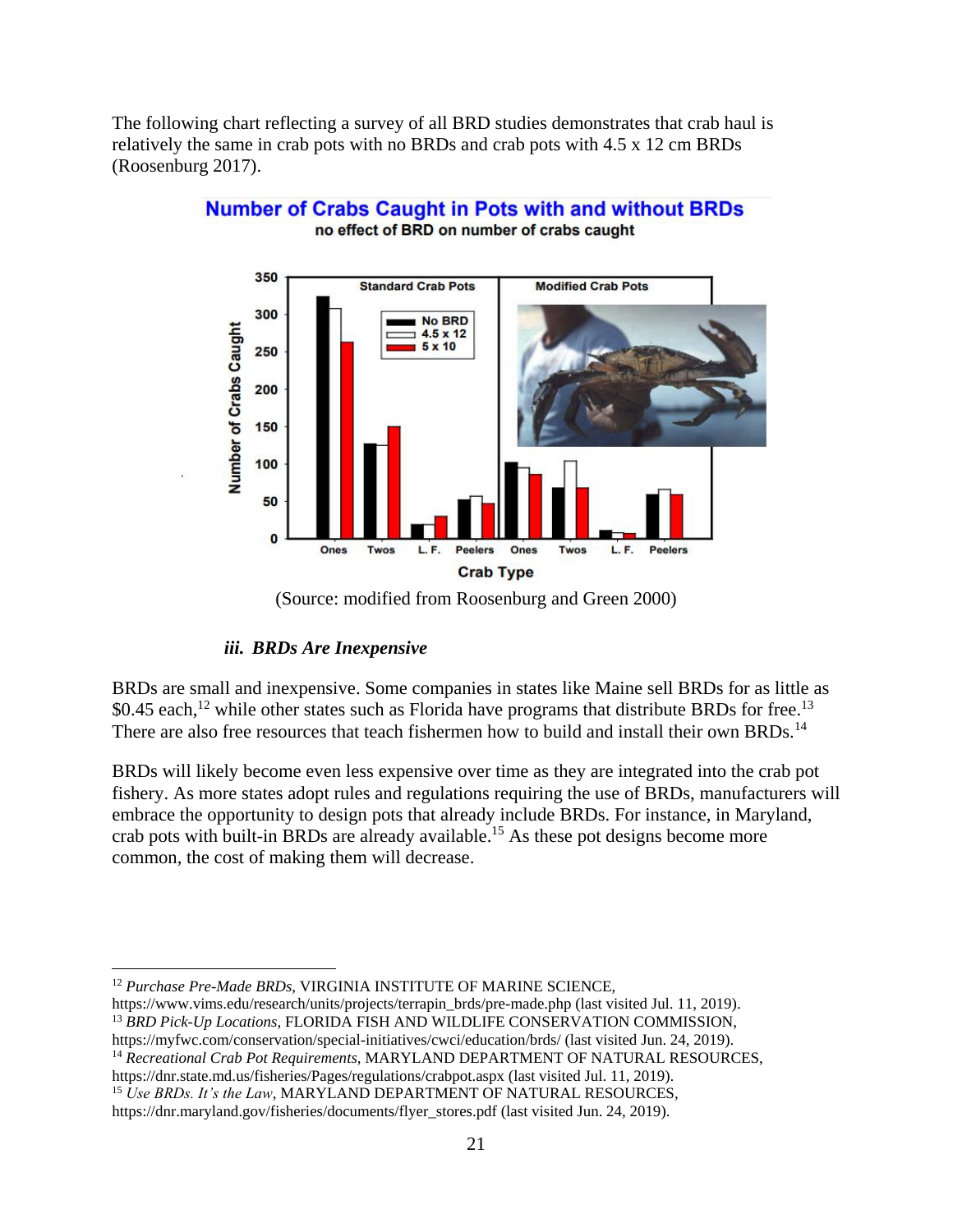#### *iv. BRDs Make Florida's Crabs More Marketable in an Increasingly Environmentally Conscious Market*

<span id="page-21-0"></span>Sustainability is a driving force across markets, and seafood markets are no exception. BRDs would make crabs from Florida's waters more marketable in an increasingly eco-conscious economy. A 2018 global survey by Nielson found that 81% of participants felt strongly that companies should help improve the environment. This sentiment was shared across generations, with Millennials, Generation Z, and Generation X being most supportive, and older generations not far behind.<sup>16</sup> Americans in particular are concerned about environmental issues and recognize that their finances can be used to influence change.<sup>17</sup> They are becoming better informed about of the environmental impact of products they purchase.<sup>18</sup>

These environmental values are driving consumer purchases. A 2017 survey of demographically representative Americans found a steady increase in consumers purchasing products with social benefit, with participants indicating they purposefully use their wallets to drive change by buying products with environmental benefit (Cone Comms. 2017). A majority (79%) indicated they seek out environmentally responsible products (Cone Comms. 2017). Eighty-seven percent of participants said that given the opportunity, they would buy a product with social or environmental benefit (Cone Comms. 2017). These attitudes and actions reflect a growing trend, rising from 83% in 2015.

In a 2015 Global Corporate Sustainability Report by Nielson, 66% of consumers indicated they are willing to spend more on a product if it comes from a sustainable brand.<sup>19</sup> Millennials indicated a similar preference, with 73% willing to pay extra for sustainable products.<sup>20</sup>

This trend toward more sustainable markets is clear in the seafood industry, with several independent organizations recommending consumers purchase only sustainably sourced seafood. For instance, the Monterey Bay Aquarium's Seafood Watch program helps consumers and businesses choose seafood that supports a healthy ocean by recommending which seafood items are "Best Choices" and "Good Alternatives," and which ones to avoid. Currently the Seafood Watch program recommends that consumers only purchase blue crabs from states that have effective regulations to protect diamondback terrapins from drowning in crab pots. Because of Florida's lax regulations to protect terrapins, Seafood Watch recommends that consumers avoid

 $\overline{\phantom{a}}$ 

<sup>&</sup>lt;sup>16</sup> Nielsen, Global Consumers Seek Companies that Care about Environmental Issues (Sept. 11, 2018), https://www.nielsen.com/eu/en/insights/article/2018/global-consumers-seek-companies-that-care-aboutenvironmental-issues/.

<sup>&</sup>lt;sup>17</sup> Adam Butler, Do Customers Really Care About Your Environmental Impact? Forbes.com (Nov. 21, 2018), https://www.forbes.com/sites/forbesnycouncil/2018/11/21/do-customers-really-care-about-your-environmentalimpact/#3d6974ee240d.

<sup>&</sup>lt;sup>18</sup> Adam Butler, Do Customers Really Care About Your Environmental Impact? Forbes.com (Nov. 21, 2018), https://www.forbes.com/sites/forbesnycouncil/2018/11/21/do-customers-really-care-about-your-environmentalimpact/#3d6974ee240d.

<sup>&</sup>lt;sup>19</sup> New Release, Consumer-Goods' Brands That Demonstrate Commitment to Sustainability Outperform Those That Don't (Dec. 10, 2015), https://www.nielsen.com/eu/en/press-releases/2015/consumer-goods-brands-thatdemonstrate-commitment-to-sustainability-outperform/.

<sup>&</sup>lt;sup>20</sup> New Release, Consumer-Goods' Brands That Demonstrate Commitment to Sustainability Outperform Those That Don't (Dec. 10, 2015), https://www.nielsen.com/eu/en/press-releases/2015/consumer-goods-brands-thatdemonstrate-commitment-to-sustainability-outperform/.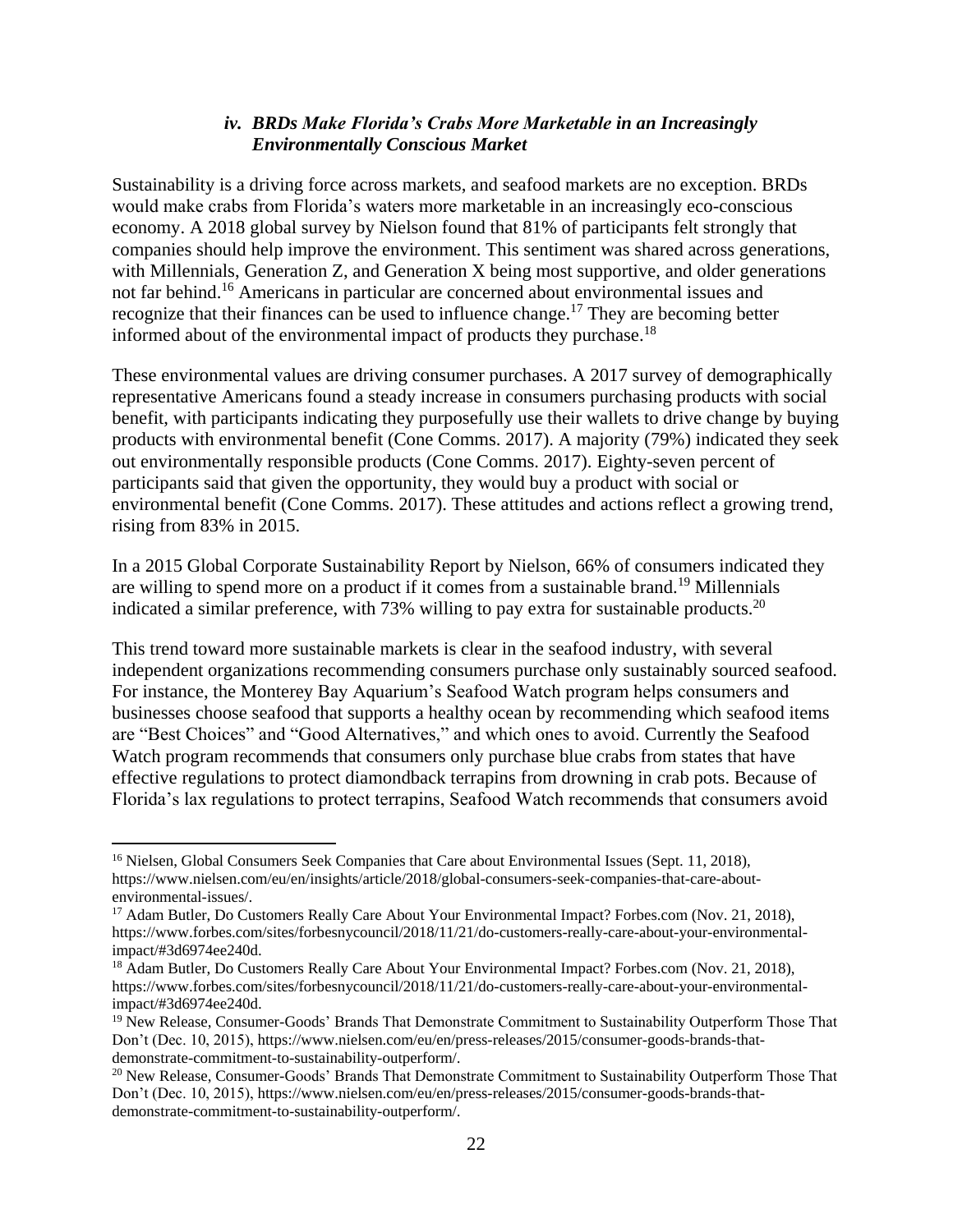purchasing blue crabs from Florida. Instead, it recommends purchasing crabs from states like New Jersey, which "requires the commercial fishery to use terrapin bycatch reduction devices."<sup>21</sup>

As more states adopt laws requiring commercial crabbers to use BRDs, Florida will fall behind in the blue crab markets as consumers seek out more sustainable alternatives. For Florida to keep up, it needs to adopt BRD regulations to prevent harming terrapin populations. By being an early adopter of BRD rules, Florida can establish itself as a conservation leader and gain an advantage over crab fisheries in surrounding states that have yet to take this important step.

## <span id="page-22-0"></span>**c. Other States in the Diamondback Terrapin's Range Require Bycatch Reduction Devices**

Several states already require or incentivize crabbers to use BRDs on their pots. New Jersey requires crabbers to use BRDs in waters of less than 150 feet across at mean low water mark,  $^{22}$ and New York recently implemented regulations requiring crabbers to use BRDs on pots set in creeks, coves, rivers, tributaries, and near-shore harbors of the Marine and Coastal District.<sup>23</sup> In Maryland and Delaware, all recreational crab pots must have BRDs.<sup>24</sup> Virginia encourages crabbers to use BRDs on crab pots by offering a lower cost licensing rate for modified pots.<sup>25</sup>

| <b>Table 3: Survey of State Laws Governing Bycatch</b>              |                                                |                                   |  |  |  |  |
|---------------------------------------------------------------------|------------------------------------------------|-----------------------------------|--|--|--|--|
| <b>State</b>                                                        | <b>Terrapin Conservation Status</b>            | <b>BRD required on crab pots?</b> |  |  |  |  |
| МA                                                                  | Threatened                                     | no                                |  |  |  |  |
| <b>RI</b>                                                           | Endangered                                     | no                                |  |  |  |  |
| <b>CT</b>                                                           | Species of Special Concern                     | no                                |  |  |  |  |
| <b>NY</b>                                                           | None                                           | yes                               |  |  |  |  |
| <b>NJ</b>                                                           | Nongame Indigenous Species                     | yes                               |  |  |  |  |
| DE                                                                  | Species of Conservation Concern                | yes (recreational only)           |  |  |  |  |
| <b>MD</b>                                                           | None                                           | yes (recreational only)           |  |  |  |  |
| <b>VA</b>                                                           | Species of Greatest Conservation Need          | no                                |  |  |  |  |
| <b>NC</b>                                                           | Special Concern Species                        | $no*$                             |  |  |  |  |
| SC                                                                  | High Priority species for conservation         | no                                |  |  |  |  |
| <b>GA</b>                                                           | Protected species ("unusual")                  | no                                |  |  |  |  |
| FL                                                                  | Species of Greatest Conservation Need          | no                                |  |  |  |  |
| <b>AL</b>                                                           | Highest Conservation Concern/ Nongame species  | no                                |  |  |  |  |
| <b>MS</b>                                                           | Species of Greatest Conservation Need          | no                                |  |  |  |  |
| LA                                                                  | Species of Special Concern                     | no                                |  |  |  |  |
| <b>TX</b>                                                           | Nongame/ Species of Greatest Conservation Need | no                                |  |  |  |  |
| * Wildlife agency empowered to issue rules or orders requiring BRDs |                                                |                                   |  |  |  |  |

<sup>21</sup> *Crab Recommendations*, MONTEREY BAY AQUARIUM SEAFOOD WATCH,

 $\overline{\phantom{a}}$ 

https://www.seafoodwatch.org/seafood-recommendations/groups/crab?q=blue%20crab&type=blue&o=371 (last visited July 11, 2019).

<sup>&</sup>lt;sup>22</sup> N.J. Admin. Code § 7:25-14.6(c) (Lexis Advance through the New Jersey Register, Vol. 51 No. 13, July 1, 2019)

<sup>&</sup>lt;sup>23</sup> N.Y. Comp. Codes R. & Regs. tit. 6,  $\S$  44.2(d) (Lexis Advance through June 28, 2019).

<sup>24</sup> Md. Code Regs. 08.02.03.07(B)(5); 7-3000-3700 Del. Code Regs. § 1.0.

<sup>&</sup>lt;sup>25</sup> Va. Code Ann. § 28.2-226.2(B)(1)–(2) (Lexis Advance through the 2019 Regular Session of the General Assembly).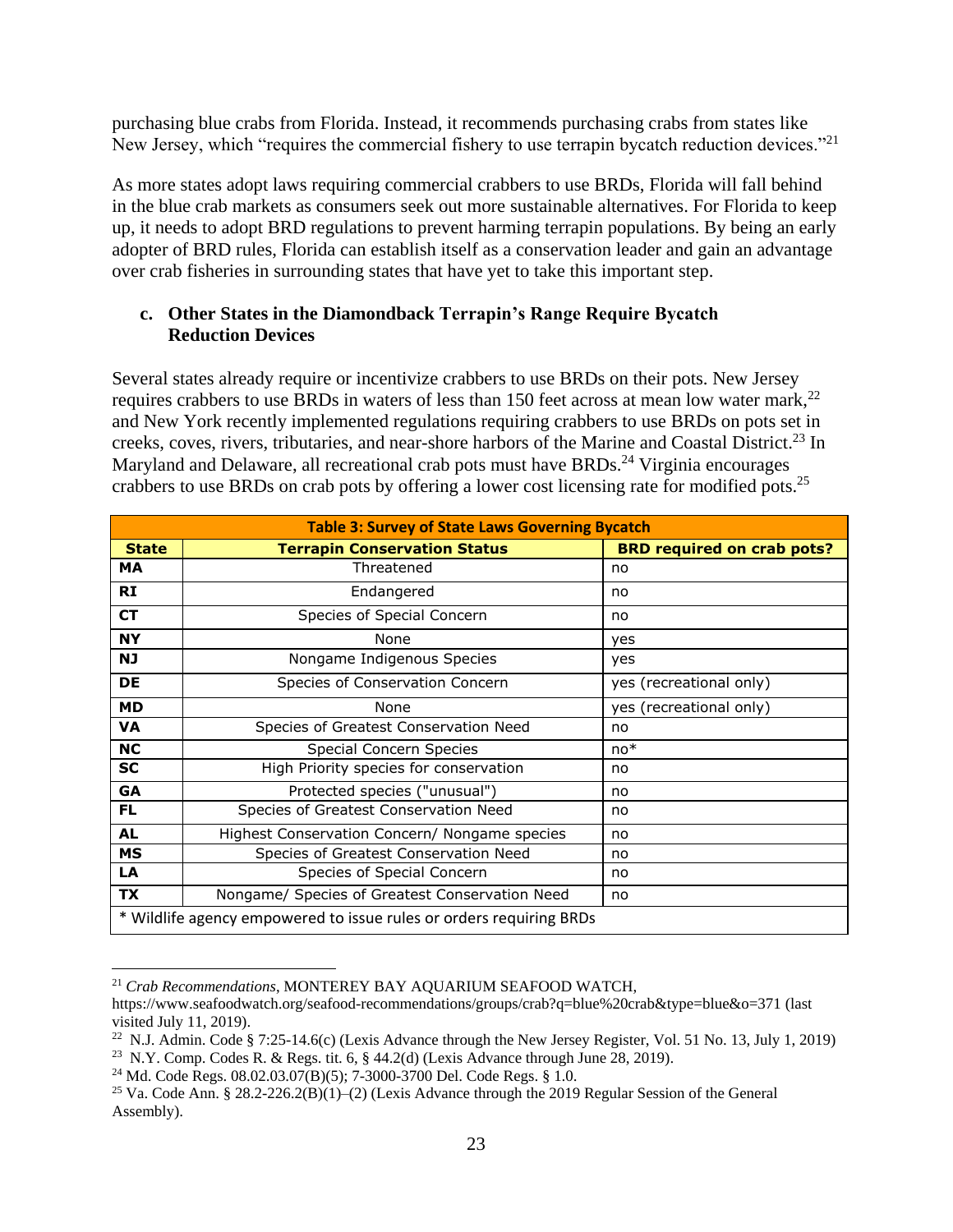While Florida has a program that offers BRDs to crabbers free of cost from 28 different locations,<sup>26</sup> this program has not generated widespread participation. Without full participation by the crabbing community, the voluntary BRD program has little to no conservation effect for the diamondback terrapin. For this reason, it is imperative that Florida adopt mandatory BRD rules. As the state with the largest area of coastline habitat for diamondback terrapins, Florida is poised to take the lead in the southern states and adopt regulations requiring the use of BRDs on crab pots.

## <span id="page-23-0"></span>**IV. PROPOSED RULE AMENDMENT**

Florida's fishing regulations currently do not require the use of BRDs in blue crab pots. To protect diamondback terrapins from incidental mortality in active and inactive blue crab pots, Petitioners request that the Florida Fish and Wildlife Conservation Commission adopt or amend regulations to require BRDs on all commercial and recreational blue crab pots in state waters. To provide the fishery reasonable time to retrofit crab pots, Petitioners suggest a three-year grace period from the date of adoption or amendment of the regulation. The proposal also includes a provision to allow the use of other gear modifications that demonstrate through peer-reviewed study similar efficacy to 4.5 cm by 12 cm BRDs, as set forth in Butler and Heinrich 2007.

While Petitioners generally request that the Florida Fish and Wildlife Conservation Commission adopt a rule or amendment to require BRDs in blue crab pots, in the interest of specificity and completeness, we suggest the following specific amendments to Chapter 68B-45 of the Florida Administrative Code, rules regulating the blue crab fishery. If the Commission declines to adopt the specific recommended amendments, Petitioners respectfully request that the Commission consider alternative amendments to protect terrapins from bycatch mortality in the blue crab fishery. Petitioners also request the opportunity to participate as stakeholders in any rulemaking process.

In the following proposal, regular typeface denotes the current regulatory language, strikethrough denotes language to be removed, boldface denotes language to be added, and ellipses denote omitted material. Notes are contained in brackets.

#### 68B-45.002 Definitions.

 $\overline{\phantom{a}}$ 

As used in this rule chapter:

(1) "Blue crab" means any crustacean of the species Callinectes sapidus, or any part thereof.

**(2) "Bycatch reduction device" or "BRD" means a rigid rectangular device constructed of wire or plastic that has an opening no larger than 4.5 cm by 12 cm, which is attached to the end of each entrance funnel of a crab trap to minimize bycatch of diamondback terrapins. This definition also includes any** 

<sup>26</sup> *BRD Pick-Up Locations*, FLORIDA FISH AND WILDLIFE CONSERVATION COMMISSION, https://myfwc.com/conservation/special-initiatives/cwci/education/brds/ (last visited Jun. 24, 2019).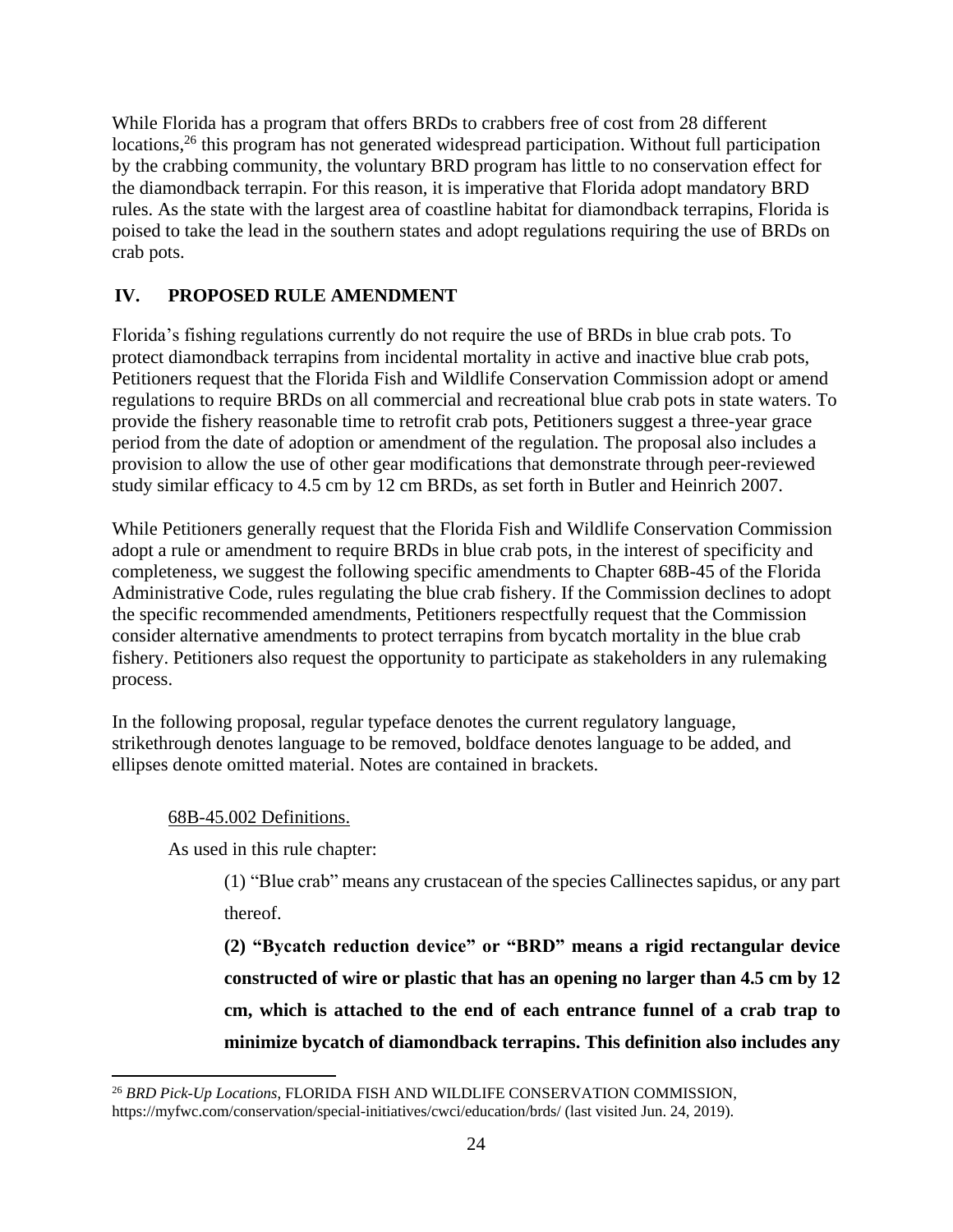**device or gear modification that results in a ≥70% reduction in terrapin captures compared with unmodified traps, as demonstrated by at least one peer-reviewed study.**

**(3)**(2) "Drop net" means a small, usually circular, net with weights attached along the outer edge and a single float in the center.

**(4)**(3) "Eggbearing blue crab" means a female blue crab whose eggs are extruded and deposited on the swimmerettes.

**(5)**(4) "Escape ring" means a rigid ring forming the boundary of an opening placed flush with the vertical surface of the wire mesh wall of the crab trap. **(6)**(5) "Fold up trap" means a plastic or wire meshed collapsing trap that opens outward to occupy a single plane when placed on the water bottom. It is baited in the center of the base panel and encloses crabs when retrieved by means of a cord drawing together the side panels.

**(7)**(6) "Gulf Seasonal Closure Region" means all state waters of the Gulf of Mexico seaward of three nautical miles from shore.

**(78)** $\left(7\right)$  "Hard shell crab" means any blue crab in intermolt condition that has a shell that is rigid and inflexible.

**(9)**(8) "Mesh size" means the size of the opening or space within a polygon formed by the wire of a crab trap, to be measured at the largest dimension across such opening or space in an undistorted condition.

**(10)**(9) "Harvest" means the catching or taking of a blue crab by any means whatsoever, followed by a reduction of such blue crab to possession. Blue crabs caught but immediately returned to the water free, alive, and unharmed are not harvested. Temporary possession of a blue crab for the purpose of measuring it to determine compliance with the size requirements of this chapter shall not constitute the harvesting of such blue crab, provided that it is measured on the water immediately after taking, and immediately returned to the water free, alive, and unharmed if undersized.

**(11)**(10) "Harvest for commercial purposes" means the taking or harvesting of blue crab for purposes of sale or with intent to sell or in excess of the bag limit.

25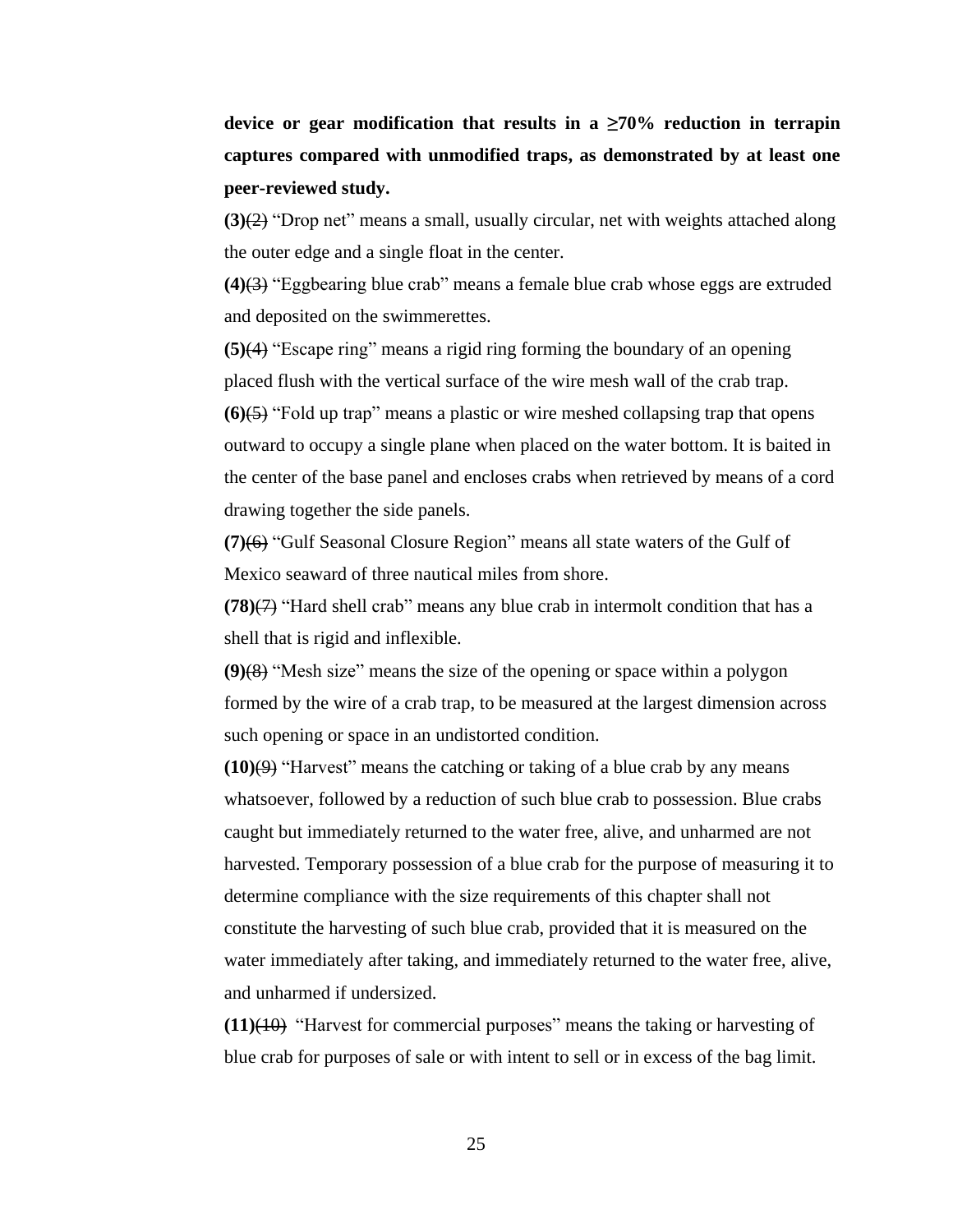**(12)**(11) "Immediate family" refers to a license holder's mother, father, sister, brother, spouse, son, daughter, step-father, step-mother, step-son, step-daughter, half-sister, half-brother, son-in-law or daughter-in-law.

**(13)**(12) "Offshore" means all state waters seaward of the COLREGS Demarcation Line.

**(14)**(13) "Peeler crab" means a hard blue crab in pre-molt condition having a new soft shell developed under the hard shell and having a definite white, pink, or red line or rim on the outer edge of the back fin or flipper, and retained specifically for soft crab shedding operations and marketed only after molting and prior to the hardening of the new shell.

**(15)**(14) "Push scrape" means a mesh net or bag attached to the outer edges of a triangular or rectangular rigid frame with a handle attached that is fished by being pushed across the bottom by a person wading.

**(16)**(15) "Soft shell crab" means any blue crab that has recently molted and has a shell that is tender and flexible.

**(17)**(16) "Trotline" means a submerged line with bait at repetitive intervals.

**(18)**(17) "Untreated pine" means raw pine wood that has not been treated with any preservative or pine wood that has been pressure treated with no more than 0.40 pounds of chromated copper arsenate (CCA) compounds per cubic foot of wood.

 $\begin{bmatrix} . & . & . \end{bmatrix}$ 

#### 68B-45.004 Regulation and Prohibition of Certain Harvesting Gear.

(1) Except as provided in subsections  $(2)$ ,  $(3)$ ,  $(4)$ ,  $(5)$  and  $(6)$  below, the following types of gear shall be the only types of gear allowed for the harvest of blue crab in or from state waters:

(a) Traps meeting the following specifications:

1. Traps shall be constructed of wire with a minimum mesh size of 1 1/2 inches and have throats or entrances located only on a vertical surface. Beginning on January 1, 1995, traps shall have a maximum dimension of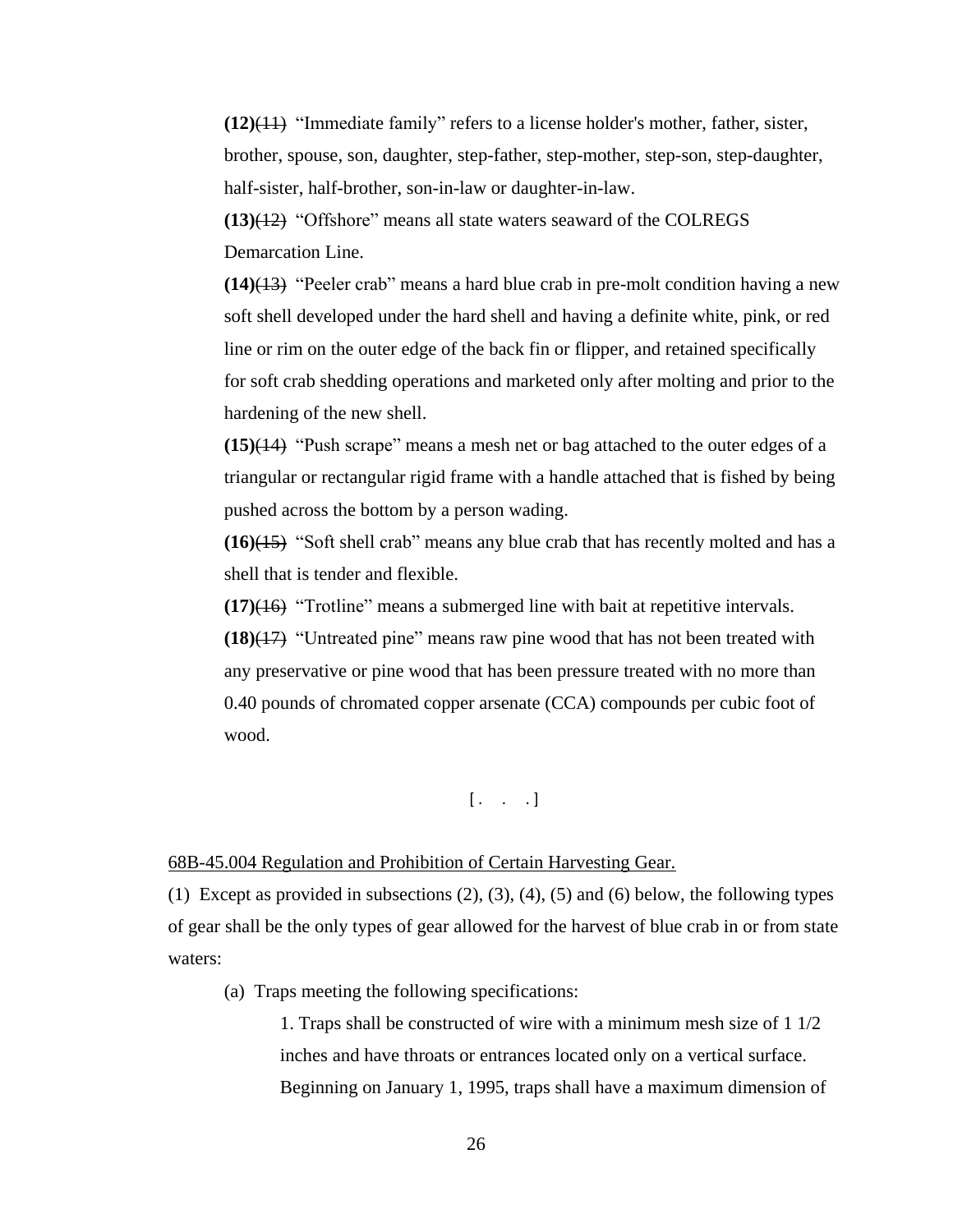24 inches by 24 inches by 24 inches or a volume of 8 cubic feet and a degradable panel that meets the specifications of subsection (7) of this rule.

2. All traps shall have a buoy or a time release buoy attached to each trap or at each end of a weighted trotline which buoy shall be constructed of styrofoam, cork, molded polyvinyl chloride, or molded polystyrene, be of sufficient strength and buoyancy to float, and be of such color, hue and brilliancy to be easily distinguished, seen, and located. Buoys shall be either spherical in shape with a diameter no smaller than 6 inches or some other shape so long as it is no shorter than 10 inches in the longest dimension and the width at some point exceeds 5 inches. No more than 5 feet of any buoy line attached to a buoy used to mark a blue crab trap or attached to a trotline shall float on the surface of the water.

3. Each trap used for harvesting blue crab for commercial purposes shall have the harvester's blue crab endorsement number permanently affixed to it. Each buoy attached to such a trap shall have the number permanently affixed to it in legible figures at least two inches high. The buoy color and license number shall also be permanently and conspicuously displayed on any vessel used for setting the traps and buoys, so as to be readily identifiable from the air and water, in the following manner:

a. From the Air - The buoy design approved by the Commission shall be displayed and be permanently affixed to the uppermost structural portion of the vessel and displayed horizontally with the painted design up. If the vessel is an open design (such as a skiff boat), in lieu of a separate display, one seat shall be painted with buoy assigned color with permit numbers, unobstructed and no smaller than 10 inches in height, painted thereon in contrasting color. Otherwise, the display shall exhibit the harvester's approved buoy design, unobstructed, on a circle 20 inches in diameter, outlined in a contrasting color, together with the permit numbers

27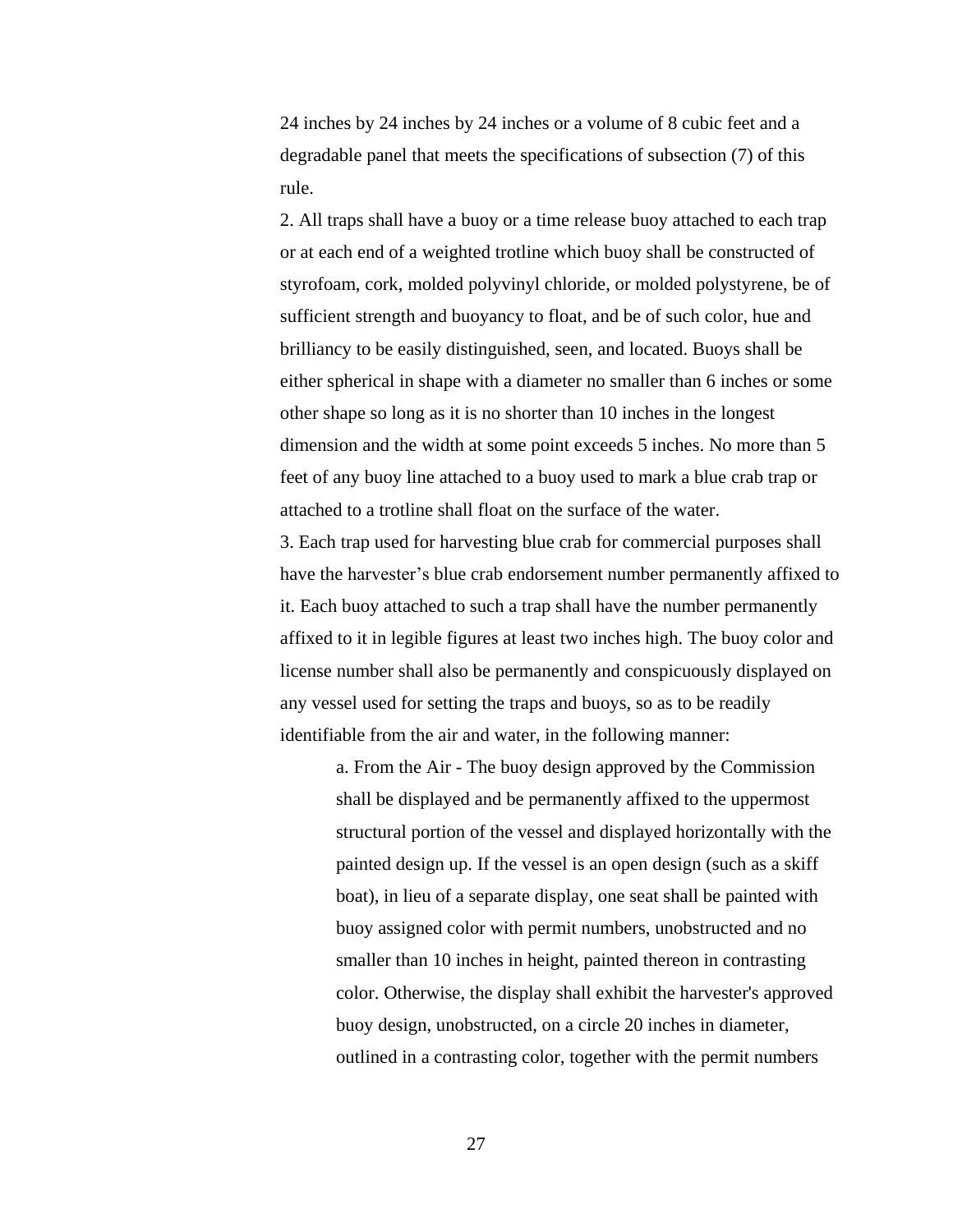permanently affixed beneath the circle in numerals no smaller than 10 inches in height.

b. From the Water - The buoy design approved by the Commission shall be displayed and be permanently affixed vertically to both the starboard and port sides of the vessel near amidship. The display shall exhibit the harvester's approved buoy design, unobstructed, on a circle 8 inches in diameter, outlined in a contrasting color, together with the permit numbers permanently affixed beneath the circle in numerals no smaller than 4 inches in height.

4. The buoy attached to each trap used to harvest blue crab, other than those used to harvest for commercial purposes, shall have a legible "R", at least two inches high, permanently affixed to it. The trap shall have the harvester's name and address permanently affixed to it in legible letters. The buoy requirements of this subparagraph shall not apply to traps fished from a dock.

5. Each trap with a mesh size of 1 1/2 inches or larger shall have at least three unobstructed escape rings installed, each with a minimum inside diameter of 2 3/8 inches. One such escape ring shall be located on a vertical outer surface adjacent to each crab retaining chamber. 6. Each throat (entrance) in any trap used to harvest blue crabs shall be horizontally oriented, i.e., the width of the opening where the throat meets the vertical wall of the trap and the opening of the throat at its farthest point from the vertical wall, inside the trap, is greater than the height of any such opening. No such throat shall extend farther than 6 inches into the inside of any trap, measured from the opening where the throat meets the vertical wall of the trap to the opening of the throat at its farthest point from the vertical wall, inside the trap.

7. Subparagraphs 1. through 6. shall not apply to any trap used to harvest blue crabs for other than commercial purposes, which trap has a volume of no more than 1 cubic foot and is fished from a vessel, a dock, or from shore.

28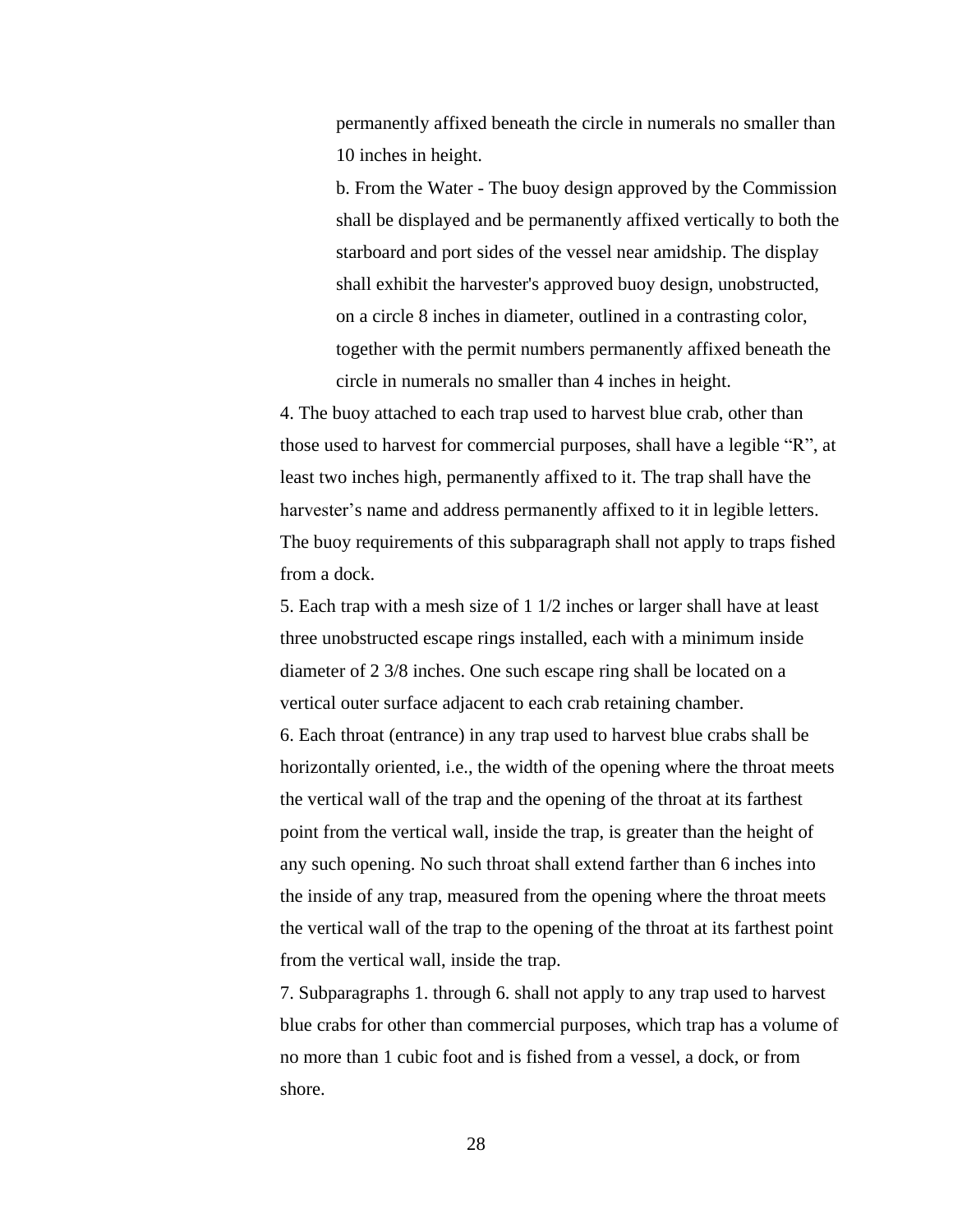**8. Beginning [three years from date of amendment], all traps, whether commercial or recreational, must have a bycatch reduction device (BRD) meeting the specifications defined in 68B-45.002(2) attached to each entrance or funnel.**

- (b) Dip or landing net.
- (c) Drop net.
- (d) Fold-up trap.
- (e) Hook and line gear.
- (f) Push scrape.
- (g) Trotline.

(2)

(a) Peeler crabs may be harvested in traps constructed of wire with a minimum mesh size of one inch and with the throats or entrances located only on a vertical surface. Such traps shall have a maximum dimension of 24 inches by 24 inches by 24 inches or a volume of 8 cubic feet and a degradable panel. **Beginning [three years from date of amendment], such traps shall also have a BRD meeting the specifications defined in 68B-45.002(2) attached to each entrance funnel.** (b) Each trap used to harvest peeler crabs shall have buoys and be identified as described in subparagraph (a)2., and (a)3. or (a)4. of this subsection.

(c) All peeler crabs harvested must be kept in a container separate from other blue crabs.

(d) Each trap used to harvest peeler crabs shall only be baited with live male blue crabs. Male crabs so used as bait to attract female blue crabs into peeler traps may be periodically fed with no more than a single bait fish. Any trap used to harvest blue crabs that is baited with anything other than live male blue crabs shall meet the requirements of paragraph  $(1)(a)$  of this rule.

 $\begin{bmatrix} . & . & . \end{bmatrix}$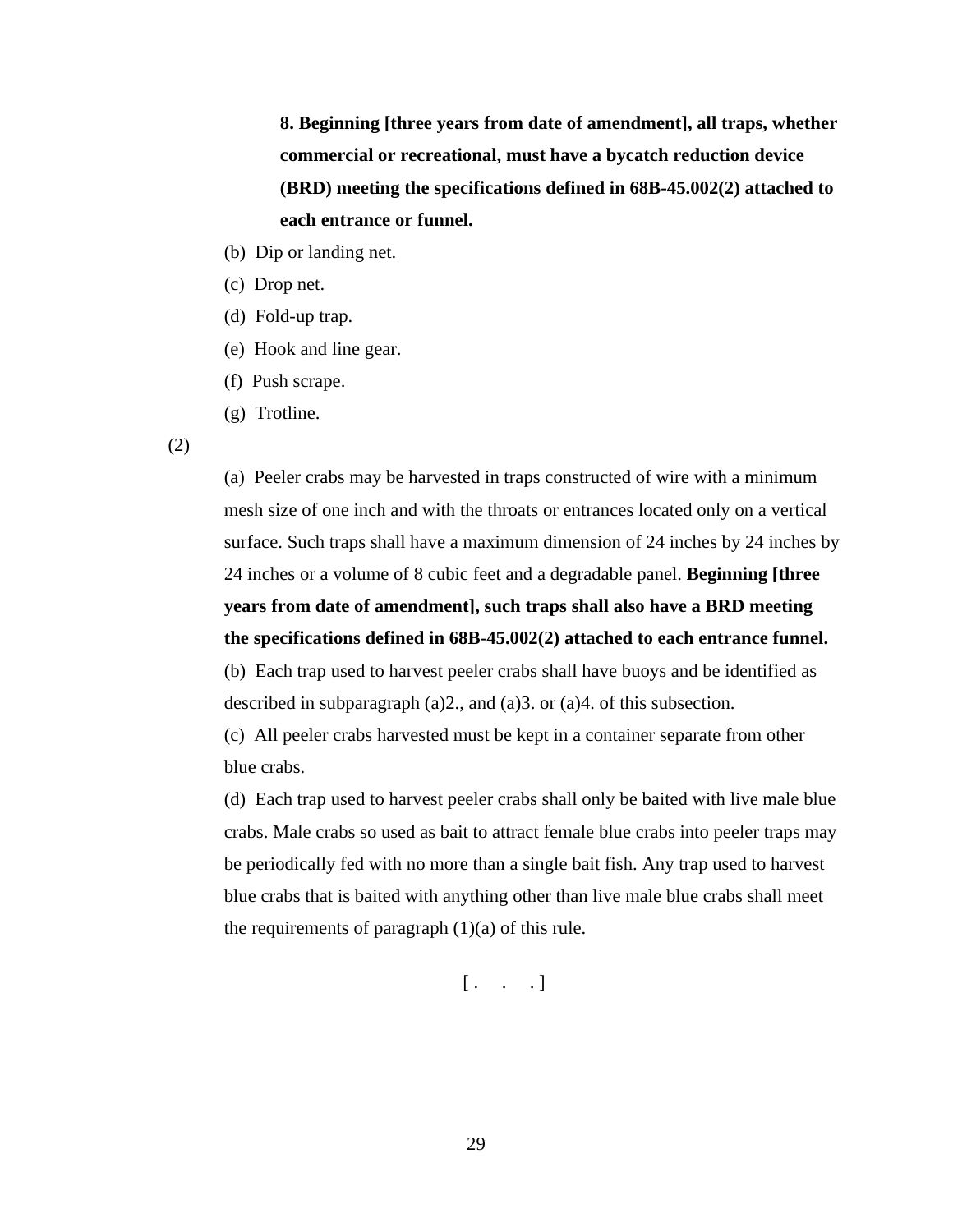## <span id="page-29-0"></span>**V. CONCLUSION**

Petitioners have summarized the harm crab pots inflict on diamondback terrapin populations and the greater estuarine ecosystems in Florida and across their range. Specifically, Petitioners have demonstrated that terrapins cannot withstand continued mortality in crab pots. Petitioners have also demonstrated that BRDs can significantly reduce terrapin mortality in crab pots while having negligible effects on crab haul. For these reasons, several states across the terrapin's range have adopted or are considering rules to require terrapin excluder devices on crab pots. Florida is poised to take the same imperative conservation action for its terrapins, making it a conservation leader in the southeast.

Diamondback terrapins are an essential part of Florida's unique natural heritage, and citizens and visitors alike depend on the Commission to protect them for generations to come. Moreover, they are an important part of healthy estuarine ecosystems. Petitioners therefore request that the Florida Fish and Wildlife Conservation Commission adopt the proposed rule amendment and require BRDs on commercial and recreational crab pots in Florida's waters. In the alternative, Petitioners request that the Florida Fish and Wildlife Conservation Commission adopt any alternative rule or amendment that requires BRDs on crab pots in the commercial and recreational blue crab fisheries.

If the Commission or staff has any questions, please contact Elise Bennett, staff attorney at the Center for Biological Diversity, at [ebennett@biologicaldiversity.org](mailto:ebennett@biologicaldiversity.org) or (727) 755-6950. The Center can provide copies of the literature cited in this petition upon request.

## <span id="page-29-1"></span>**VI. LITERATURE CITED**

Baker, P, et al. 2013. Estimating Survival Times for Northern Diamondback Terrapins, *Malaclemys Terrapin Terrapin,* in Submerged Crab Pots. *Herpetological Conservation and Biology* 8: 667-680.

Bishop, J. M. 1983. Incidental capture of diamondback terrapin by crab pots. *Estuaries* 6:426- 430.

Blanvillain, G., J.A. Schwenter, R.D. Day, D. Point, S.J. Christopher, W.A. Roumillat, D.W. Owens. 2007. Diamondback terrapins, *Malaclemys terrapin*, as a sentinel species for monitoring mercury pollution of estuarine systems in South Carolina and Georgia, USA. *Environmental Toxicology and Chemistry*. 26(7): 1441–1450.

Brenessel, B. 2007. The Northern Diamondback Terrapin Habitat, Management and Conservation. Prepared for The Northeast Diamondback Terrapin Working Group, Norton, MA.

Burger, J. 1989. Diamondback terrapin protection. *Plastron Papers* 19:35-40.

Burger, J. 2002. Metals in Tissues of Diamondback Terrapin from New Jersey. *Environmental Monitoring and Assessment* 77: 255–263.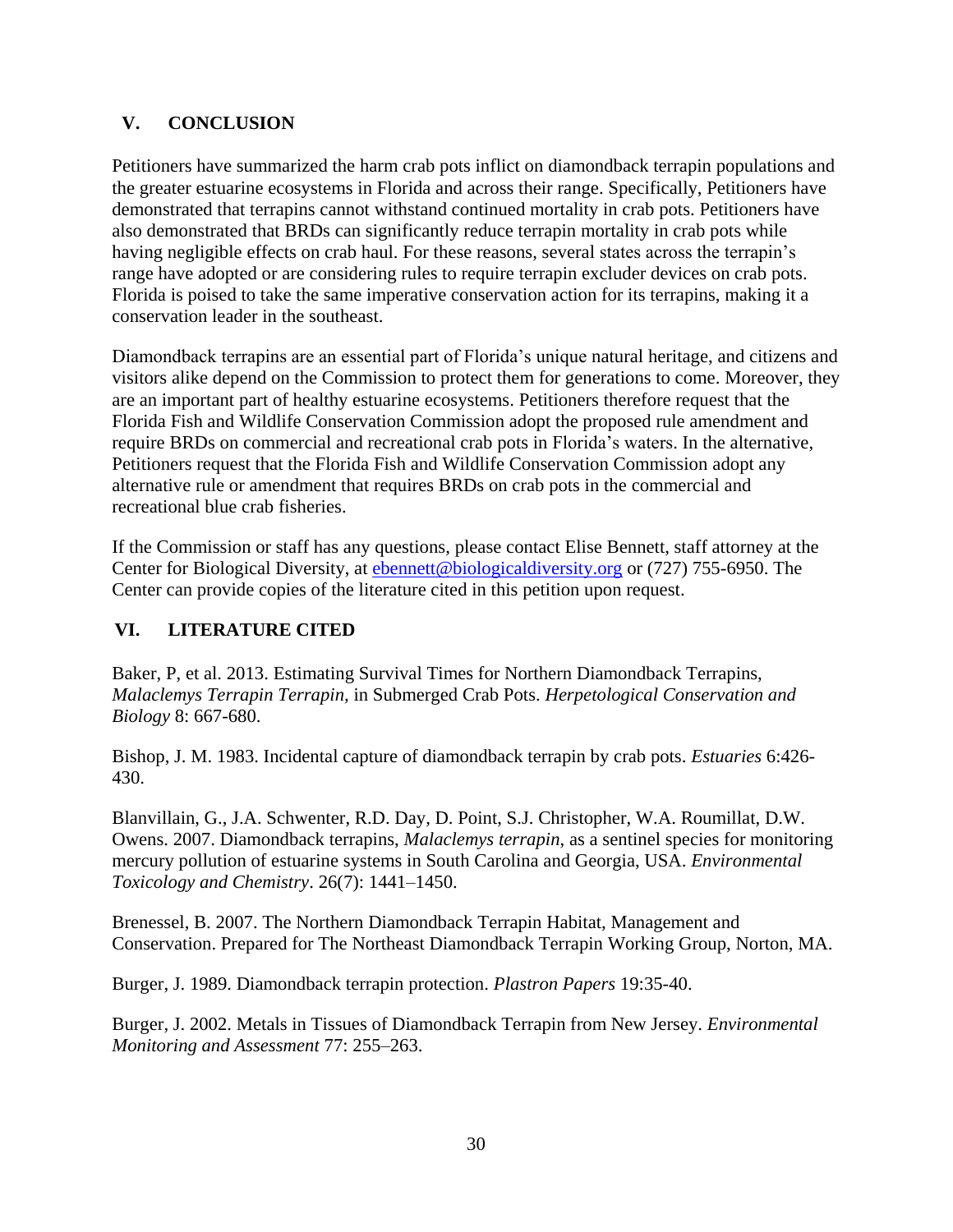Butcher, K. et al. 2018. Derelict Crab Trap Removal in the Pontchartrain Basin: 2018 Update and Recommendations. Lake Pontchartrain Basin Foundation. pp. 30. https://saveourlake.org/?wpdmdl=15095&ind=1538494910701.

Butler, J.A. 2000. Status and distribution of the Carolina diamondback terrapin, *Malaclemys terrapin centrata*, in Duval County. Florida Fish and Wildlife Conservation Commission, Tallahassee, Florida.

Butler, J. A. 2002. [P](http://www.dtwg.org/Bibliography/Publications/Butler%20et%20al%202004.pdf)opulation ecology, home range, and seasonal movements of the Carolina diamondback terrapin, *Malaclemys terrapin centrata* in northeastern Florida. Florida Fish and Wildlife Conservation Commission. Tallahassee, FL. pp.72

Butler, J. A., C. Broadhurst, M. Green and Z. Mullin. 2004. Nesting, nest predation and hatchling emergence of the Carolina diamondback terrapin, *Malaclemys terrapin centrata*, in Northeastern Florida. *American Midland Naturalist*. 152:145-155.

Butler, J.A., R.L Burke, and W.M. Roosenburg. 2018. Reproductive Behavior and Ecology. P. 81–91. In W.M. Roosenburg and Victor S. Kennedy (eds.), *Ecology and Conservation of the Diamond-Backed Terrapin*, Johns Hopkins University Press, Baltimore, Maryland.

Butler, J.A. and G.L. Heinrich. 2007. The effectiveness of bycatch reduction devices on crab pots at reducing capture and mortality of diamondback terrapins (*Malaclemys terrapin*) in Florida. *Estuaries and Coasts* 30:179-185.

Butler, J.A., G.L. Heinrich, and M.L. Mitchell. 2012. Diet of the Carolina Diamondback Terrapin (*Malaclemys terrapin centrata*) in Northeastern Florida. *Chelonian Conservation and Biology* 11(1): 124–128.

Butler, J.A., G.L. Heinrich, and R.A. Seigel. 2006. Third workshop on the ecology, status, and conservation of diamondback terrapins (*Malaclemys terrapin*): Results and recommendations. *Chelonian Conservation and Biology* 5:331-334.

Cecala, K. K., J. W. Gibbons, and M. E. Dorcas. 2008. Ecological effects of major injuries in diamondback terrapins: implications for conservation and management. *Aquatic Conservation: Marine and Freshwater Ecosystems* DOI: 10.1002/aqc.

Chambers, R.M. and J.C. Maerz. 2018. Bycatch in Blue Crab Fisheries. P. 231–244. In W.M. Roosenburg and Victor S. Kennedy (eds.), *Ecology and Conservation of the Diamond-Backed Terrapin*, Johns Hopkins University Press, Baltimore, Maryland.

Clark, W. S. 1982. Turtles as a food source of nesting bald eagles in the Chesapeake Bay region. *Journal of Field Ornithology* 53:49-51.

Cole, R.V. and T.E. Helser. 2001. Effect of three bycatch reduction devices on diamondback terrapin *Malaclemys terrapin* capture and blue crab *Callinectes sapidus* harvest in Delaware Bay. *North American Journal of Fisheries Management* 21:825-833.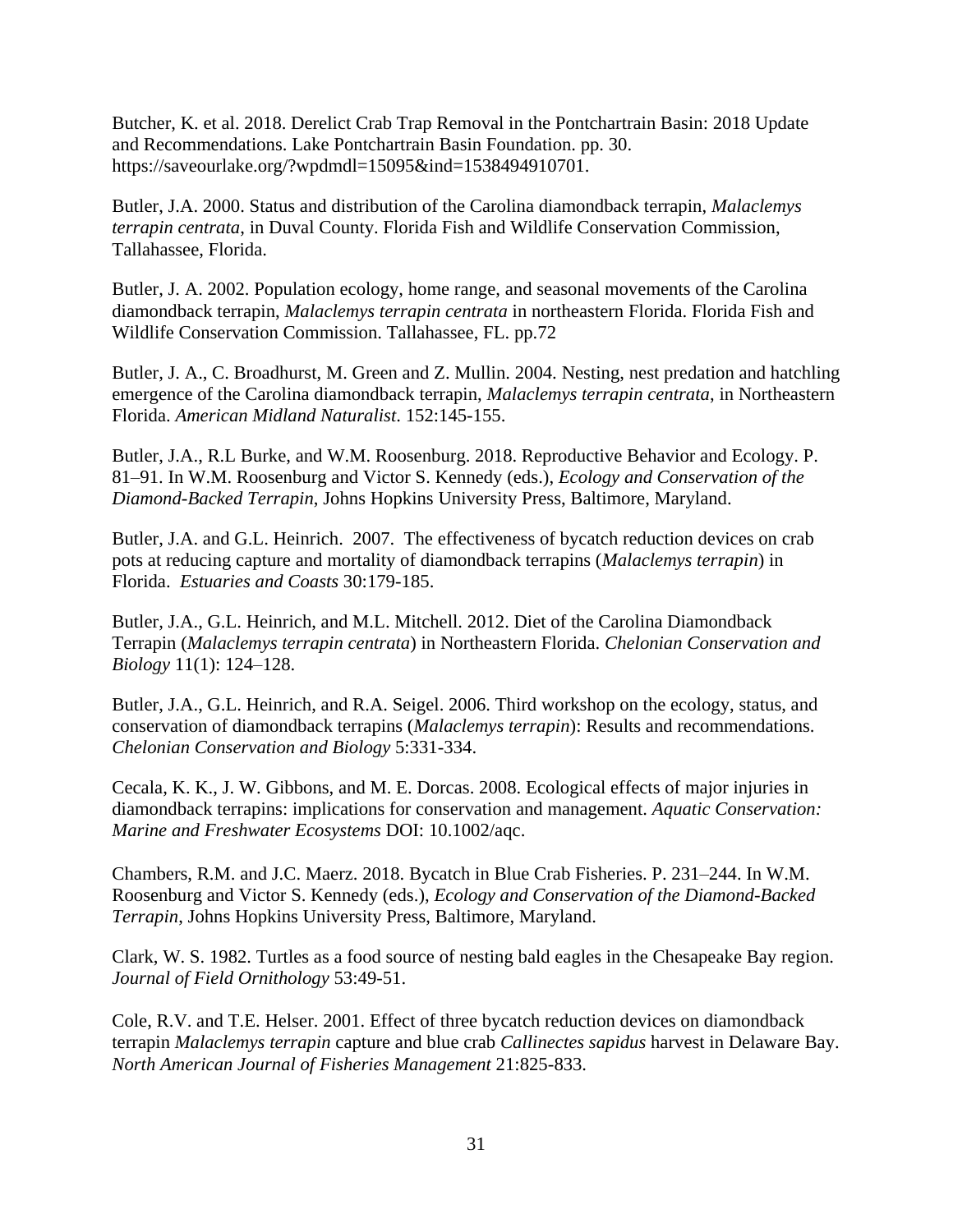Coleman, A. T., T. Roberge, T. Wibbels, K. Marion, D. Nelson, and J. Dindo. 2014. Size-based mortality of adult female Diamond-backed Terrapins (*Malaclemys terrapin*) in Blue Crab Traps in a Gulf of Mexico population. *Chelonian Conservation and Biology* 13:140-145.

Coleman, A. T., T. Wibbels, K. Marion, D. Nelson, and J. Dindo. 2011 Effect of by-catch reduction devices (BRDS) on the capture of diamondback terrapins (*Malaclemys terrapin*) in crab pots in an Alabama salt marsh. *Journal of the Alabama Academy of Sciences* 82:145-157.

Cone Communications. 2015. New Cone Communications Research Confirms Millenials as America's Most Ardent CSR Supporters, but Marked Differences Revealed Among This Diverse Generation, available at http://www.conecomm.com/research-blog/2015-cone-communicationsmillennial-csr-study.

Cone Communications. 2017. 2017 Cone Communications CSR Study, www.conecomm.com/2017-SCR-Study.

Crowder, L., K. Hart, and M. Hooper. 2000. Trying to solve a bycatch mortality problem: can we exclude diamondback terrapins (*Malaclemys terrapin*) from crab pots without compromising blue crab (*Callinectes sapidus*) catch? Final report 00-FG-23. Fishery Resource Grant. pp.13.

Cuevas, K. J., M. J. Buchanan, W. S. Perry, J. T. Warren. 2000. Preliminary study of Blue Crab catch in traps fitted with and without a Diamondback Terrapin excluder device. *Proceedings of the Annual Southeast Association of Fish and Wildlife Agencies* 54:221-226.

Davenport, J., M. Spikes, S. M. Thornton, and B. O. Kelly. 1992. Crab-eating in the diamondback terrapin Malaclemys terrapin: dealing with dangerous prey. *Journal of the Marine Biology Association* 72:835-848.

Davis, C. C. 1942. A study of the crab pot as a fishing gear. Publication No. 53 Chesapeake Biological Laboratory, Solomons, Maryland.

Dorcas, M. E., J. D. Wilson, and J. W. Gibbons. 2007. Crab trapping causes population decline and demographic changes in diamondback terrapin over two decades. *Biological Conservation* 137:334-340.

Drabeck, D.H., M.W.H. Chatfield, C.L. Richards-Zawacki. 2014. The status of Louisiana's diamondback terrapin (*Malaclemys terrapin*) populations in the wake of the *Deepwater Horizon*  oil spill: Insights from population genetic and contaminant analysis. *Journal of Herpetology* 48(1): 125–136.

Draud, M., M. Bossert, and S. Zimnavoda. 2004. Predation on hatchling and juvenile diamondback terrapins (*Malaclemys terrapin*) by the Norway rat (*Rattus norvegicus*). *Journal of Herpetology* 38:467-470.

Ehret, D.J. and B.K. Atkinson. 2018. Evolutionary History and Paleontological Record. P. 27– 35. In W.M. Roosenburg and Victor S. Kennedy (eds.), *Ecology and Conservation of the Diamond-Backed Terrapin*, Johns Hopkins University Press, Baltimore, Maryland.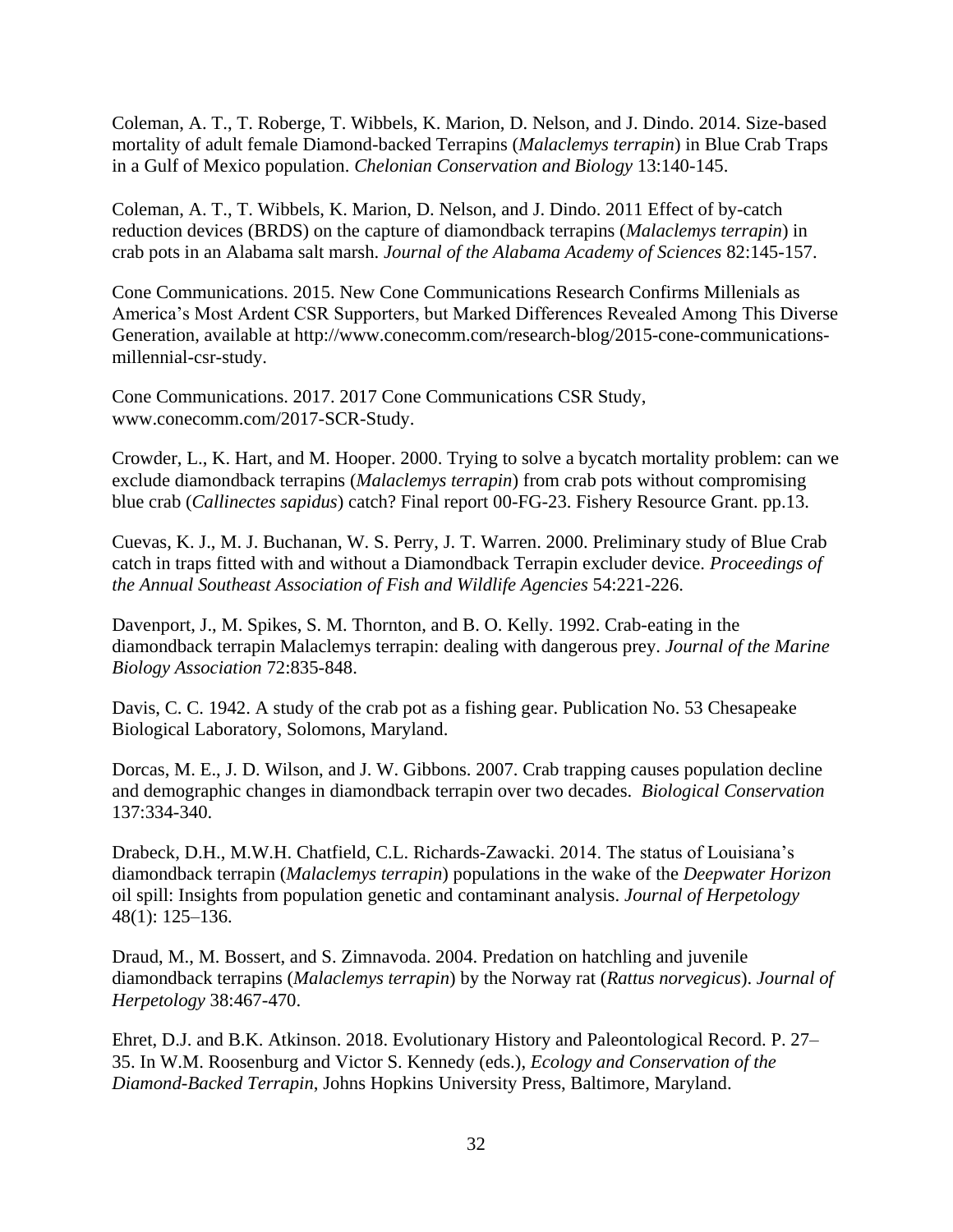Feinberg, J.A. and R.L. Burke. 2003. Nesting Ecology and Predation of Diamondback Terrapins, *Malaclemys terrapin*, at Gateway National Recreational Area, New York. *J. of Herpetology* 37(3):517-526.

Garber, S.D. 1990a. Diamondback Terrapin. *Focus* 40(1):33-36.

Garber, S.D. 1990b. The Ups and Downs of the Diamondback Terrapin. The Conservationist NY:DEC 44:44-47.

Gibbons, J.W., J.E. Lovich, A.D. Tucker, N.N. Fitzsimmons and J.L. Greene. 2001. Demographic and Ecological Factors Affecting Conservation and Management of the Diamondback Terrapin (Malaclemys terrapin) in South Carolina. *Chelonian Conservation and Biology* 4(1):66–74.

Grosse, A. M., J. C. Maerz, J. A. Hepinstall-Cymerman, and M. E. Dorcas. 2011. Effects of roads and crabbing pressures on diamondback terrapin populations in coastal Georgia. *Journal of Wildlife Management* 75:762-770.

Grosse, A. M., J. D. van Dijk, K. L. Holcomb, and J. C. Maerz. 2009. Diamondback Terrapin mortality in crab pots in a Georgia tidal marsh. *Chelonian Conservation and Biology* 8:98-100.

Grubbs, S.P. et al. 2018. To BRD or Not to BRD? A Test of Bycatch Reduction Devices for the Blue Crab Fishery. *North American Journal of Fisheries Management*. 3–4,

Guillory, V., A. McMillen-Jackson, L. Hartman, H. Perry, T. Ford, T. Wagner, and G. Graham. 2001. Blue Crab Derelict Traps and Trap Removal Programs. Publication No. 88 Gulf States Marine Fisheries Commission, Ocean Springs, Mississippi.

Guillory, V. and P Prejean. 1998. Effect of a terrapin excluder device on blue crab, *Callinectes sapidus*, trap catches. *Marine Fisheries* 60:38–40.

Harden, L.A. and A. Southwood Williard. 2012. Using spatial and behavioral data to evaluate the seasonal bycatch risk of diamondback terrapins (*Malaclemys terrapin*) in crab pots. *Marine Ecology Progress Series* 467, 207–217.

Hart, K.M. 1999. Declines in diamondbacks: terrapin population modeling and implications for management. MS thesis, Duke University, Durham, NC. 64 pages.

Hart, K. M. and L. B. Crowder. 2011. Mitigating by-catch of Diamondback Terrapins in crab pots. *Journal of Wildlife Management* 75:264–272.

Hart, K. M., M. E. Hunter, and T. L. King. 2014. Regional differentiation among populations of the diamondback terrapin (*Malaclemys terrapin*). *Conservation Genetics* 2014; 15: 593–603.

Hart, K.M. and D.S. Lee. 2007. The Diamondback Terrapin: The Biology, Ecology, Cultural History, and Conservation Status of an Obligate Estuarine Turtle in Studies in Avian Biology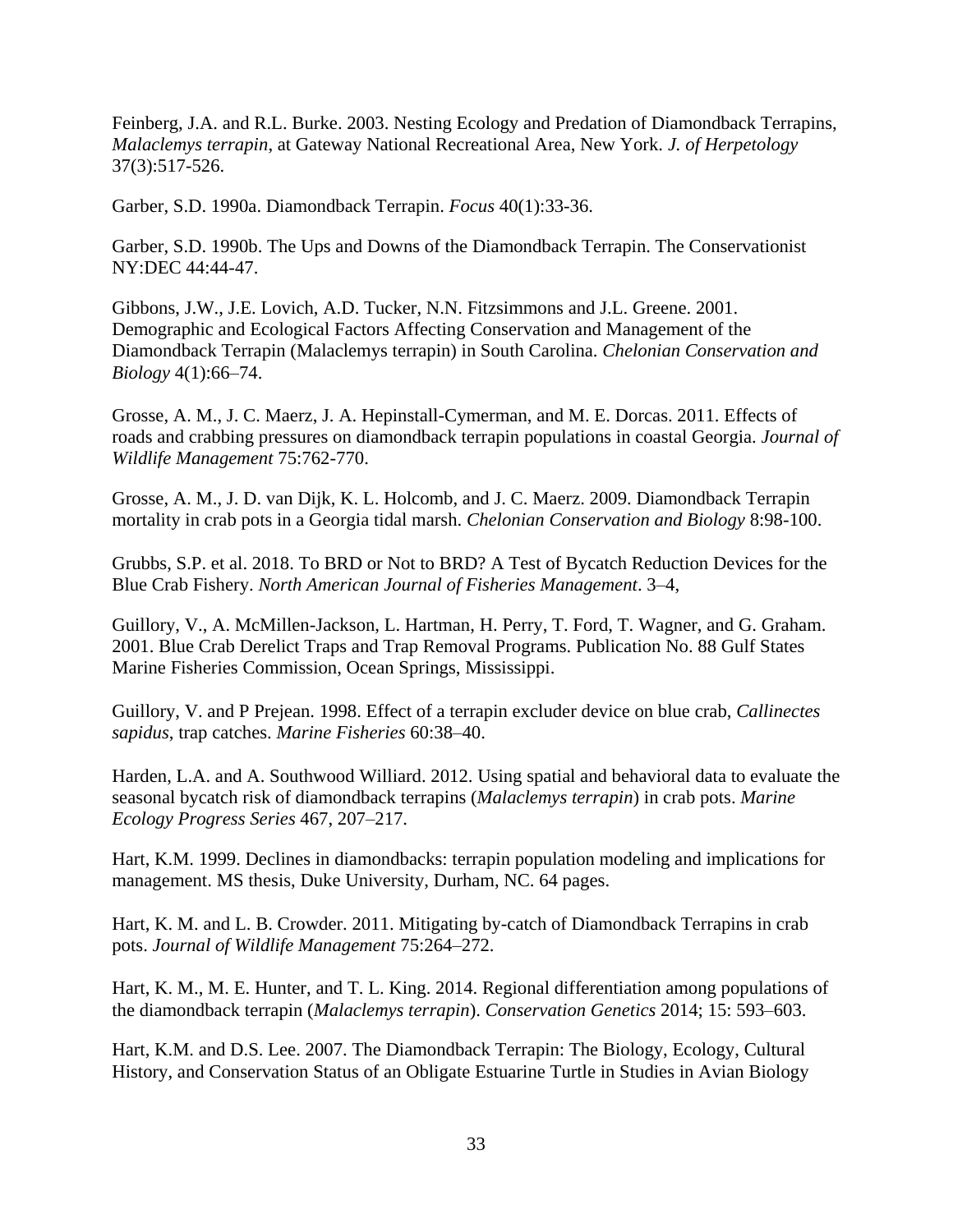No. 32:206–213, *available at* http://sora.unm.edu/sites/default/files/journals/sab/sab\_032.pdf#page=214.

Hoyle, M. E. and J. W. Gibbons. 2000. Use of a marked population of diamondback terrapins (*Malaclemys terrapin*) to determine impacts of recreational crab pots. *Chelonian Conservation and Biology* 3:735–737.

Hunter, E.A., N.P. Nibbelink, C.R. Alexander, K. Barrett, L.F. Mengak, R.K. Guy, C.T. Moore, and R.J. Cooper. 2015. Coastal vertebrate exposure to predicted habitat changes due to sea level rise. *Environmental Management*. DOI 10.1007/s00267-015-0580-3.

Jeyasuria, P. and A.R. Place. 1997. Temperature-dependent Armoatase Expression in Developing Diamondback Terrapin (*Malaclemys terrapin*) Embryos. *J. Steroid Biochem. Molec. Biol.* 61(3–6): 415–425.

Lester, L.A., H.W. Avery, A.S. Harrison, E.A. Standora. 2013. Recreational boats and turtles: Behavioral mismatches result in high rates of injury. *PLOS One* 8(12): e82370. doi:10.1371/journal.pone.0082370.

Lovich, J.E., J.W. Gibbons, and K.M. Greene. 2018. Life History with Emphasis on Geographic Variation. P. 63–80. In W.M. Roosenburg and Victor S. Kennedy (eds.), *Ecology and Conservation of the Diamond-Backed Terrapin*, Johns Hopkins University Press, Baltimore, Maryland.

Lovich, J.E. and K.M. Hart. 2018. Taxonomy: A History of Controversy and Uncertainty. P. 37– 50. In W.M. Roosenburg and Victor S. Kennedy (eds.), *Ecology and Conservation of the Diamond-Backed Terrapin*, Johns Hopkins University Press, Baltimore, Maryland.

Lukacovic, R, L. S. Baker, and M Luisi. 2005. Diamondback Terrapin and crab pot interactions and effect of turtle excluder devices on crab catch in Maryland's coastal bays. Fisheries Technical Report # 44, Maryland Department of Natural Resources. Annapolis MD USA pp.11

Maerz, J.C., R.A. Seigel, and B.A. Crawford. 2018. Conservation in Terrestrial Habitats: Mitigating Habitat Loss, Road Mortality, and Subsidized Predators. P. 200–220. In W.M. Roosenburg and Victor S. Kennedy (eds.), *Ecology and Conservation of the Diamond-Backed Terrapin*, Johns Hopkins University Press, Baltimore, Maryland.

Mali I, Vandewege MW, Davis SK, Forstner MRJ. 2014. Magnitude of freshwater turtle exports from the US: long term trends and early effects of newly implemented harvest management regimes. *PLOS One*. 2014; 9(1), *available at*  http://www.ncbi.nlm.nih.gov/pmc/articles/PMC3903576/.

Mann, T. M. 1995. Population surveys for diamondback terrapins (*Malaclemys terrapin*) and Gulf salt marsh snakes (*Nerodia clarki clarki*) in Mississippi Museum Technical Report No. 37.

Marion, K. R. 1986. Mississippi diamondback terrapin, p. 52–53. In R. H. Mount (ed.), Vertebrate Animals of Alabama in Need of Special Attention. Alabama Agricultural Experiment Station, Auburn University, Auburn, Alabama.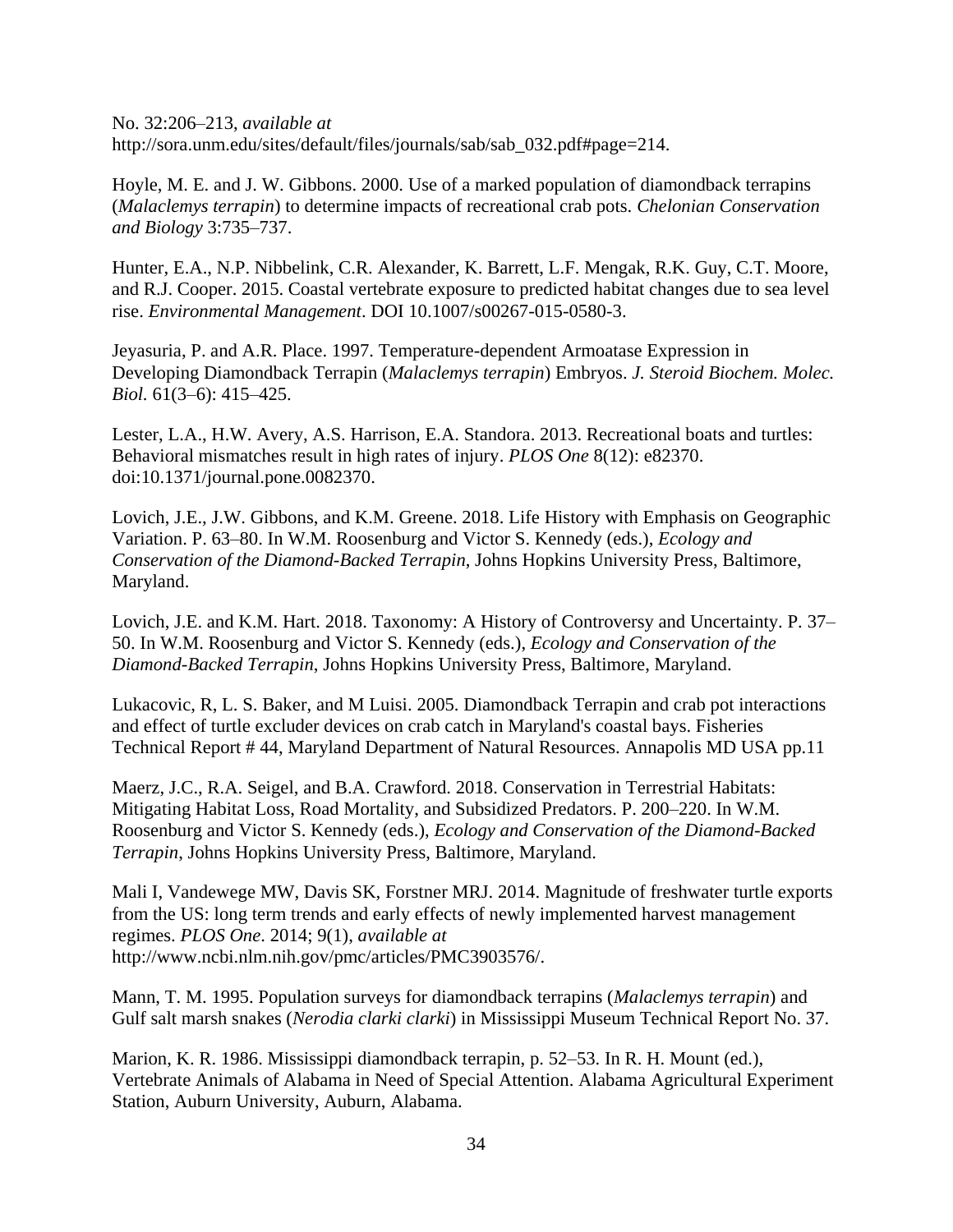Mazzarella, A. D. 1994. Great bay blue claw crab study, diamondback terrapin interaction with crab pots: test of a turtle excluder device in commercial crab pots. New Jersey Division of Fish, Game, and Wildlife. Port Republic, NJ pp. 9.

Mitchell, N.J. and F.J. Janzen. 2010. Temperature-Dependent Sex Determination and Contemporary Climate Change. *Sex. Dev.* 4: 129–140.

Mitro, M.G. 2003. Demography and viability analyses of a diamondback terrapin population. *Can. J. Zool.* 81: 716–726.

Morris, S. A., S. M. Wilson, E. F. Dever, and R. M. Chambers. 2011. A test of bycatch reduction devices on commercial crab pots in a tidal marsh in Virginia. *Estuaries and Coasts* 34:386–390.

Muldoon, K.A. and R.L. Burke. 2012. Movements, overwintering, and mortality of hatchling Diamond-backed Terrapins (*Malaclemys terrapin*) at Jamaica Bay, New York. *Can. J. Zool.* 90: 651–662.

Radzio, T. A. J. A. Smolinsky and W. M. Roosenburg. 2013. Low use of required terrapin bycatch reduction devices in a recreational crab pot fishery. *Herpetological Conservation and Biology* 8:222–227.

Rook, M. A., R. N. Lipcius, B. M. Bronner, R. M. Chambers. 2010. Bycatch reduction devices conserves diamondback terrapins without affecting catch of blue crab. *Marine Ecology progress Series* 409:171–179.

Roosenburg, W.M. 1990. The diamond back terrapin: population dynamics, habitat requirements, and opportunities for conservation. In: Chaney, A., and Mihursky, J.A. (Eds.). *New perspectives in the Chesapeake system: a research and management partnership*. Proceedings of a conference. Maryland: Chesapeake Research Consortium Publication No. 137, pp. 227–234

Roosenburg, W.M. 1991. The Diamondback Terrapin: Population Dynamics, Habitat Requirements, and Opportunities for Conservation in New Perspectives in the Chesapeake System: A Research and Management in Partnership. Proceedings of a Conference. Baltimore, MD. Chesapeake Research Consortium Publication No. 137.

Roosenburg, W.M., K.L. Haley, and S. McGuire. 1999. Habitat selection and movements of diamondback terrapins, *Malaclemys terrapin*, in a Maryland estuary. *Chelonian Conservation and Biology* 3:425–429.

Roosenburg, W. M. 2004. The impact of crab pot fisheries on terrapin (*Malaclemys terrapin*) populations: where are we and where do we need to go? Pages 23–30 *in* C. Swarth, W. M.

Roosenburg, W.M., Baker, P.J., Burke, R., Dorcas, M.E. & Wood, R.C. 2019. *Malaclemys terrapin*. *The IUCN Red List of Threatened Species* 2019: e.T12695A507698. http://dx.doi.org/10.2305/IUCN.UK.2019-1.RLTS.T12695A507698.en. Downloaded on 17 August 2019.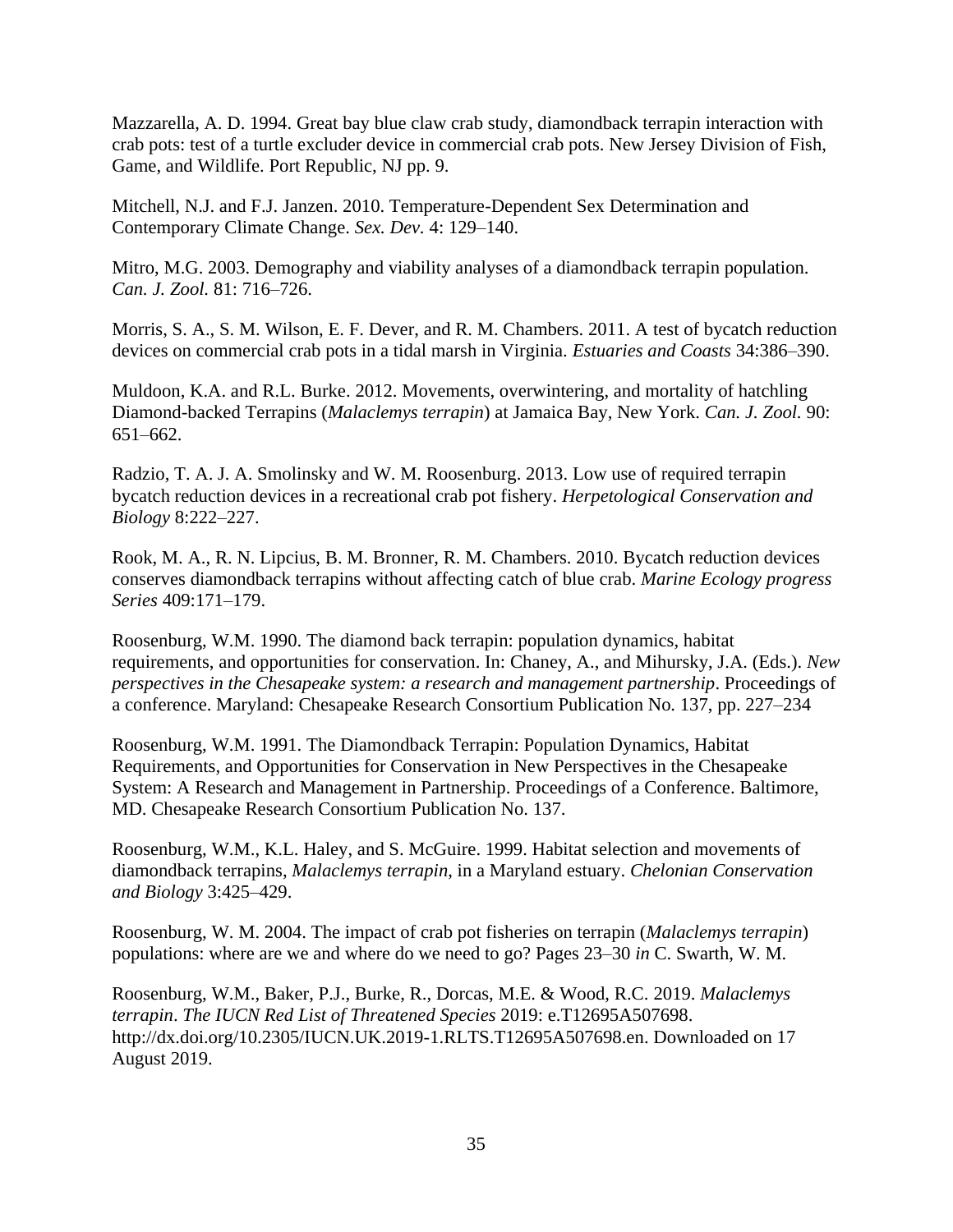Roosenburg, W. M. and R. L. Burke. 2018. Capture, Measurement, and Field Techniques. P. 8– 25. In W.M. Roosenburg and Victor S. Kennedy (eds.), *Ecology and Conservation of the Diamond-Backed Terrapin*, Johns Hopkins University Press, Baltimore, Maryland.

Roosenburg, W. M. and J. A. Butler. 2018. The Future for Diamond-backed Terrapins. P. 265– 268. In W.M. Roosenburg and Victor S. Kennedy (eds.), *Ecology and Conservation of the Diamond-Backed Terrapin*, Johns Hopkins University Press, Baltimore, Maryland.

Roosenburg, W. M., W. Cresko, M. Modesitte, and M. B. Robbins. 1997. Diamondback terrapin (*Malaclemys terrapin*) mortality in crab pots. *Conservation Biology* 5:1166–1172.

Roosenburg, W. M. and J. P. Green. 2000. Impact of a bycatch reduction device on diamondback terrapin and blue crab capture in crab pots. *Ecological Applications* 10:882–889.

Roosenburg, W. M. and E. Kiviat, *editors*. Conservation and Ecology of Turtles of the Mid-Atlantic Region: A Symposium. Biblomania Salt Lake City, Utah. USA.

Seigel, R. A. 1984. Parameters of Two Populations of Diamondback Terrapins (*Malaclemys terrapin*) on the Atlantic Coast of Florida. In *Vertebrate Ecology and Semantics: A Tribute to Henry S. Fitch*, ed. R. A. Seigel, I. E. Hunt, J. L. Knight, L. Malaret, and N. L. Zuschiag, pp. 77– 87. Museum of Natural History, Lawrence, Kans.: The University of Kansas.

Seigel, R. A. 1980a. Predation by raccoons on diamondback terrapins, *Malaclemys terrapin tequesta*. *J. of Herpetology* 14(1):87–89.

Seigel, R. A. 1980b. Nesting habits of diamondback terrapins (*Malaclemys terrapin*) on the Atlantic Coast of Florida. *Transactions of the Kansas Academy of Sciences* 83(4):239–246.

Silliman, B. R. and M. D. Bertness. 2002. A trophic cascade regulates salt marsh primary production. *Proceedings of the National Academy of Sciences of the USA* 99:10500–10505.

Simoes J.C. and R.M. Chambers. 1999. The Diamondback Terrapins of Piermont Marsh, Hudson River, New York. *Northeastern Naturalist* 6(3): 214–248.

Suarez, E. 2015. Ecology of Ornate Diamondback Terrapins (Malaclemys terrapin macrospilota) on a small Gulf Coast barrier island and their behavior inside crab traps. Thesis. University of Florida. Gainesville, Florida. USA.

Szerlag, S. and S.P. McRobert. 2006. Road occurrence and mortality of the northern diamondback terrapin. *Applied Herpetology* 3:27–37.

Tucker, D. A., N. N. FitzSimmons, and J. W. Gibbons. 1995. Resource partitioning by the estuarine turtle *Malaclemys terrapin*: tropic, spatial, and temporal foraging constraints. *Herpetologica* 51(2): 167–181.

Tucker, A.D., J.W. Gibbons and J.L. Greene. 2001. Estimates of adult survival and migration for diamondback terrapins: conservation insight from local extirpation within a metapopulation. *Canadian Journal of Zoology* 79:2199–2209.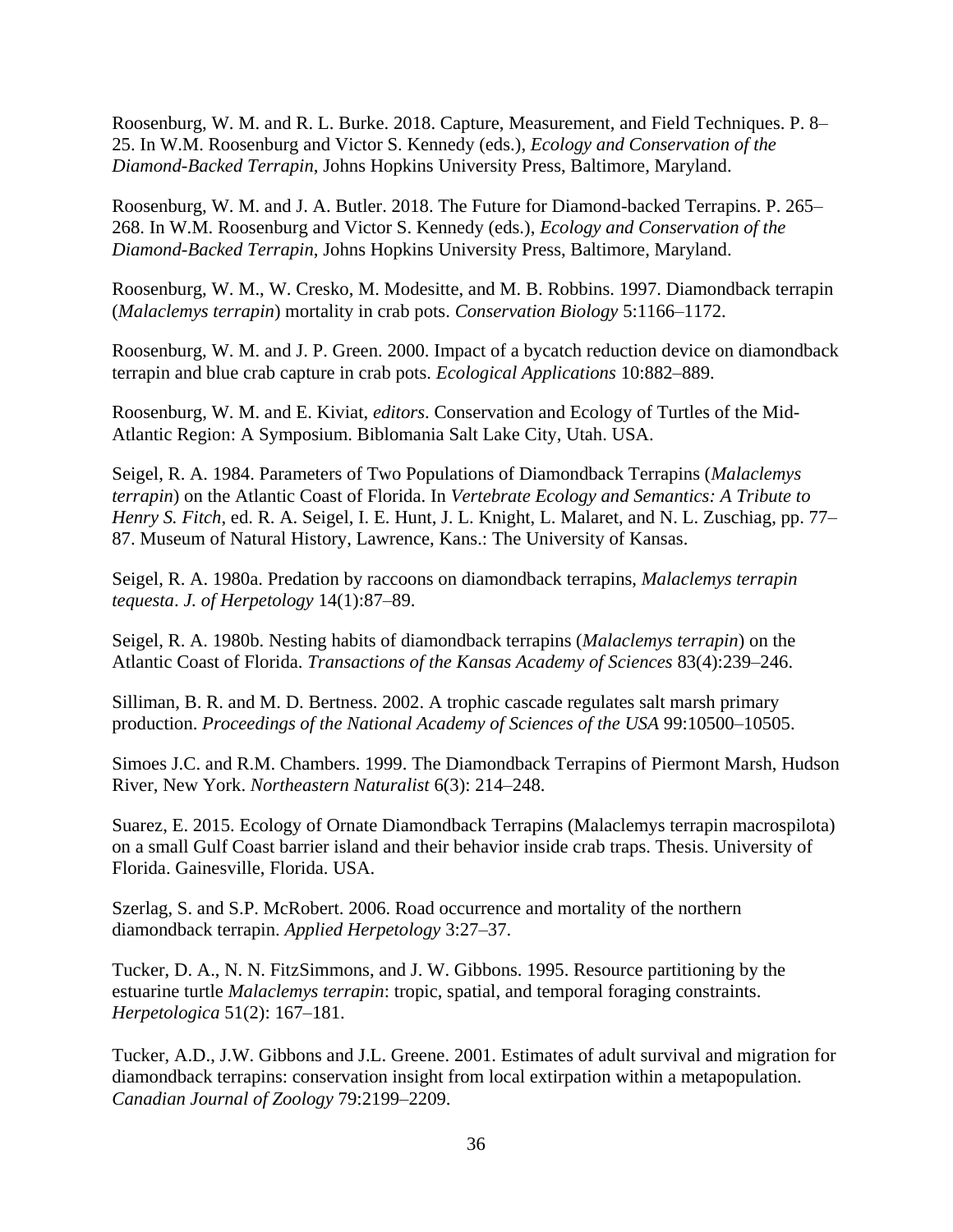Wnek, J. 2019. Analysis of bycatch reduction devices (BRDs) on blue crab captures and effectiveness of preventing bycatch: A study conducted at Bernegat Bay, NJ. Report. Ocean County Vocational Technical School, Center for Research and Applied Barnegat Bay Studies.

Wood, R. 1995. Diamondback terrapin. In L.E. Dove and R.M. Nyman, eds., *Living Resources of the Delaware Estuary*. Delaware Estuary Program pp. 299–304.

Wood, R. C. 1997. The impact of commercial crab traps on northern diamondback terrapins, *Malaclemys terrapin terrapin*. Pages 21–27. In J. Van Abbema editor. Proceedings: Conservation, Restoration, and Management of Tortoises and Turtles—An International Conference. New York Turtle and Tortoise Society, New York, USA.

Wood, R. C. and R. Herlands. 1995. Terrapins, tires, and traps: conservation of the Northern Diamondback Terrapin (*Malaclemys terrapin)* on the Cape May peninsula, New Jersey USA. Pages 254-256. In J. Van Abbema editor. Proceedings: An International Congress of Chelonian Conservation. Gonfaron, France.

Wood, R.C. and R. Herlands. 1997. Turtles and Tires: The Impact of Roadkills on Northern Diamondback Terrapin, *Malaclemys terrapin*, Populations on Cape May Peninsula, Southern New Jersey, USA. Proceedings: Conservation, Restoration, and Management of Tortoises and Turtles—An International Conference, pp. 46–53.

<span id="page-36-0"></span>Woodland, R.J., C.L. Rowe, and P.F.P. Henry. 2017. Changes in habitat availability for multiple life stages of diamondback terrapins (Malaclemys terrapin) in Chesapeake Bay in response to sea level rise. *Estuaries and Coasts* 40(5): 1502–1515.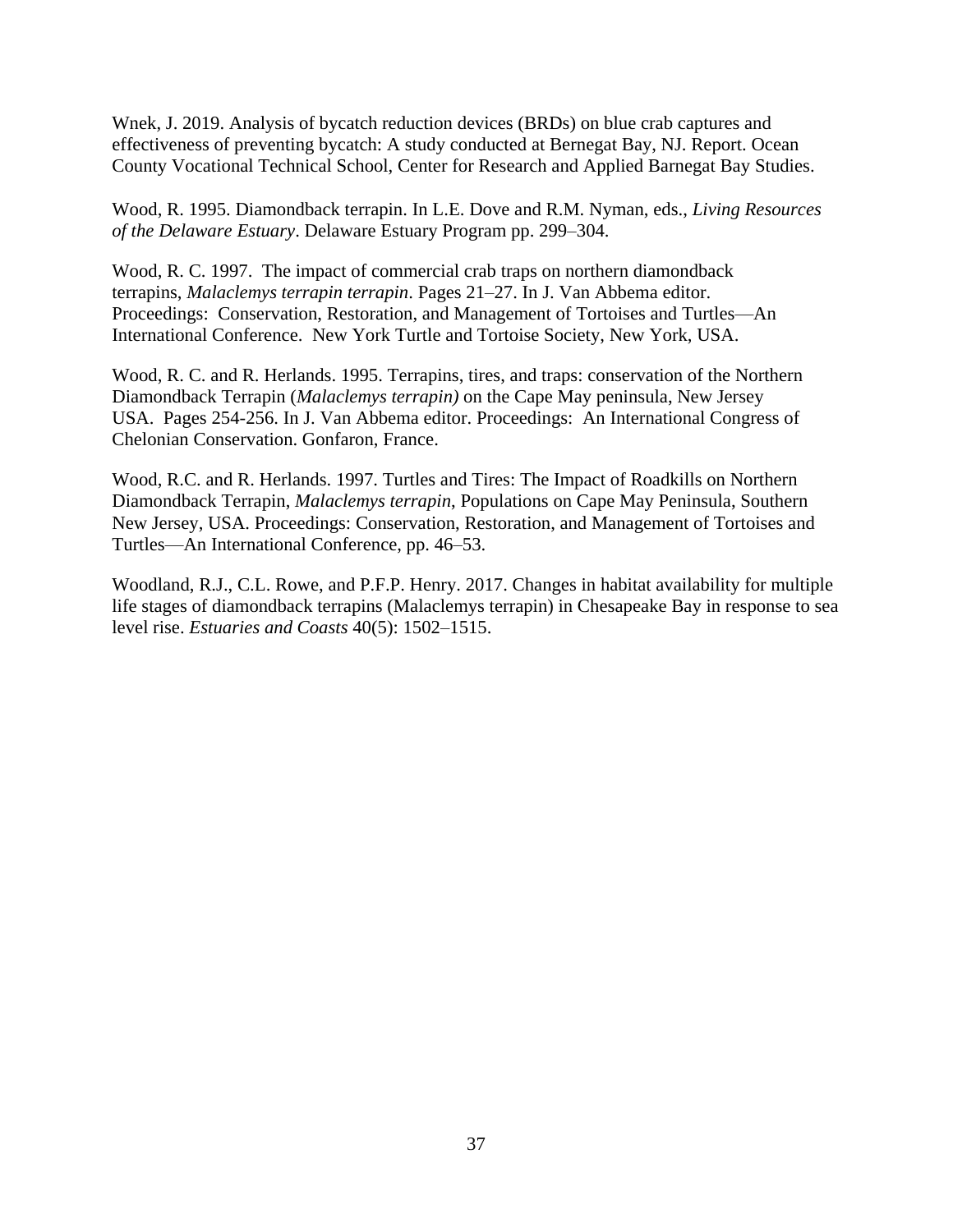## <span id="page-37-0"></span>**Appendix A Survey of Scientific Literature Evaluating the Effect of BRDs on Terrapin Mortality**

Butler and Heinrich (2007) tested whether bycatch mortality of diamondback terrapins in Florida in commercial crab pots is reduced by using 4.5 x 12 cm galvanized steel BRDs. They fished 15 pots without BRDs and 15 outfitted with BRDs at eight sites along the Atlantic and Gulf coasts (including the Florida panhandle) during the summers of 2002-2005. Thirty-seven terrapins were caught in standard pots and four in those with BRDs. They found that 73.2% of trapped terrapins would have been excluded from pots with BRDs (Butler and Heinrich 2007 at 183–184). These researchers recommended that the Florida Fish and Wildlife Conservation Commission devise and adopt regulations that require the use of 4.5 x 12 cm BRDs on all commercial and recreational crab pots used in Florida waters.

Cole and Helser (2001) conducted a 4-year study between 1997 and 2000 in the Delaware Bay estuary to investigate four sizes of wire, rectangular BRDs measuring 5 x 10 cm, 5 x 12 cm, 4.5 x 12 cm, and 3.8 x 12 cm to determine their impacts on terrapin bycatch mortality. During the study, 372 diamondback terrapins were captured (Cole and Helser 2001 at 828–831). Crab pots fitted with 5 x 10 cm BRDs demonstrated statistically significant reduction in terrapin captures (59%) (Cole and Helser 2001 at 828), as did crab pots fitted with 4.5 cm x 12 cm BRDs (38% male and 96% female) (Cole and Helser 2001 at 831). Crab pots fitted with the smallest BRD, 3.8 x 12 cm, prevented all diamondback terrapins from entering the pot (Cole and Helser 2001 at 831). They found that the 5 x 12 cm BRD was the only treatment for which the reduction in overall diamondback terrapin catches was not statistically significant (12%) (Cole and Helser 2001 at 832). Based on the study, Cole and Helser recommended using 4.5 x 12 cm BRDs (Cole and Helser 2001 at 831).

Crowder et al. (2000) studied the extent of terrapin mortality in actively fished crab pots in Jarrett Bay, North Carolina, to evaluate the effect of several different BRDs on both terrapin and crab catch rates (Crowder et al. 2000 at 1). They studied BRD-equipped crab pots for three seasons, testing a 5 x 16 cm BRD the first season (Spring 2000), a 4 x 16 cm BRD the second season (Fall 2000), and a 4.5 x 16 cm BRD the third season (Spring 2001) (Crowder et al. 2000 at 1). All BRDs were made from galvanized fencing (Crowder et al. 2000 at 1). During the course of the three-season study, they captured 12 diamondback terrapins, none of which were captured in pots fitted with excluder devices. (Crowder et al. 2000 at 3).

Hart and Crowder (2011) tested BRDs in North Carolina's year-round blue crab fishery from 2000 to 2004 and found that BRDs successfully prevent terrapin capture and mortality (Hart and Crowder 268–269). The smaller the BRD was, the fewer terrapins were captured (Hart and Crowder 2011 at 268–269). Specifically, they found that a 4.5 cm tall BRD excluded approximately 77% of terrapins captured, while a 5 cm tall BRD excluded approximately 28% of terrapins (Hart and Crowder 2011 at 269). They also found that longer soak times and closer distances to shore increased the risk of terrapin captures (Hart and Crowder 2011 at 268–269). As a result of the study, Hart and Crowder suggested three complementary and economically feasible tools to prevent terrapin mortality in the blue crab fishery: 1) gear modifications such as BRDs; 2) distance-to-shore restrictions; and 3) time-of-year regulations (Hart and Crowder 2011 at 270–271). They estimated that by using all three measures combined, a reduction in terrapin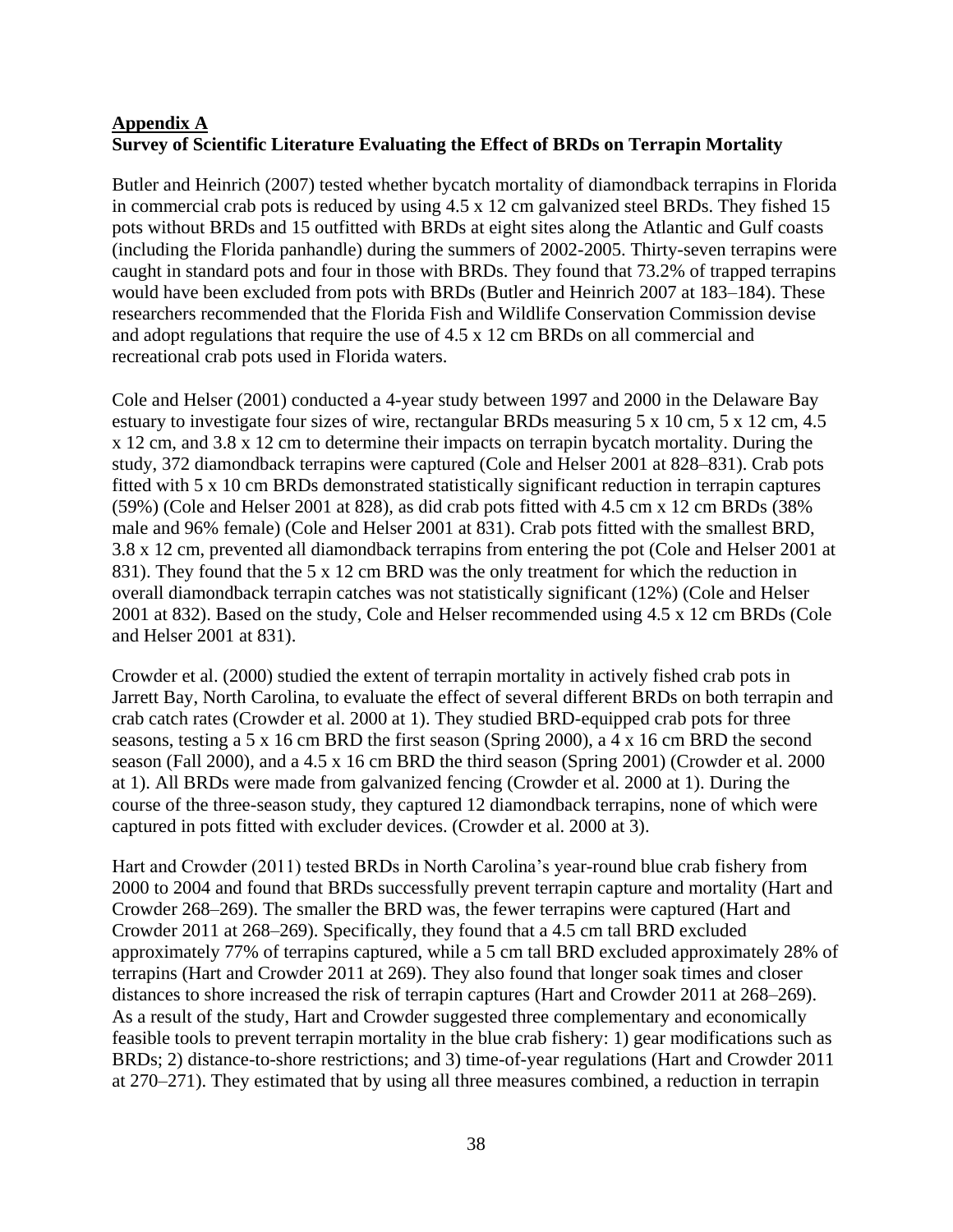bycatch of up to 95% could be achieved without significant reduction in target crab catch (Hart and Crowder 2011 at 264).

Mazzarella (1994) studied crab pots with 5 x 10 cm rectangular wire BRDs and crab pots without BRDs in New Jersey's Great Bay estuary for 116 days from July 6 to August 31, 1993, and from May 1 to June 30, 1994 (Mazzarella 1994 at 1, 3-4). In 1993, crab pots with BRDs captured no terrapins, and crab pots without BRDs captured 3 terrapins; and in 1994, crab pots with BRDs captured 3 terrapins, and crab pots without BRDs captured 37 terrapins (Mazzarella 1994 at 1, 3– 4).

Morris et al. (2011) studied the effectiveness of BRDs measuring 4.5 x 12 cm on commercial blue-crab pots in the York River, Virginia, by fishing 10 pots with BRDs and 10 pots without BRDs from June 4 to July 31, 2009 (Morris et al. 2011 at 387). All 51 terrapins captured during the study were captured in crab pots without BRDs; no terrapins were captured in crab pots with BRDs (Morris et al. 2011 at 388, 389). Based on local population estimates, Morris and coworkers concluded that the total number of terrapins caught in non-BRD pots during the 46-day study (51 terrapins) represented a potential reduction in population size from 27–50% (Morris et al. 2011 at 389). Given that the crab pots were in the water only 46 days, the terrapin population in the study creek would have experienced significant mortality of juvenile and adult male terrapins over a full, 8-month season of commercial crabbing, likely resulting in skewed population dynamics (Morris et al. 2011 at 389). Thus, the terrapin mortality prevented by the BRDs was significant.

Roosenburg and Green (2000) tested three sizes of wire BRDs in the Chesapeake Bay in Maryland: 4 x 10 cm, 4.5 x 12 cm, and 5 x 10 cm (Roosenburg and Green 2000 at 883-884). They caught no terrapins in crab pots with  $4 \times 10$  cm BRDs, 19 terrapins in crab pots with  $4.5 \times$ 12 cm BRD, and 56 terrapins in crab pots with 5 x 10 cm BRDs (Roosenburg and Green 2000 at 884). They caught 126 terrapins in the crab pots without BRDs (Roosenburg and Green 2000 at 884). Thus, the 5 x 10 cm BRDs reduced terrapin bycatch by 47%, the 4.5 x 12 cm BRDs reduced bycatch by 82%, and the 4 x 10 cm BRDs reduced bycatch by 100% (Roosenburg and Green 2000 at 884). This study resulted in the requirement of a 4.5 x 12 cm BRD in the Maryland recreational crab pot fishery.<sup>27</sup>

Rook et al. (2010) tested a 4.5 x 12 cm plastic BRD in the lower Chesapeake Bay during summer 2008. They tested 10 sets of unbaited crab pots, one pot in each set with BRDs and one without (Rook et al. 2010 at 173–174). In a separate experiment they did the same with baited crab pots (Rook et al. 2010 at 173–174). Of 48 terrapin captures in crab pots, only 2 were from pots with BRDs (Rook et al. 2010 at 175). The BRDs diminished terrapin bycatch in crab pots by 95.7% (Rook et al. 2010 at 177). Thus, Rook et al. "recommend[ed] the use of BRDs on all crab traps placed in diamondback terrapin habitat of the North American coastline, particularly for crab traps in the shallow waters fringing coastal marshes, estuaries, and lagoons" (Rook et al. 2010 at 178).

 $\overline{\phantom{a}}$ 

<sup>27</sup> *See* Md. Code Regs. 08.02.03.07(B)(5); Maryland Department of Natural Resources, Attention Maryland Crabbers: you can help save our state reptile! Publication #03-1282009-430, available at https://dnr.maryland.gov/wildlife/Documents/TerrapinBrochure.pdf.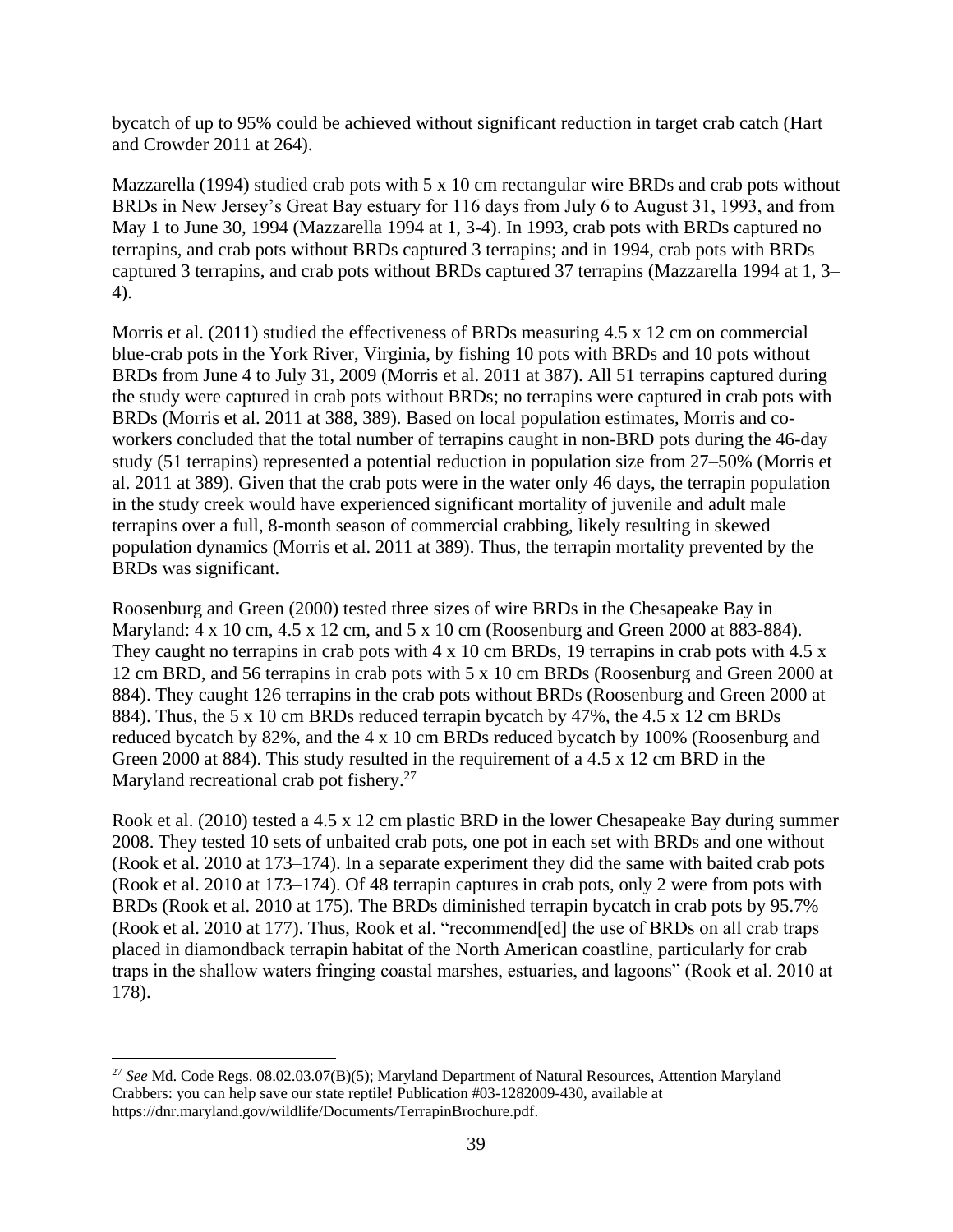Wnek (2019) studied the effectiveness of various BRD designs in reducing terrapin bycatch and compared the amounts and sizes of blue crabs captured in crab pots fitted with BRDs in Barnegat Bay, New Jersey. He studied four sizes of BRD (5 x 15 cm, 4.5 x 12 cm, South Carolina prototype in red, South Carolina prototype in white) against control pots without BRDs (Wnek 2019 at 2). No terrapins were trapped in crab pots with BRDs, and two terrapins were captured in control pots without BRDs (Wnek 2019 at 10).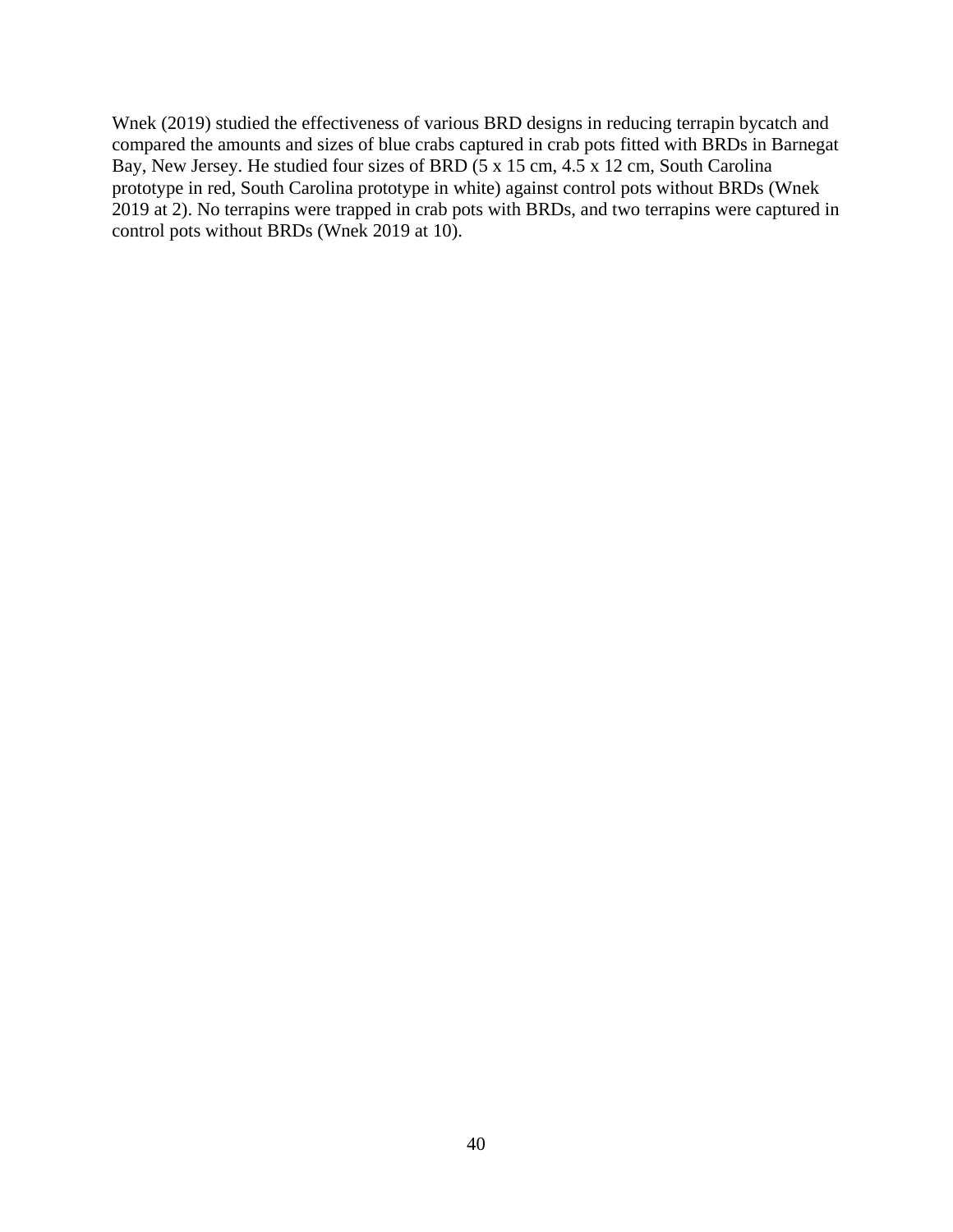## <span id="page-40-1"></span><span id="page-40-0"></span>**Appendix B Survey of Scientific Literature Evaluating the Effect of BRDs on Crab Haul**

Butler and Heinrich (2007) tested whether bycatch mortality of diamondback terrapins in commercial crab pots is reduced by using 4.5 x 12 cm galvanized steel BRDs and whether those devices limit blue crab catch. They captured 2,753 legal-sized crabs and found no significant difference between the sex, measurements, or number of crabs captured in standard crab pots versus crab pots with BRDs (Butler and Heinrich 2007 at 182).

Cole and Helser (2001) found that crab pots fitted with 5 x 10 cm BRDs demonstrated statistically significant reduction in terrapin captures (59%) with no statistical difference in blue crab catches (Cole and Helser 2001 at 828). Crab pots fitted with 4.5 x 12 cm BRDs demonstrated statistically significant reduction in terrapin captures (38% male and 96% female) with only a nominal loss of legal-size blue crabs (12% total, 6% of most desirable crabs) (Cole and Helser 2001 at 831). Crab pots fitted with the smallest BRD, 3.8 x 12 cm, prevented all diamondback terrapins from entering the trap, but incurred substantial loss of legal-size blue crabs (-26%) (Cole and Helser 2001 at 831). Based on the study, Cole and Helser recommended using 4.5 x 12 cm BRDs, which effectively protect subadult and reproductively mature female terrapins with minimal loss of legal blue crabs (Cole and Helser 2001 at 831).

Cuevas et al. (2000) studied and compared the catch rate and sizes of blue crab and terrapin bycatch taken in Mississippi Sound with crab pots equipped with and without BRDs. The BRDs were made of welding rods shaped into a 5 x 10 cm rectangle and fitted into the funnel entrances of crab pots (Cuevas et al. 2000 at 223). A total of 740 blue crabs were captured, 370 in pots without BRDs and 370 in pots with BRDs (Cuevas et al. 2000 at 224). Pots with BRDs captured 160 female crabs and 210 male crabs, while control pots caught 125 females and 245 males (Cuevas et al. 2000 at 224). Daily catch rates and crab size frequency were similar for crab pots with and without BRDs (Cuevas et al. 2000 at 224, 225). However, the scientists noted that there was a detectable difference in size distribution, resulting in a slight decrease in numbers of larger crabs observed in pots with BRDs (Cuevas et al. 2000 at 225). This difference could have been attributable to the small sample size in the study (Cuevas et al. 2000 at 225).

Guillory and Prejean (1998) studied the effects of BRDs on blue crab catches in estuarine Louisiana waters. To do this, they fished five standard crab pots and five crab pots with BRDs constructed of stainless-steel wire and measuring 5 x 10 cm (Guillory and Prejean 1998 at 38). They found that overall catch per trap day of sublegal, legal, and total crabs was 14.5%, 37.9%, and 25.7% greater, respectively, than in standard pots (Guillory and Prejean 1998 at 39). The scientists attributed the increased crab catch in pots with BRDs to increased ingress or decreased egress through the entrance funnels (Guillory and Prejean 1998 at 39).

Hart and Crowder (2011) studied various sizes of galvanized steel BRDs in North Carolina. Although they found a positive correlation between the size of the BRD and effect on crab haul (compared with non-BRD crab pots), they concluded that a 5 cm tall BRD did not have a significant effect on catch of either large male blue crabs or peelers (Hart and Crowder 2011 at 269).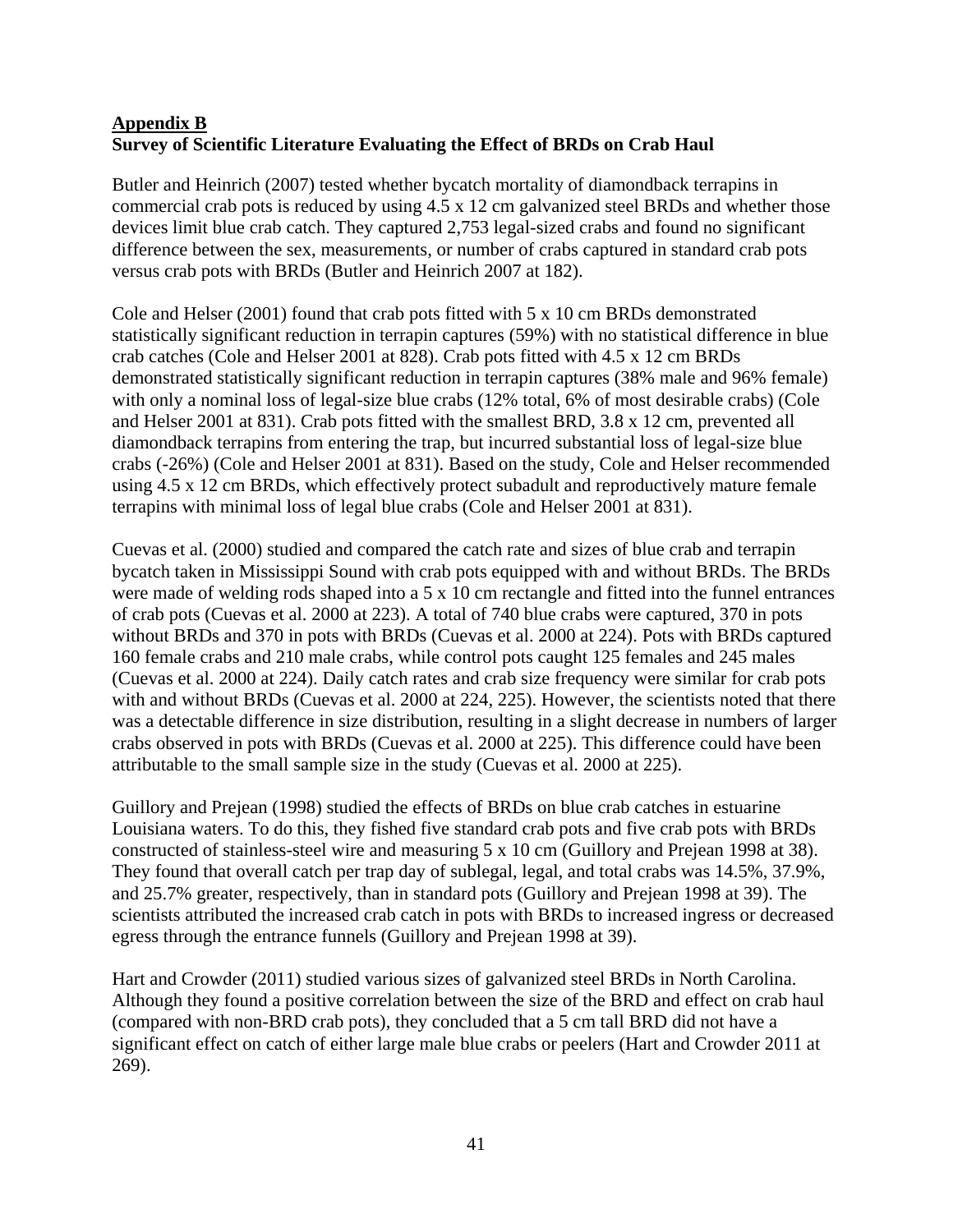Lukacovic et al. (2005) investigated the effect of BRDs on crab catch and terrapin bycatch in crab pots in Maryland's Assawoman Bay. They studied 16 crab pots, 8 with BRDs and 8 without BRDs, which were fished for 24 and 48 hours twice each month from mid-May through October 2004. The BRDs were rectangular and met Maryland's regulatory requirement that they not exceed 1.75 x 4.75 inches (approximately 4.5 x 12 cm) in length (Lukacovic et al. 2005 at \*3). The crab pots were set for a total of 1029 pot-days in water depths ranging from 0.6–2.8 meters (2–8 feet), and 3,412 blue crabs and 1 diamondback terrapin were captured (Lukacovic et al. 2005 at \*4). The terrapin was captured in a pot without a BRD, making the rate of terrapin bycatch in non-BRD crab pots 0.002 crabs/pot per day (Lukacovic et al. 2005 at \*4). They also found that crab catch for unmodified pots was greater than pots modified with BRDs (Lukacovic et al. 2005 at 4). The overall crab catch was 35% greater, the catch of legal crabs was 28.5% greater, the catch of legal male crabs was 25.6% greater, the catch of mature females was 23.7% greater, and the catch of peelers was 104.2% greater (Lukacovic et al. 2005 at \*4). Following inferential analyses, Lukacovic et al. concluded that all categories of crab catch were significantly lower in crab pots fitted with BRDs (Lukacovic et al. 2005 at \*5).

Mazzarella (1994) observed no significant difference between crabs caught in crab pots with 5 x 10 cm rectangular BRDs and crab pots without BRDs. In the first study year, crab pots with BRDs caught 6,139 crabs (mean size 13.2), while crab pots without BRDs caught 5,288 crabs (mean size 13.3) (Mazzarella 1994 at 1, 3–4). In the second study year, crab pots with BRDs caught 5,703 crabs (mean size 12.3), and crab pots without BRDs caught 5,851 (mean size 12.2) (Mazzarella 1994 at 1, 3–4).

Morris et al. (2011) studied the effectiveness of BRDs on commercial blue-crab pots in the York River, Virginia, by fishing 10 pots with BRDs and 10 pots without BRDs (Morris et al. 2011 at 387). More than 25% of total crabs were caught on the first day after baiting, and on the first day after baiting they found no statistical difference between either the number or size of legal-size crabs in crab pots with and without BRDs (Morris et al. 2011 at 388). Across all other days after baiting, there was a significant difference in total catch per unit effort of legal-size crabs; however, there was no significant difference in size of legal-sized crabs in BRD pots and non-BRD pots (Morris et al. 2011 at 388). These results indicate that in the absence of fresh bait, crabs do not enter crab pots with BRDs as frequently as non-BRD pots (Morris et al. 2011 at 389). Morris et al. also found that crab pots with terrapin bycatch in them had, on average, fewer crabs per unit effort (Morris et al. 2011 at 388). Likewise, more legal-size crabs were caught in pots without terrapin bycatch, but the difference was not significant (Morris et al. 2011 at 388).

Rook et al. (2010) tested a 4.5 x 12 cm BRD in the lower Chesapeake Bay and found that the BRDs had little effect on crab catch (Rook et al. 2010 at 173–178). Crab catch was equivalent between crab pots with and without BRDs (Rook et al. 2010 at 178). In fact, crab pots with BRDs had slight increases in number, size, and biomass of both legal-size and sublegal-size crabs, though the difference was considered marginal (Rook et al. 2010 at 178).

Roosenburg and Green (2000) tested three sizes of wire BRDs in a tributary to the Chesapeake Bay in Maryland: 4 x 10 cm, 4.5 x 12 cm, and 5 x 10 cm (Roosenburg and Green 2000 at 883– 884). Neither the 5 x 10 cm BRD nor the 4.5 x 12 cm BRD affected crab size or the number of crabs caught in the crab pots (Roosenburg and Green 2000 at 885). In fact, crab pots with 4.5 x 12 cm BRDs had the highest catch per unit effort (2.69 crabs per pot per day), followed by crab